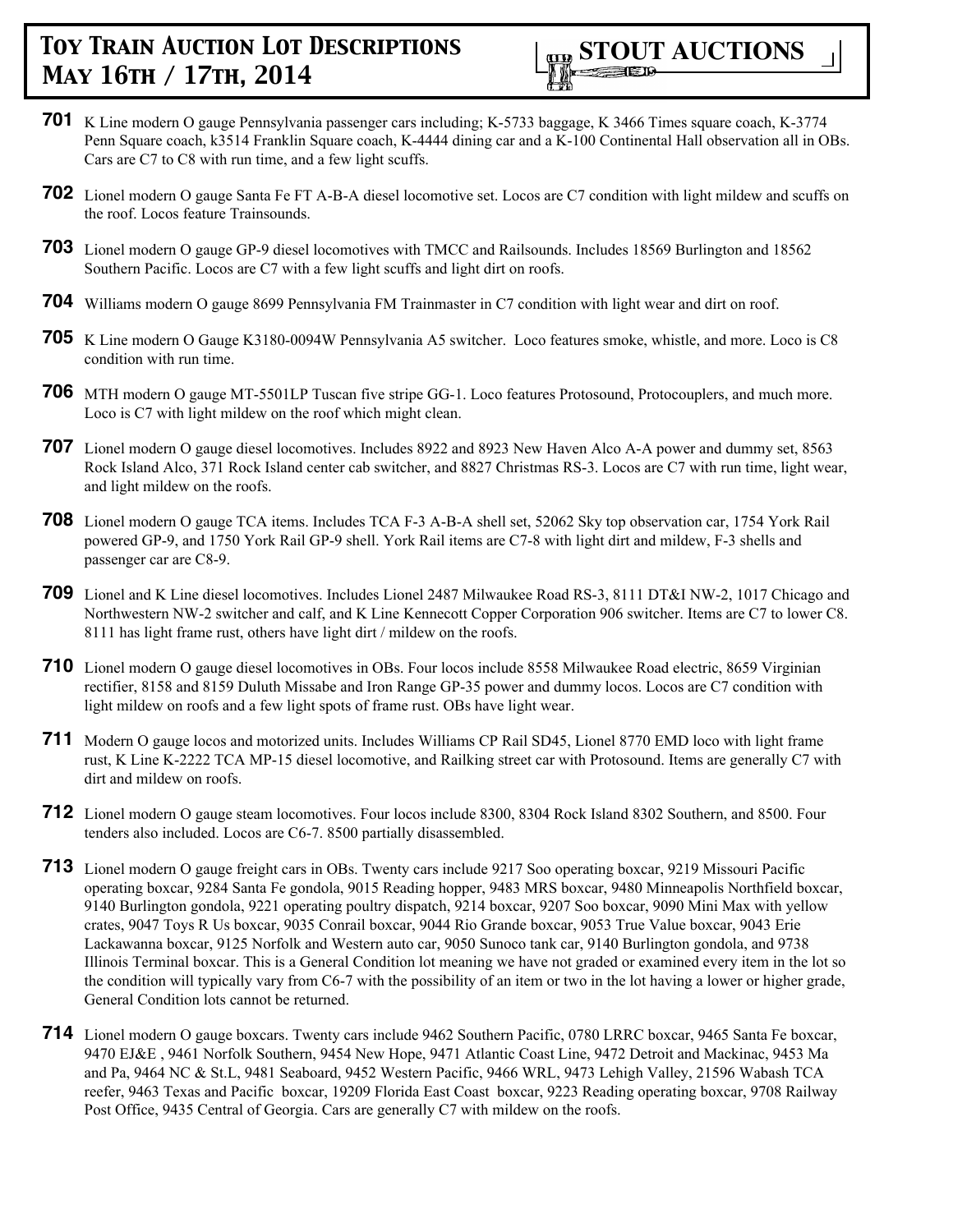

- **715** Lionel modern O gauge freight cars. Twenty cars include 9032 Southern Pacific gondola, 9025 DT&I work caboose, 9070 Rock Island caboose, 9026 Republic Steel flat, 9475 I Love NY boxcar, 9428 TP&W boxcar, 9374 Reading hopper, 6100 Ontario Northland hopper, 9455 Milwaukee Road boxcar, 19993 I Love Illinois boxcar, 9054 JCPenney boxcar, 16215 Conrail auto carrier, 16214 Rio Grande auto carrier, 9141 Burlington Northern gondola, 9373 Getty tank car, 9491 Christmas boxcar, 19903 Christmas boxcar, 85th anniversary Lionel boxcar, 9851 Schlitz reefer, and 7517 Philadelphia mint car. This is a General Condition lot meaning we have not graded or examined every item in the lot so the condition will typically vary from C6-7 with the possibility of an item or two in the lot having a lower or higher grade, General Condition lots cannot be returned.
- **716** Lionel modern O gauge freight cars in OB. Fifteen freight cars include 9218 Monon operating mail car, 19211 Vermont boxcar, 19212 Pennsylvania boxcar, 19228 Cotton Belt boxcar, 19206 Seaboard boxcar, 19210 Soo boxcar, 19231 TAG boxcar, 19217 Burlington boxcar, 19216 Santa Fe boxcar, 19207 CP Rail boxcar, 19208 Southern boxcar, 19233 Southern Pacific boxcar, 19213 SP&S boxcar, 19232 Rock Island boxcar, and 19218 New Haven boxcar. This is a General Condition lot meaning we have not graded or examined every item in the lot so the condition will typically vary from C6-7 with the possibility of an item or two in the lot having a lower or higher grade, General Condition lots cannot be returned.
- **717** Lionel modern O gauge freight cars in OBs. Includes 19991 Gold Member kit with boxcar, 17511 Western Maryland log car three pack, 19203 DT&S boxcar, 9482 Norfolk Southern boxcar, 19200 Tidewater Southern boxcar, 19201 Lancaster & Chester boxcar, 19202 Pennsylvania boxcar, 29903 I Love Missouri boxcar, 39252 Lenny Dean 60th Anniversary boxcar, and 52338 TCA 50th Anniversary mint car. Cars range from C7 to C9.
- **718** Lionel modern O gauge TCA, LCCA, and TTOS cars. Twelve cars include 9868 TTOS 1980 reefer, TCA 15th Anniversary flag pole plot boxcar, 9678 TTOS 1978 boxcar, 6926 TCA caboose, 9611 1978 TCA boxcar, 1998 TCA Ocean Spray banquet car, 9347 TTOS tank car, 9358 Sand's of Iowa hopper, 9774-1975 Southern Belle boxcar, 9155 Monsanto tank car, 9259 LCCA caboose, and 9036 LCCA Mobilgas tank car. Cars are C7 to C8, most with light mildew on roofs. OBs have minor wear.
- **719** Lionel modern O gauge TCA cars. Eleven cars include 1018-1979 Mortgage burning car, 6315-1972 1972 tank car, 7812 -1977 stock car, 9864-1974 Seattle reefer, 6436-1969 Florida hopper, 1973 TCA auto rack, and five TCA Museum boxcars including 7780, 7782 Carlisle and Finch, 781 Hafner, 7783 Ives, and 7784 Volt Amp. Cars are generally C7 with light mildew on the roofs.
- **720** K Line modern O gauge TCA and other boxcars. Twelve cars include 027KC1 Ashley boxcar, 6406-1987 Research Triangle boxcar, 6444 1990 Christmas boxcar, 6406 TCA 1987 boxcar, 90001 premier boxcar, 91014 Superstore 14 boxcar, 6474 1992 Christmas boxcar, 027KC16 Ashley boxcar, 5141 1992 Ashley boxcar, 027KC16 Ashley boxcar, 5141 Ashley boxcar, and 027KC10 Special Events 7 boxcar. Cars are C7 with some mildew on roofs. Two OBs missing from the group.
- **721** K Line, American Flyer, and other TCA and York related items. Freight cars include 90002 KCC hopper. 5425 K Line 25th anniversary tank car, 651302 1994 York Fall gondola, 699101 Phelps Dodge 1997 TCA flat, 6620 Reading Valley Forge flat, 90006 Big Red ore car, 6541 York 1993 gondola, 6730 York 1992 ore car, 90008IC KCC hopper, 6705 1988 gold rush ore car, 1990 Atlanta flat with load, 1990 Atlanta passenger coach, 1990 Atlanta gondola, and American Flyer 48477 Purina convention boxcar. Other TCA items include TCA circus wagons, 691-1172A Boeing Airplane two car set, York circus billboards, and more. Items are C7 to C8. Some cars have mildew on the bodies. See photos for best description.
- **722** Williams modern O gauge Union Pacific Madison passenger cars. Five cars are C7 condition with light mildew on the roofs and run time. No boxes.
- **723** Lionel modern O gauge 8404 Pennsylvania Turbine 8404, 19510 PRR stock car, 9456 PRR boxcar, 9476 PRR boxcar, 6123 PRR hopper, 6307 PRR tank car, 19202 PRR boxcar, and 19807 PRR caboose with smoke. All in OBs. Trains are C7 condition with light mildew on the roofs. No box for the loco or tender.
- **724** Modern O gauge locos and cars including Atlas 6102 Burlington Northern F-9 loco, Atlas 6122 Illinois Central industrial switcher, 7110 Pennsylvania industrial switcher, 7105 Pennsylvania Plymouth switcher, Weaver South Shore boxcar, Weaver Pennsylvania boxcar, and K Line 689103 and 689104 Arizona and California crane and boom car. Items are generally C7 with some light mildew on the bodies.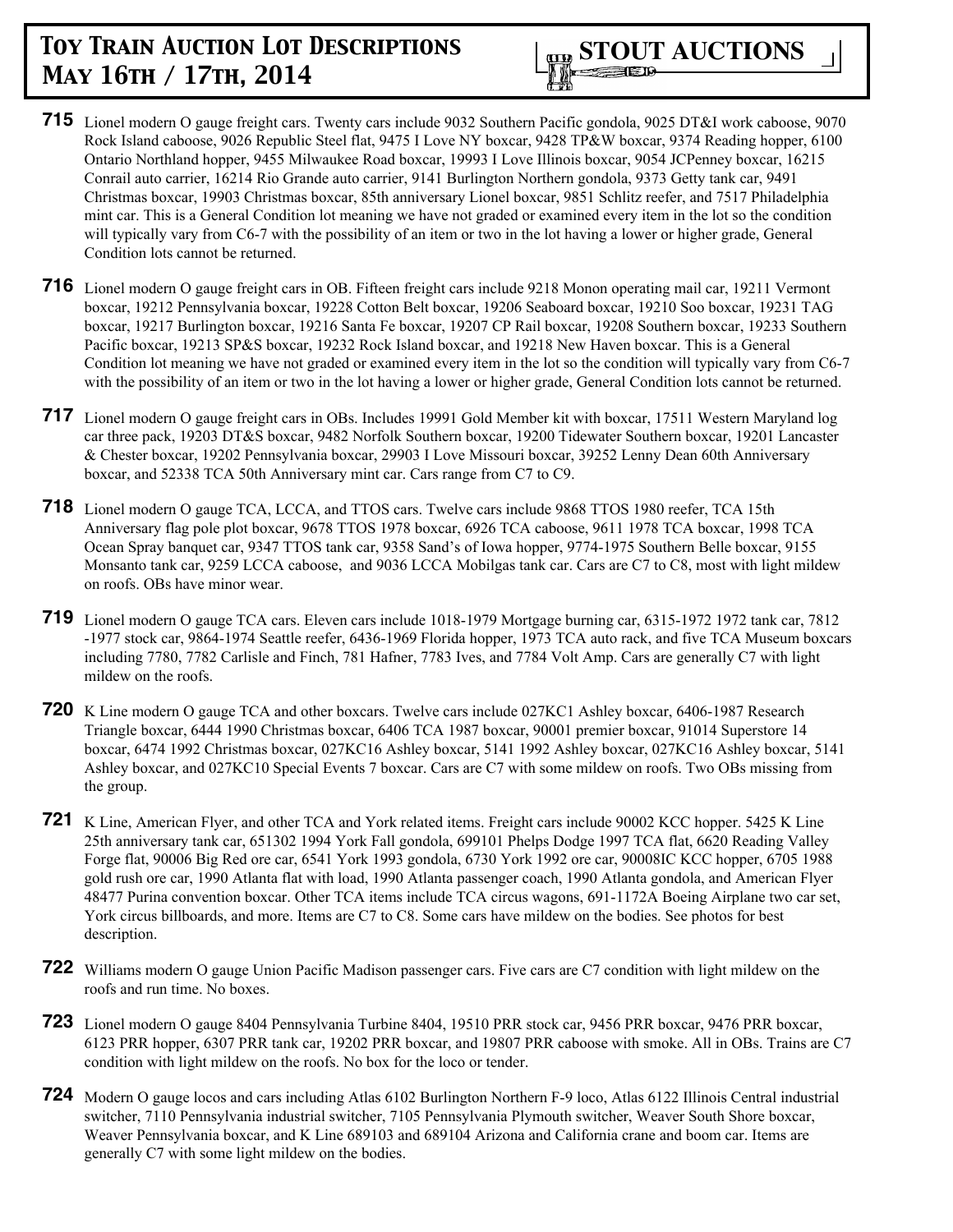

- **725** Modern O gauge accessories including K Line 42101 KCC 1992 Christmas Village, 18461 Lionel track cleaning car, 14145 Lionel operating Lumber Jacks, 2320 Lionel flag pole, 2111 Lionel trestle set, and Williams Roadside diner. Items are C7 to C9.
- **726** Lionel and K Line modern O gauge passenger loco and cars. Includes Amtrak 8664 alco, 6404, 6405, 6403 and 6406 passenger cars and 16033 baggage in OB. Also included are TTOS passenger cars 9512, 9520, 9535 and 9526. Finally is a K Line Golden State Imperial Terrace passenger car. Items are generally C6-7 with mildew on bodies which might clean.
- **727** Lionel modern O gauge freight cars in OB. Ten freight cars include 9142 Republic Steel gondola, 6100 Ontario Northland hopper, 9230 Monon boxcar, 9317 Santa Fe caboose, 9228 Canadian Pacific operating boxcar, 19215 Union Pacific boxcar, 9722 Virginian boxcar, 9770 Northern Pacific boxcar, 9814 Perrier reefer, and 9813 Ruffles reefer. Cars are generally C7 with mildew on the roofs. OBs have some light wear.
- **728** Lionel modern O gauge freight cars in OB. Ten freight cars include 9768 Boston and Maine boxcar, 9046 True Value boxcar, 9816 Brachs reefer, 9817 Bazooka reefer, two 9853 Cracker Jack reefers, 19805 Santa Fe operating boxcar, 649104 K Line MRS boxcar, 9447 Pullman boxcar, and 9229 operating mail boxcar. Cars are generally C7 due to mildew on the roofs. OBs have some light wear.
- **729** K Line modern O gauge Heavy Hauler semi trucks in OBs. Eleven trucks are new C9-10 and include Hershey, Campbell's JB Hunt and others. OBs have light shelf wear.
- **730** Lionel modern O gauge semi trucks and trailers. Twenty five total including the following numbers 12739, 12819, 12864, 12807, 12869, 12808, 12777, 12837, three 12836, two 12785, 12865, two 12819, 52056, 12786, 12779, three 12794, and two 12861. Trucks are C8 to C10. OBs have stickers and light wear.
- **731** Huge cart lot of Plasticville. All are built up condition with some dirt and glue. Most common kits included and some unusual and tougher kits. This lot would be best to be picked up, otherwise will ship in some larger oversized boxes. See photos for best description.
- **732** K Line modern O gauge DTTX and TTX deep well Intermodal cars in OBs. Eleven cars include two 7793 DTTX, 7764 CSX DTTX, 779422 two pack, 7752 APL DTTX, 7762 Burlington Northern, two 7767 Union Pacific, and two 7765 Southern Pacific. Cars are C8-9 however some of the containers on the cars may be incorrect for the sets.
- **733** K Line modern O gauge Intermodal containers and trucks in OBs. Includes twenty two Intermodal containers and three trucks. some numbers include 7860051, 7860043, etc. Also includes three semi trucks. Items are C9-10. See photos for best description.
- **734** Includes sixteen Woodland Scenic figure sets such as bums, chain gang, welders, etc. and sixteen Railking figure sets such as fire men, railroad employees, etc. All sets are new in packages C10
- **735** Includes seventeen K Line figure sets, and forty six Life Like kits. K Line kits include service station works, standing figures, sitting figures and more. Life Like figures include operating stop lights, telephone poles, track side details, and standing and sitting figures. All are new in packages C10.
- **736** K Line modern O gauge accessories in original packaging. Includes ramps, illuminated vending machines, gondola covers, fork lift and crates, milk cans, freight loads, and more. Twenty eight items total all C9-10.
- **737** MTH modern O gauge CSX coal porter hopper six packs. Includes 97070 and 97071. Sets are C9-10. OBs have some very light wear.
- **738** MTH modern O Gauge Union Pacific 20-2191-1 SD90 MAC in OB. Loco features Protosound, Protosmoke, Protocouplers, and much more. Loco is C8 with some run time.
- **739** MTH modern O gauge Santa Fe cylindrical hopper six packs in OBs. Includes 90048 and 90049. Cars are C8-9. OBs have some very light corner wear.
- **740** MTH modern O gauge 20-2289-1 Ontario Northland SD-70 diesel locomotive in OB. Loco features Protosound 2.0, DCS control, Protosmoke, Protocouplers, and more. Loco is C9-10 with no major signs of run time beyond factory testing.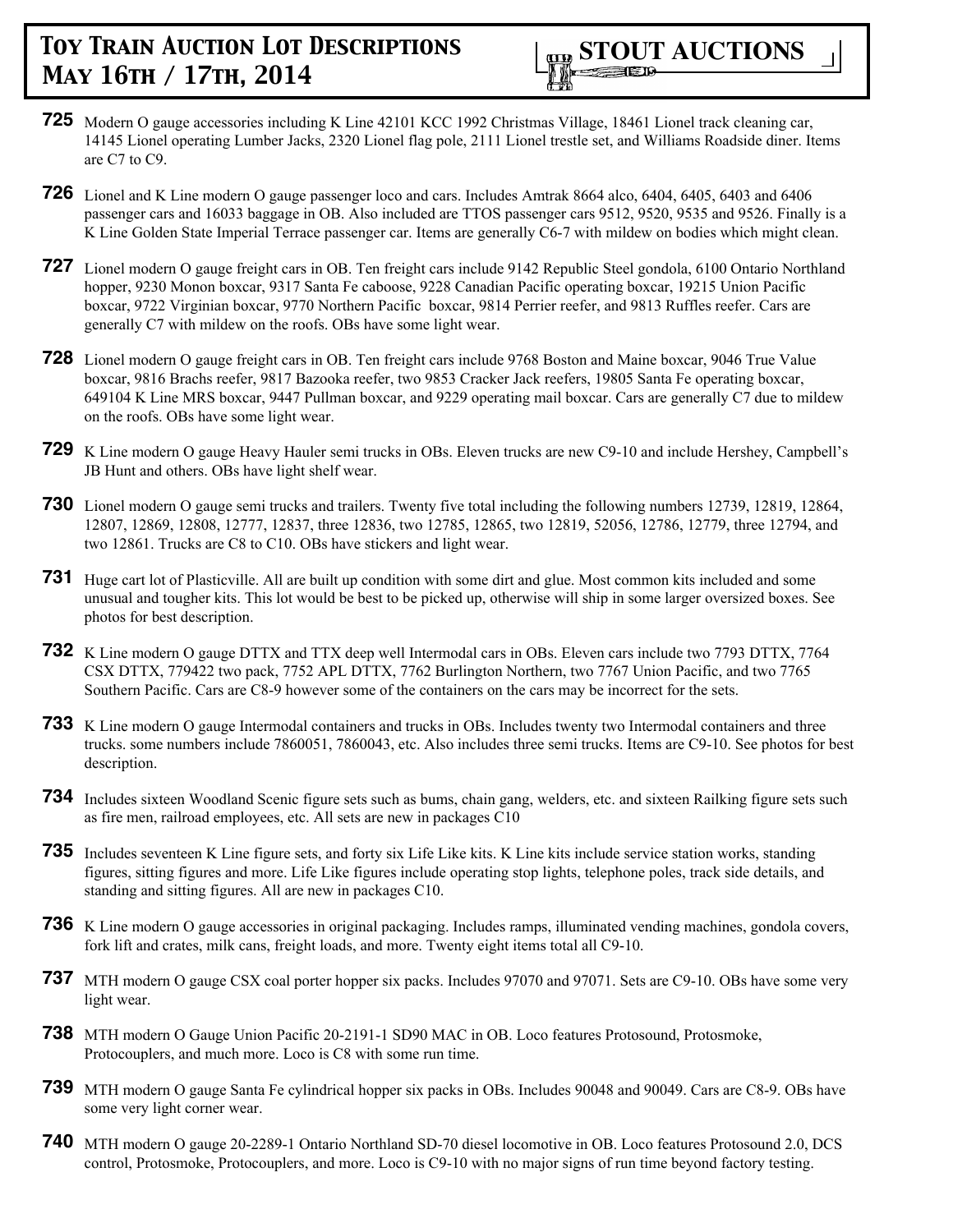- **741** MTH modern O gauge 90056 Santa Fe boxcar six pack in OB. Cars are C9-10. OB has very light corner wear.
- **742** MTH modern O gauge Canadian National 20-2228-1 GP38-2 diesel locomotive in OB. Loco features Protosound, Protocouplers, and much more. Loco is C8 with light run time.
- **743** MTH modern O gauge 97058 Santa Fe coal hopper six pack in OB. Cars are C9-10. OB has some light corner and edge wear.
- **744** MTH modern O gauge 20-2224-1 CSX SD70MAC in OB. Road number 700 "Spirit of Cumberland" Loco features Protosound, Protocouplers, and constant voltage headlights. Loco is C8 with run time. OB has some light corner wear.
- **745** K Line modern O gauge Chesapeake and Ohio / Chessie System aluminum hoppers in OBs. Eight hoppers all with a K6242 prefix include 1251, 1252, three 1253, and three 1254. Cars are C9-10.
- **746** Weaver modern O gauge Grand Trunk GP38-2 diesel locomotive in OB. Loco features TMCC, Railsounds, Electrocouplers, and much more. Catalog number is U7580-LP. Loco is C9-10 with no signs of run time.
- **747** Lionel modern O gauge ACF hopper three packs in OBs. Includes 27188 Kansas City Southern and 27189 BNSF. Cars are C9-10. OBs have a bit of light shelf wear.
- **748** MTH modern O gauge BNSF SD70MAC diesel locomotive in OBs. Locos features Protosound, Protosmoke, Protocouplers, and more. Catalog number is 20-2154-1 Eddie Bauer scheme. C8-9 with little if any run time.
- **749** Lionel modern O gauge BNSF freight cars in OBs. Includes 21754 ACF hopper two pack and 17433 bathtub gondola three pack with rotary couplers. Cars are C9-10. OBs have some light shelf wear. OB on 21754 is slightly warped.
- **750** MTH modern O gauge BNSF SD70MAC diesel locomotive in OB. Loco features Protosound, Protosmoke, Protocouplers, and more. Catalog number is 20-2215-1. Loco is C8-9 with little if any run time.
- **751** K Line modern O gauge CSX family freight car five packs in OBs. Includes K641-1252A traditional size five pack and K761-1092A scale five car pack. Cars are C9-10 in OBs.
- **752** MTH modern O gauge 20-2265-1 AC6000 BNSF diesel locomotive in OB. Loco features Protosound 2.0, DCS control, Protosmoke, Protocouplers, and more. Loco is C9 with no major signs of run time.
- **753** MTH Premier modern O gauge freight cars in OB. Ten freight cars include 96079 Canadian National tank car, 93238 Canadian National boxcar, 97474 Saskatchewan Grain hopper, 93220 New Haven boxcar, 96120 New Haven tank car, 98665 New Haven hopper, 93206 Ontario Northland boxcar, 93373 CP Rail boxcar, 97604 Canadian Pacific hopper, and 97418 Canada hopper. Cars are C9-10. OBs have some light corner wear.
- **754** MTH modern O gauge Canadian National SD70-MAC diesel locomotive in OB. Catalog number is 20-2155-1. Loco features Protosound, Protocouplers, and much more. Loco is C9-10 with no major signs of run time. OB has some moderate corner damage.
- **755** Weaver modern O gauge freight cars in OBs. Ten grain hoppers include U1730LD Saskatchewan, three PS-2 Canada 106013, 16, 18, three Canadian National U3729L PS-2 hoppers, 4202 Albert City PS-2, 4320 Farnhamville Iowa PS-2, and Ralston Jefferson PS-2 hopper. Cars are C9-10.
- **756** K Line modern O gauge K3438-0002CC Lackawanna Coal and Lumber Shay Loco in OB. Loco features TMCC, Railsounds, Electrocoupler, fan driven smoke unit and much more. Loco is C8-9 with little if any run time. OB has some light wear and price sticker.
- **757** MTH Railking modern O gauge 30-8011 Peabody yellow die cast hopper six pack in OB. Cars are C9-10. OB has marker writing on one end and light corner wear.
- **758** K Line modern O gauge aluminum Baltimore and Ohio / Chessie System hoppers in OBs. Catalog number for all four is K6243-1091. Cars are C9-10. OBs have some light corner wear.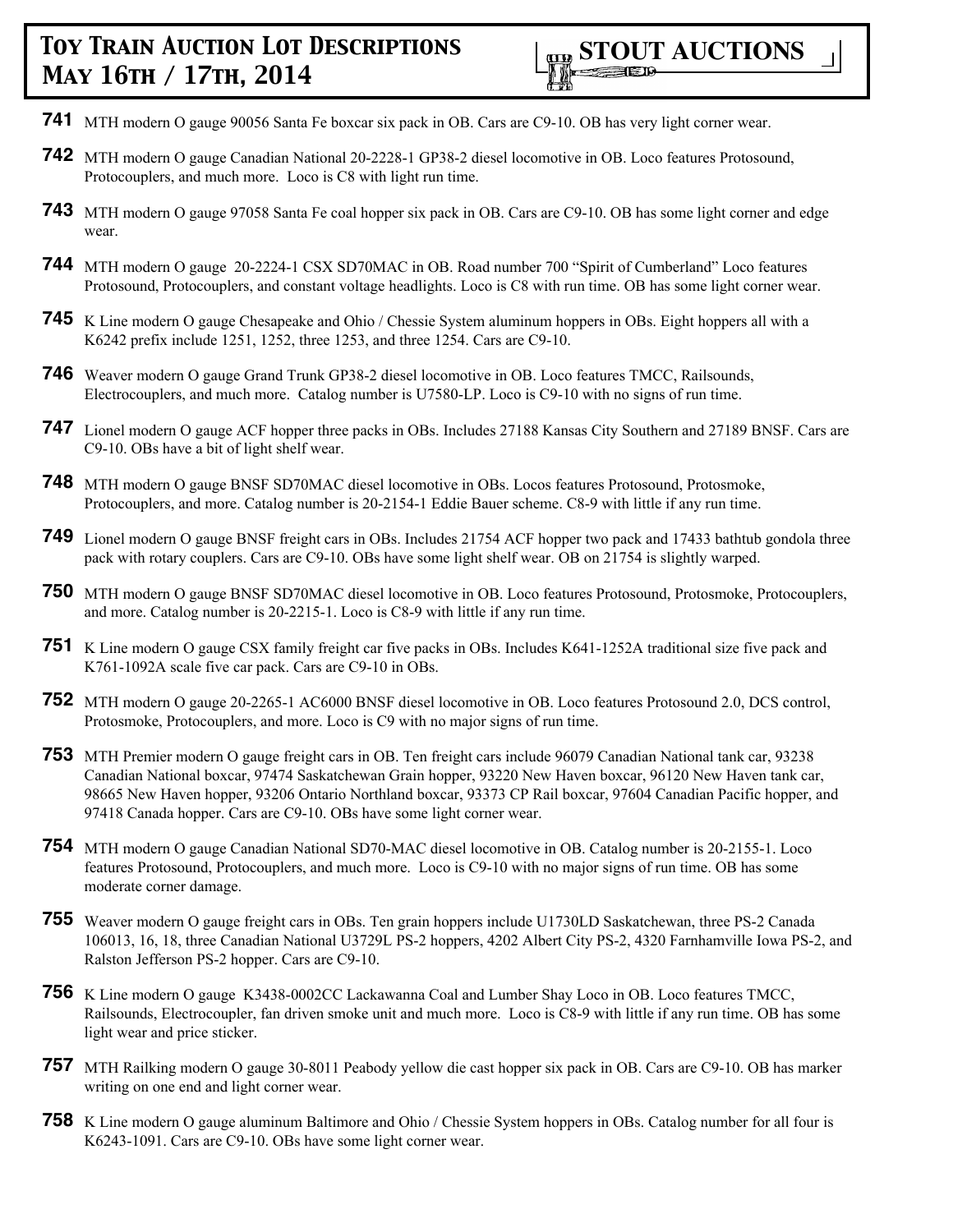- **759** MTH Railking modern O gauge 30-8010 Peabody tan die cast hopper six pack in OB. Cars are C9-10. OB has light corner and edge wear.
- **760** MTH Railking modern O gauge freight cars in OB. Twelve freight cars include 75359 CSX ore car, 7533 Seaboard hopper, 7203 Chessie gondola, 7338 CSX tank car, 7449 Seaboard boxcar, 7148 CSX stock car, 7329 Atlantic Coast Line tank car, 76093 Chessie auto carrier, 7593 Chessie hopper, and 7458 Atlantic Coast Line boxcar. Cars are C8 to C10.
- **761** MTH Premier modern O gauge freight cars in OB. Ten freight cars include 96009 Seaboard tank car, 97419 CSX hopper, 90019 and 19B CSX four bay hoppers, 96003 CSX tank car, 98437 CSX rapid discharge hopper, 97511 Chessie hopper, 96116 CSX tank car, 97492 CSX center flow hopper, and 92007 Chessie tank car. Cars are C8 to C10. OBs have some corner and edge wear.
- **762** MTH modern O gauge 90073 Santa Fe flat car six pack with logs in OB. Set is C9-10. OB has some light corner and edge wear.
- **763** K Line modern O gauge Anheuser Busch tank cars in OBs. Four cars include 6341-5604 aluminum corn syrup, 6341-5603 black aluminum corn syrup, 6341-5602 polished aluminum tank car, and 632-5601 tank car with die cast chassis. Cars are C9-10. OBs are a bit dusty.
- **764** Weaver modern O gauge freight cars in OBs. Ten hoppers include Montana Rail Link 50043, Montana Rail Link 45044 CD-4, Ontario Northland 7605, Ontario Northland PS-2 8612, U3732LD Louisville and Nashville PS-2, 53058 Golden West center flow, 629536 Golden West PS-2, U3705 MNS U3705 PS-2, U3713L Lexan PS-2, and Wonder Bread U1717L center flow. Cars are C8 to C10. OBs have light corner and edge wear.
- **765** Weaver modern O gauge freight cars in OBs. Nine coal hoppers include three U2320 Burlington Northern, three U18014LD New Haven, and three Great Northern 70120, 19, and 22. Cars are C9-10. OBs have some light corner wear
- **766** Lionel modern O gauge Husky Stack cars in OBs. Includes 21866 Santa Fe two pack and 27521 add on car. Cars are C10. OBs have some light dirt.
- **767** Lionel modern O gauge Husky Stack cars in OBs. Includes 21895 Burlington Northern two pack and 17586 add on car. Cars are C10. OBs have some light dirt.
- **768** MTH modern O gauge 20-90316 BNSF coal porter six pack in OB. Cars are C9-10. OB has some light shelf wear.
- **769** MTH modern O gauge 20-90218 Pacific Fruit Express steel sided reefer six pack in OB. Cars are C9-10. OB has light corner wear.
- **770** Lionel modern O gauge amusement park 24179 scrambler ride factory packed in the OB C10.
- **771** MTH modern O gauge 20-90317 BNSF coal porter six pack in OB. Cars are C9-10. OB has some light shelf wear.
- **772** MTH modern O gauge 20-90219 Pacific Fruit Express steel sided reefer six pack in OB. Cars are C9-10. OB has light corner wear.
- **773** MTH modern O gauge Husky Stack cars in OBs. Five cars include three 95013 Pacer Stack train, 95059 BNSF, and 95054 American President Lines. Cars are C9-10.
- **774** Lionel modern O gauge freight cars in OB. Ten freight cars include 17477 L&N PS-5 gondola, 17188 Gov. of Canada hopper, 17339 Burlington reefer, 17714 Canadian National stock car, 17337 Canadian National reefer, 17157 Wonder Bread hopper, 17173 Gov. of Canada hopper, 17155 Shell hopper, 17172 CP Rail hopper, 17472 New Haven PS-5 gondola. Cars are C9-10. OBs have price stickers.
- **775** Korber modern O gauge sealed kits in OBs. Includes 920 SoreGum candy co. 901 Action Machinery, 903 Skyline Steel, and 911 Perfect Tool co. Kits are C10.
- **776** Korber modern O gauge sealed kits. Four kits include 915 Quaker Foods, 919 Acme Dye Co. 904 Lacy co. , and 905 Blackshear Refrigerated Transport Co. Kits are C10.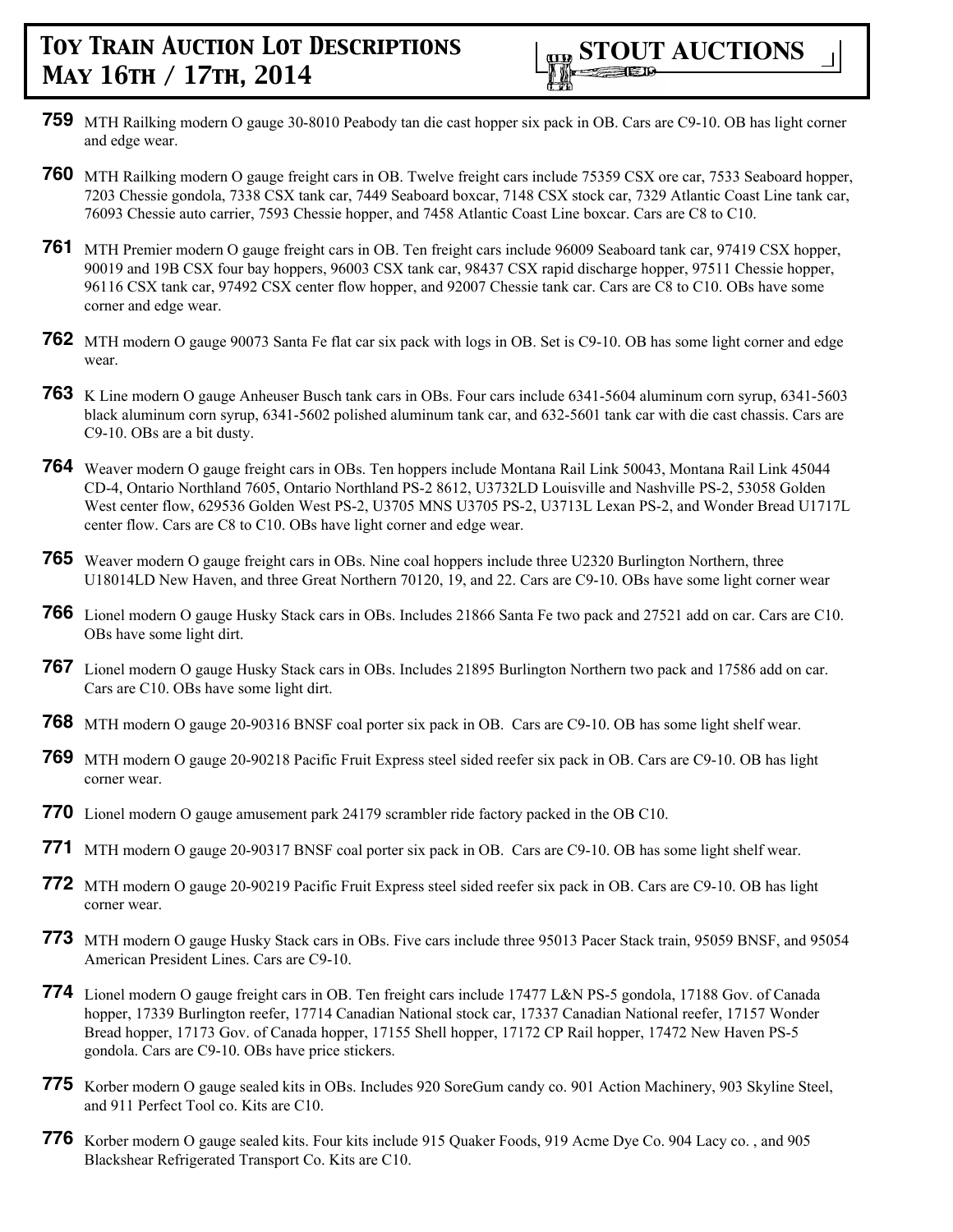- **777** Korber modern O gauge General Light and Power kits in OBs. Includes 916 main plant and 917 sub- station kit. Kits are open, but complete C9-10.
- **778** Korber modern O gauge 320 roundhouse kit in OB. Also includes two A 320 stall extension kits. OBs are open, but kits appear to be complete C9-10.
- **779** Korber and Oakridge modern O gauge building kits. Includes 921 JLC Manufacturing, 914 GEM packing, and 307 Nicks Barber Shop. Kits are open but appear complete C9-10.
- **780** Lionel 28287 Kansas City Southern SD70ACe in OB. Loco features Legacy Railsounds, Legacy control and much more. Loco is C9-10 only unwrapped for inspection and photos.
- **781** MTH modern O gauge 90436 BNSF center flow hopper six pack in OBs. Missing main set box. Cars are C8-9.
- **782** Lionel modern O gauge freight cars in OB. Ten freight cars include 27214 Chessie PS-1 boxcar, 27221 CB&Q boxcar, 27219 Great Northern boxcar, 26433 Canadian National ACF hopper, two 17191 Burlington Northern PS-2 hoppers, two 19345 Canadian National hoppers, 17154 Alberta hopper, and 27169 Canadian National hopper. Cars are new C9-10.
- **783** Atlas modern O gauge freight cars in OBs. Six cars include 6376-1 and -2 Burlington Northern hoppers, 6353-1 and -2 GATX hoppers, 6552-1 Rio Grande boxcar, and 6332-4 Chessie hopper. Cars are C9-10. OBs have some light wear and price stickers.
- **784** Atlas modern O gauge freight cars in OBs. Includes 6332-3 Chessie hopper, 6404-1 Suburban Propane tank car, 6405-1 Technical Propellants tank car, 6406-2 Union Texas Petroleum tank car, 6509-1 Wisconsin Central boxcar, and 6606 Burlington Northern caboose. Cars are C8 to C10. OBs have some light wear.
- **785** MTH Premier modern O gauge freight cars in OB. Ten hopper cars include 97400 Canada, 97551 Western Maryland, 97560 Baltimore and Ohio, 97557 CSX, 97445 Shell Plastics, 97426 Wonder Bread, 97482 Montana Rail Link, 97480 CP Rail, 97422 Chessie, and 97114 Southern Pacific. Cars are generally C8 to C10. OBs have light wear and price stickers.
- **786** MTH Premier modern O gauge freight cars in OB. Ten freight cars include 98428 DT&I coil car, 93050 CSX boxcar, 96056 Canadian National tank car, 93031 Chessie boxcar, 93176 CSX boxcar, 93273 Canadian National boxcar, 98661 Montana Rail Link flat, 93333 Central Vermont boxcar, 93359 Montana Rail Link boxcar, and 98320 Burlington rapid discharge hopper. Cars are C8 to C10. OBs have some light corner and edge wear.
- **787** K Line modern O gauge freight cars in OB. Ten O scale freight cars include 764-4241 Spokane Portland and Seattle boxcar, two 691-1492 Rio Grande flats with containers, 761-1251 Chesapeake and Ohio express boxcar, 761-1591 Great Northern boxcar, 765-2151 Western Maryland boxcar, 613-1251 Chesapeake and Ohio caboose, 761-2051 Frisco boxcar, 612-1431 CSX caboose, and 763-1091 Baltimore and Ohio stock car. Cars are C8 to C10. OBs have some light corner and edge wear.
- **788** MTH Premier modern O gauge freight cars in OB. Ten freight cars include 93006 Canadian National boxcar, 93029 Seaboard boxcar, 93272 Guilford boxcar, 93075 Canadian National boxcar, 97103 Rock Island, 97107 Atlantic Coast Line hopper, 97422 Chessie hopper, 98141 Canadian National flat, 97458 Canadian National coal hopper, and 9700L CSX coal hopper. Cars are C8 to C10. OBs have some light corner and edge wear.
- **789** Lionel modern O gauge Railsound boxcars in OBs. Four cars include 16631 Rock Island steam, 16632 Burlington Northern diesel, 16640 Rutland diesel, and 16650 New York Central steam. Cars are generally C8. OBs have some light wear.
- **790** Lionel modern O gauge freight cars in OB. Ten freight cars include 17253 CSX boxcar, 27114 Canadian National hopper, 27022 Penn Central PS-2 hopper, 27226 New Haven boxcar, 27218 Santa Fe boxcar, 17705 Burlington hopper, 17251 BNSF boxcar, 27224 Chicago Great Western boxcar, 27217 Frisco boxcar, and 17289 Great Northern boxcar. Cars are generally C9-10. OBs have some light corner wear.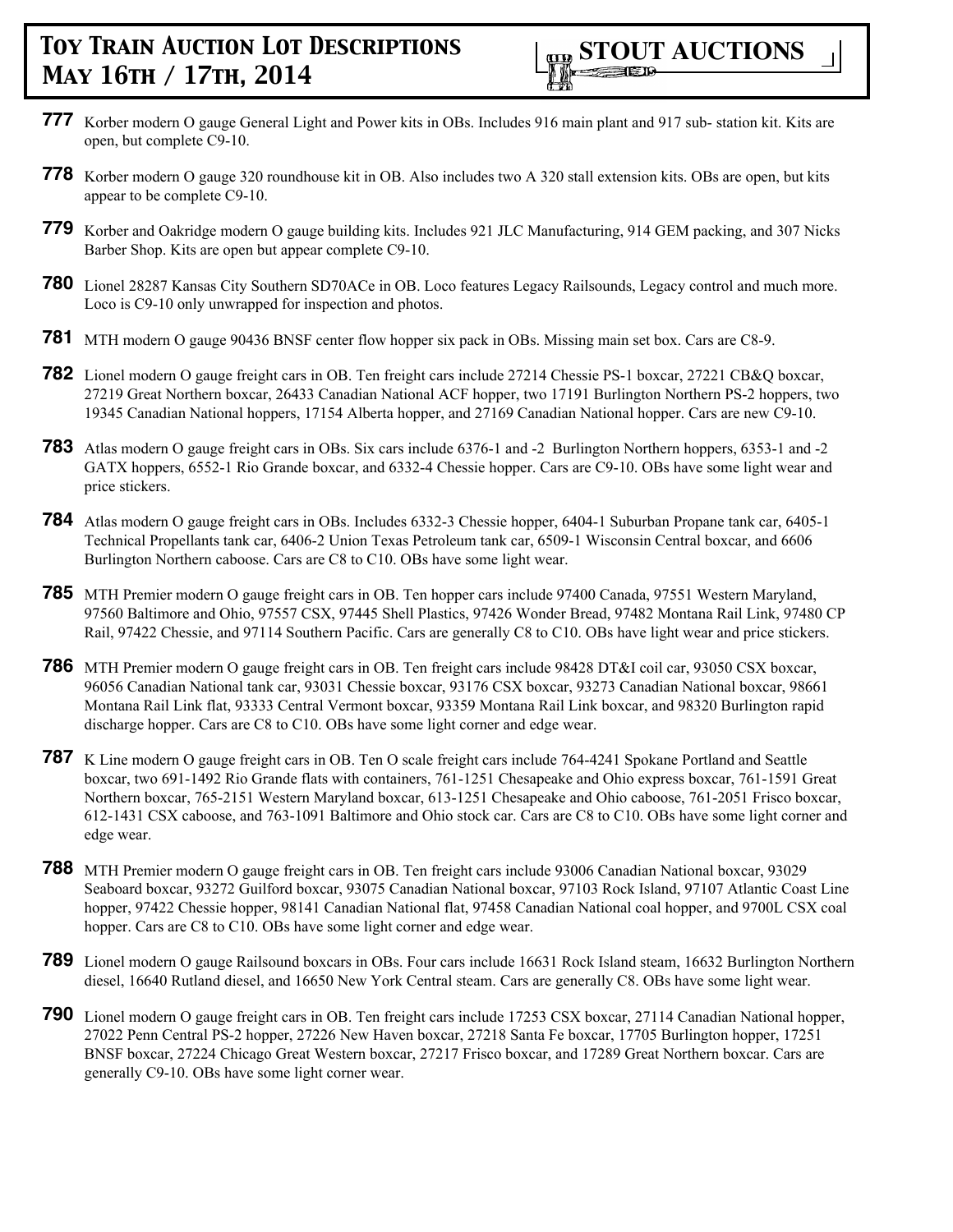

- **791** Lionel modern O gauge freight cars in OB. Ten freight cars include 29252 Canadian Pacific boxcar, 15013 L&N boxcar, 15014 Seaboard boxcar, 36295 Canadian National boxcar, 15020 New Haven boxcar, 39316 New Haven boxcar, 19560 Northern Pacific stock car, 17563 Santa Fe with Ford pick up trucks, 26082 Frisco auto carrier, and 26366 REA flat with trailers. Cars are generally C9-10. OBs have some light corner and edge wear.
- **792** Lionel modern O gauge freight cars in OB. Fifteen freight cars include 19526 Jolly Green reefer, 16807 Heinz reefer, 9473 Lehigh Valley boxcar, 16258 Lehigh Valley boxcar, 9228 Canadian Pacific boxcar, 19251 Montana Rail Link boxcar, four 16242 Grand Trunk auto carriers, two 16381 CSX I beam flats, two 16929 BC Rail gondolas, and 19720 Soo Line caboose. Cars are C8 to C10.
- **793** Lionel modern O gauge freight cars in OB. Ten freight cars include 17554 Burlington Northern log car, 36244 Teddy Bear boxcar, 17581 Great Northern flat with trucks, 29266 Frisco boxcar, 26021 Canadian National flat with trailer, 36029 Southern Pacific auto carrier, 29236 MKT Girls boxcar, 17264 Chesapeake and Ohio boxcar, 36210 Burlington boxcar, and 17245 Chesapeake and Ohio boxcar. Cars are C8 to C10. OBs have some light corner and edge wear.
- **794** K Line modern O gauge die cast freight cars in OBs. Eight cars include 623-8012 and 8013 Peabody hoppers, 623-1671 Louisville and Nashville hopper, 752-1191 Canadian National Canadian National reefer, 623-8018 Peabody hopper, 652 -1392 Rock Island gondola, 652-1391 Rock Island gondola, and 751-1951 Seaboard boxcar. Cars are C9-10. OBs have light corner and edge wear.
- **795** Weaver modern O gauge CSX GP38-2 in Maintenance of Way orange. Loco features TMCC, Railsounds, Electrocouplers, and much more. Catalog number is U7577-LP. Loco is C9 with no signs of running beyond a factory test.
- **796** K Line modern O gauge diesel locomotive in OBs. K2420-4614IC Chicago and Northwestern GP38-2 features TMCC and Railsounds. Loco is factory wrapped in the OB C10.
- **797** K Line modern O gauge diesel locomotive in OBs. K2488-4855 Southern Pacific GP38-2 features TMCC and Railsounds. Loco is factory sealed in the OB C10
- **798** K Line modern O gauge freight cars in OB. Ten freight cars include two 651-1391 Rock Island gondolas, 632-2092 Texas and Pacific tank car, 671-2111 Union Pacific ore car, two 6362 Union Pacific tank cars, two 643-2111 Union Pacific stock cars, 632-2091 Texas and Pacific tank car, and 644-2111 Union Pacific reefer.
- **799** Lionel modern O gauge UPS and FedEx freight cars in OBs. Six cars include 19440 flat with FedEx trailer, 39326 UPS boxcar #4, 25041 UPS boxcar #1, 25042 UPS Centennial boxcar, 39475 UPS flat with truck and trailer, and 39296 UPS boxcar #3. Cars are generally C9-10
- **800** MTH modern O gauge 20-2188-1 Union Pacific GP38-2 diesel locomotive in OB. Loco features Protosound, Protocouplers, and more. Loco is C9-10 only unwrapped for photos.
- **801** MTH Railking modern O gauge freight cars in OB. Ten freight cars include 74204 Ontario Northland boxcar, 76160 Chessie flat, 72031 Canadian National gondola, 74434 Canadian National boxcar with generator, 76392 BNSF Husky stack, 79171 Canadian Pacific fire car, 7456 Burlington Northern boxcar, 79043 Santa Fe fire car, 76269 TTX auto carrier, and 76284 Lehigh Valley Husky stack car. Cars are C8 to C10. OBs have light corner and edge wear.
- **802** MTH Railking modern O gauge freight cars in OB. Ten freight cars include 76271 Union Pacific flat with Hummers, two 7405L Union Pacific boxcars, 73123 Santa Fe tank car, 7817 Hoods reefer, 7590 Lehigh Valley hopper, 7541 Chicago and Northwestern hopper, 7138 Burlington stock car, 7128 Santa Fe stock car, and 7455 Great Northern boxcar. Cars are C8 to C10. OBs have light corner and edge wear.
- **803** MTH Railking modern O gauge freight cars in OB. Ten freight cars include 75238 Canadian National hopper, 7334 Louisville and Nashville tank car, 76222 Maine Central I beam flat, 7821 Red Rose reefer, 7264 Chessie gondola, 7540 CSX hopper, 74613 New Haven boxcar, MT7502 Union Pacific hopper, 74278 New Haven boxcar, and 7556 Atlantic Coast Line hopper. Cars are C8 to C10. OBs have light corner and edge wear.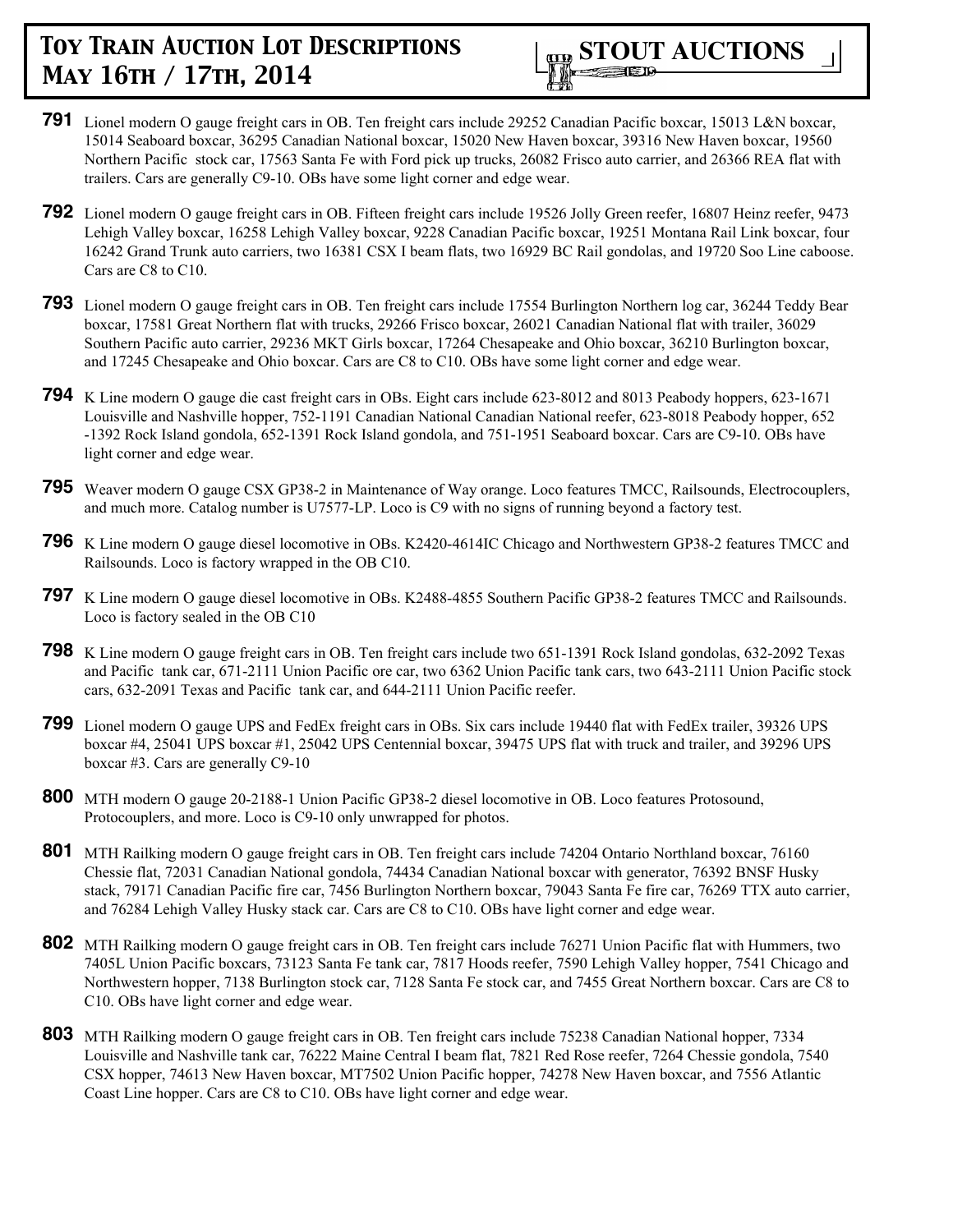

- **804** MTH Railking modern O gauge freight cars in OB. Ten freight cars include 73167 Canadian Pacific tank car, 7519 Chicago and Northwestern ore car, 7527 Union Pacific ore car, 73190 Canadian National tank car, 7518 Baltimore and Ohio ore car, 76178 Great Northern flat missing Beetle, 7555 Baltimore and Ohio hopper, 76268 Pennsylvania auto carrier, 7209 REA gondola, and 73329 BNSF tank car. Cars are C8 to C10. OBs have light corner and edge wear.
- **805** K Line modern O gauge K-1414 Kennecott Copper Corporation Plymouth Switcher set factory wrapped in plastic C10.
- **806** Weaver modern O gauge freight cars in OBs. Fifteen freight cars include U3112 Black Label refrigerator car, U2128 TP&W boxcar, EBC53 Great Northern express boxcar, U21807L Northern Pacific flat, U22634L Northern Pacific flat with coils, U21807L Northern Pacific flat with stacks, EBC61L Canadian National express boxcar, U2706 Canadian National flat with load, U3310 Chicago and Northwestern outside brace boxcar, U14014L Canadian National boxcar, U4315L Great Northern stock car, U14007 Northern Pacific boxcar, 194650 CSX center flow hopper, U2325 CSX coal car, and U1708 CSX grain hopper. Cars are C8 to C10. OBs have some light corner and edge wear.
- **807** MTH Premier modern O gauge freight cars in OB. Ten freight cars include 98118 Chicago and Northwestern flat with trailer, 98754 Great Northern flat with PUP trailers, 98550 Great Northern flat with trailer, 98752 Burlington flat with PUP trailers, 96125 Western Fuel tank car, 97420 Chessie hopper, 96128 Minnesota Corn tank car, 96049 Shell tank car, 93236 Northern Pacific boxcar, 98334 Erie Lackawanna coil car. Cars are C8 to C10. OBs have some light corner and edge wear.
- **808** Lionel modern O gauge Army freight cars in OB. Six cars include 19635 8000 gallon tank car, 26776 Army operating boxcar, 19678 bunk car, 26872 security car, 26027 flat with boat, and 26775 Searchlight car. Cars are C9-10. OBs have very light corner wear and price stickers.
- **809** Lionel modern O gauge freight cars in OB. Ten freight cars include 29212 Timken boxcar, 26905 Bethlehem Steel gondola, 16967 depressed center flat, 19882 Sanderson Farms poultry car, 26513 New York Central emergency caboose, 36775 Santa Fe animated caboose, 17807 Burlington Northern ore car, two 17010 Canada hopper, and 26594 Ontario Northland work caboose. Cars are C8 to C10. OBs have very light corner wear and price stickers.
- **810** Lionel modern O gauge freight cars in OB. Ten freight cars include 17257 Atlantic Coast Line boxcar, 17260, 61, and 62 CP Rail boxcars with moderate run time C7-8, 17269 Western Maryland boxcar, 17270 Baltimore and Ohio boxcar, 17268 Chesapeake and Ohio boxcar, 17576 Ontario Northland PS-4 flat, and two 27565 REA / C&O flatcars with trailers. Cars are Generally C9-10 unless noted. OBs have some light corner and edge wear.
- **811** Lionel modern O gauge accessories in OBs. Includes eight 12723 Microwave towers and 2313 floodlight tower. C8 to C10. OBs have light wear.
- **812** Lionel modern O gauge 14111 153IR controllers in OBs. Four are all new C10.
- **813** Weaver modern O gauge 7584LP MKT GP38-2 diesel locomotive in OB. Loco features TMCC, Railsounds, Electrocouplers, and much more. Loco is C9-10 unrun, however horn is broken. OB has some very light edge wear.
- **814** Lionel modern O gauge freight cars in OB. Ten freight cars include 36815 Santa Fe operating Moe and Joe flat car, 29411 Sherwin Williams vat car, 26307 Chessie flat with bulkheads, 29459 W&ARR water barrel car, two 36086 Southern Pacific flats with trailers, 17551 New York Central flat with trucks, 26222 Penn Central boxcar, and 26310 Chicago Great Western flat with trailer. Cars are C8 to C10. 17551 OB has some mild edge wear.
- **815** K Line modern O gauge Burlington Northern scale coil cars in OBs. Six cars include 676-1151 and 52, and four 676 -11731. Cars are C9-10.
- **816** K Line modern O gauge freight cars in OB. Ten freight cars include six Union Pacific Pacific Fruit Express reefers 642 -21131 ,32, 33,34,35, and 36, 22314 Coastal King reefer, 675-5201 Heinz 57 vat car, 675-8011 Armour vat car, and 641 -1251 Chesapeake and Ohio boxcar. Cars are C9-10.
- **817** K Line modern O gauge aluminum freight cars in OBs. Seven cars include four 6242-1172 BNSF center flow hoppers, 6333-2111 Union Pacific research tank car, 6331-1591 Great Northern tank car, and 6334-8016 Safety Kleen tank car. Cars are generally C9-10. OBs have some light wear.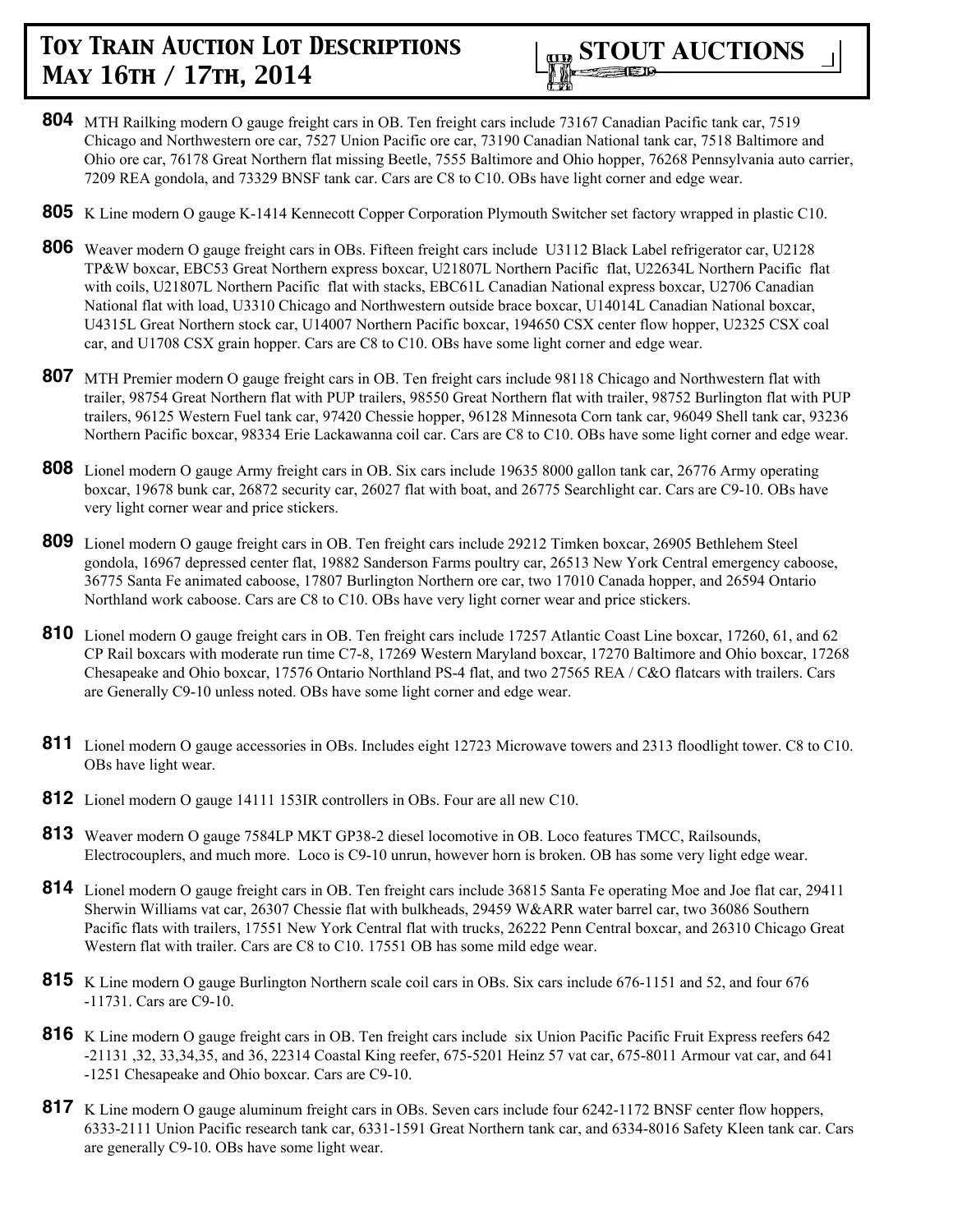

- **818** K Line modern O gauge 2499-0413 Peabody Coal RS-3 diesel locomotive in OB. Loco features TMCC, Railsounds, Electrocouplers, and much more. Tough loco to find, and factory wrapped C9-10 in the inner carton.
- **819** K Line modern O gauge Road Railer two packs. Includes K774-1431 CSX, 7740-110 Santa Fe, and 774-1051 Santa Fe. All are new sealed in plastic C10.
- **820** Corgi and Railking modern O gauge die cast busses in OBs. Four Corgi busses include three US54405 Greyhound Scenicruiser and US54407 Scenicruiser. Two Railking 50011 Trailways busses included. All are new C10.
- **821** Atlas modern O gauge freight cars in OBs. Eight cars include 6704-2 Bordens refrigerator car, 6711-1 Kraft reefer, 6510-2 Plywood Marketing double plug door boxcar, 6710-2 IGA refrigerator car, 8665-2 Co-Op tank car, 6333-1 Frisco ACF hopper, 6337-1 and -2 Burlington Northern ACF hoppers. Cars are C8 to C10. OBs have some light wear and dust.
- **822** Atlas modern O gauge double door auto parts boxcars in OBs. Six cars include 6536-1 Norfolk Southern, 6535-1 MKT, 6551-2 Grand Trunk, 6555-1 CSX, 6556-1 DT&I, and 6553-2 Southern. Cars are C9-10. OBs have some light wear.
- **823** Williams modern O gauge GP38103 Lehigh Valley GP-38 with horn in OB. Factory sealed in plastic C10
- **824** Williams modern O gauge SD45-06 Great Northern SD45 diesel locomotive in OB. Locomotive features True Blast II horn and bell. Loco is factory sealed in plastic C10.
- **825** Williams modern O gauge GP38104 Rock Island GP-38 in OB. Locomotive features True Blast II horn and bell. Factory sealed in plastic C10
- **826** Williams modern O gauge BNSF SD90-100 SD90 diesel locomotive in OB. Loco feature a horn and is in C8+ condition with light run time.
- **827** K Line modern O gauge Timken freight cars in OBs. Ten cars include 621-8011 hopper, 641-8011 boxcar, 636102 tank car, 621-8012 hopper, 632-8014 tank car, 636101 tank car, 90007IC boxcar, 641-8011 boxcar, 641-0001 boxcar, and 632 -8015 tank car. Cars are C8 to C10.
- **828** Weaver modern O gauge mechanical reefers in OBs. Ten cars include U12008L Burlington, U12012L Great Northern, U12002LD Santa Fe, U12018L, 19L, and 20L Tropicana White and Green, U12021L Tropicana orange and silver, U12010L Burlington Northern, U12022L Tropicana dark green, and U12015L BNSF. Cars are C8 to C10. A few OBs have some mild wear and dirt.
- **829** Lionel modern O gauge 8702 Southern 4-6-4 loco with passenger cars including; 9530 baggage, 9531 combo car, 9532 P. G.T. Beauregard coach, 9533 Stonewall Jackson coach, 9534 observation, all in OBs. Loco and cars are C7-8 area with light wear. Loco has a few small paint chips. OBs have mild shelf wear.
- **830** Lionel modern O gauge diesel locomotives in OBs. Four locos include Frisco 8571 and 8572 U36B power and dummy locos, 8867 M&St.L dummy GP-9, and 8569 Soo switcher. Locos are C7-8 with light wear and light dirt. OBs have light shelf wear.
- **831** Lionel modern O gauge 11712 Great Lakes Express set in C8 condition with run time. Set box has light wear.
- **832** Lionel modern O Gauge 31739 PWC 13150 Super O steam freight set. Set includes #773 Hudson steam locomotive and tender, #3356 Santa Fe horse car with corral, #3662 Lionel Lines milk car with platform, #3434 operating chicken car, #6436-110 Lehigh Valley quad hopper, #6415 Sunoco 3-dome tank car, #6361 Lionel Lines flatcar with logs, #6437 Pennsylvania porthole caboose. Loco features TMCC, Railsounds, smoke and more. Set is C8 condition with some run time, however tender has one slight blemish just behind coal pile, C7+ on loco. Set box has some minor wear on edges.
- **833** Lionel modern O gauge 1766 Service Station Special set, this set consists of 8766 RDC-4 baggage/mail and two 8767 RDC -1 90 passenger cars. Set is C7-8 with light run time and a bit of very light spotting on the roof. Label on set box has light wear.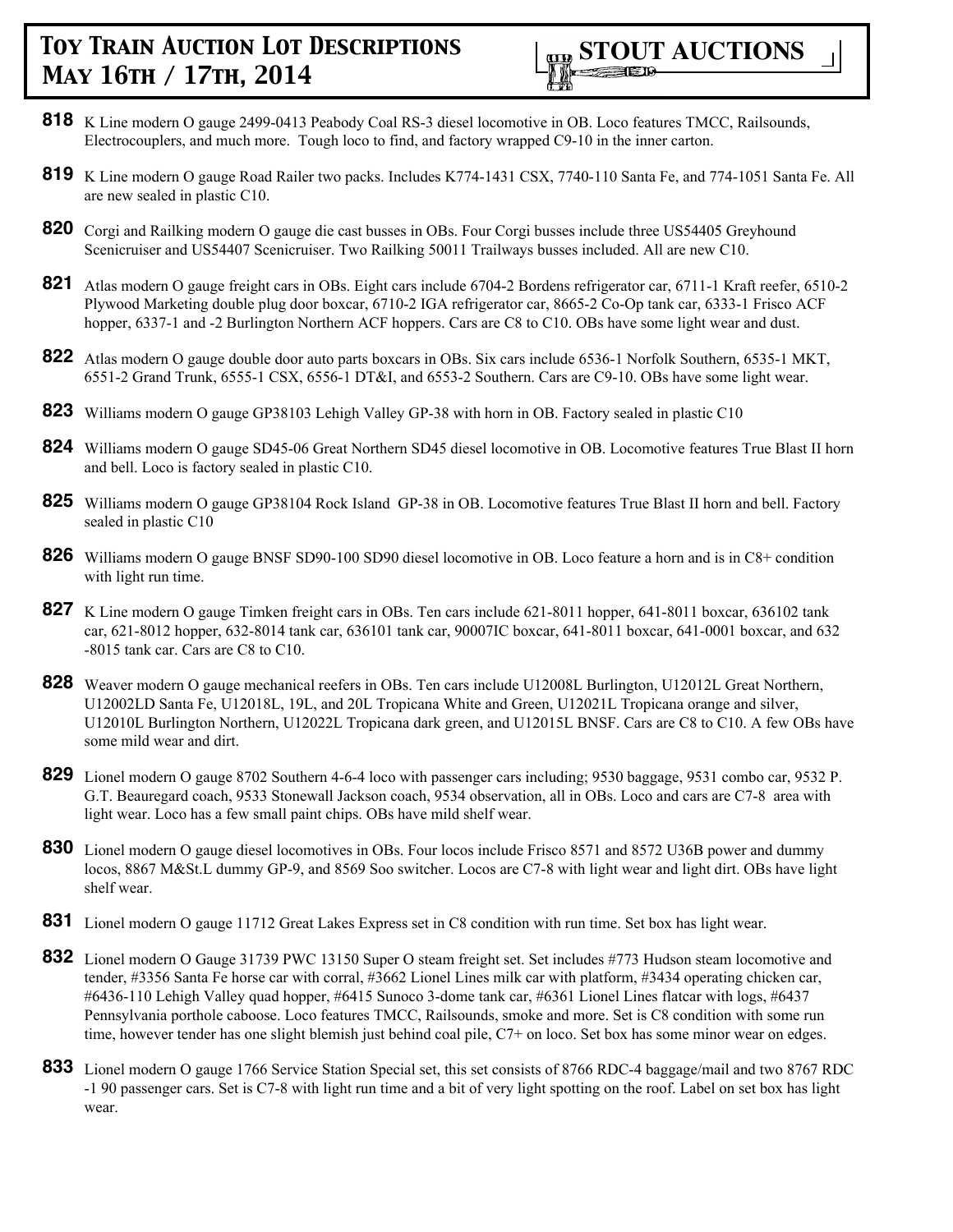

- **834** Lionel modern O gauge freight cars in OBs. Nine cars include 6431 Southern caboose, 9451 Southern boxcar, 7304 Southern stock car, two 9122 Northern Pacific flats with vans, 6104 Southern hopper, 9120 Northern Pacific flats with vans, 9460 LCCA boxcar, and 6567 LCCA crane. Cars are C7 to C8. OBs have some light wear.
- **835** Weaver modern O gauge freight cars in OBs. Ten hoppers include three BNSF Centerflow individually numbered, four U3714 Burlington Northern PS-2 hoppers individually numbered, U1710 TP&W Centerflow, U1708 CSX Centerflow, and U1725L Vermont Railway Centerflow. Cars are C8 to C10. OBs have some light wear.
- **836** Weaver modern O gauge freight cars in OBs. Ten boxcars include GB&W with broken truck, 3095 Reading PS-1, U14017L Chesapeake and Ohio, U1504 Union Pacific, ACE Hardware Children's Miracle Network, 20823 Western Pacific, U2123 Bangor and Aroostook State of Maine PS-1, U2124L PS-1 Frisco, U3529L Frisco, and 3094 TP&W PS-1. Cars are C7 to C8+. OBs have some light wear.
- **837** Weaver modern O gauge freight cars in OBs. Ten grain hoppers include Wayne Feeds PS-2, 74015 Soo Line, 35250 Michigan Elevator ACF, 108423 Government of Canada, 2972 Union Pacific, U3701 Union Pacific PS-2, US Borax PS-2, Canada PS-2 106004, U1935L Boston and Maine PS-2, and U19010L New Haven AC-2. Cars are C8 to C10. OBs have some
- **838** MTH Railking modern O gauge freight cars in OB. Ten tank cars include 73134 Chessie, 7303 Chessie, 7313 Southern Pacific, 7310 New York Central, 7352 Santa Fe, 7328 Timken, 73169 Santa Fe, 7332 New York Central, 7343 Penn Central, and 7373 BNSF. Cars are C8+ to C10. OBs have some light corner wear.
- **839** MTH Railking modern O gauge freight cars in OB. Ten hopper cars include 75366 Chicago and Northwestern, 75114 Planters, 7503 Union Pacific, 75165 Santa Fe map hopper, 75134 CSX, 7502 Union Pacific, 7541 Chicago and Northwestern, 75363 Canadian National, 75227 Lehigh Valley hopper, and 7509 Union Pacific. Cars are C8 to C10. OBs have light corner and edge wear.
- **840** MTH Railking modern O gauge freight cars in OB. Ten gondolas and dump cars include 7941 New York Central operating dump car, 7214 Chesapeake and Ohio, 7208 Union Pacific, 7295 Erie, 7233 Rail Gon, 72009 Canadian Pacific, 7213 Baltimore and Ohio, 7258 Santa Fe, 8201 Union Pacific, and 7225 Seaboard. Cars are C8 to C10. OBs have some very light wear.
- **841** MTH Railking modern O gauge freight cars in OB. Nine stock cars include 7109L Chicago and Northwestern, 7113 Chesapeake and Ohio, 7116 Jersey Central, 7127 Pennsylvania, 7105L Pennsylvania, 7102 Union Pacific, 7126 New York Central, 7119 Lehigh Valley, and 7112 New York Central. Cars are C8 to C10. OBs have some light corner wear.
- **842** MTH Railking modern O gauge freight cars in OB. Ten boxcars include 7443 Union Pacific, 7978 Electromotive, 7472 Penn Central, 7430 Union Pacific, 7444 Western Pacific, 74297 Baltimore and Ohio, 74067 BNSF, 74208 Chessie, 7423 MTH club, and 7412 Union Pacific. Cars are C8 to C10. Displayed mostly, a few might have run time. A few OBs have some light corner wear.
- **843** MTH Railking modern O gauge freight cars in OB. Ten flats with trailers include three 7626 Pennsylvania, three 76007 Penn Central, three 7632 Union Pacific, 7633 Baltimore and Ohio, and 7608 New York Central. Cars are C8 to C10. Displayed mostly, a few might have run time. A few OBs have some light corner wear.
- **844** MTH Railking modern O gauge freight cars in OB. Ten freight cars include 7532 Union Pacific hopper, 7309 Union Pacific tank car, 8002 Lehigh Valley hopper, 7331 Union Pacific tank car, 75266 Santa Fe ore car, 75140 Erie ore car, 75172 Ontario Northland ore car, 7429 Baltimore and Ohio boxcar, 7612 MTH construction flat, and 7622 MTH farm flat missing tractor load. Cars are C8 to C10. Displayed mostly, a few might have run time. A few OBs have some light corner wear.
- **845** MTH Railking modern O gauge freight cars in OB. Ten freight cars include 7943 Western Pacific crane, 7559 Penn Central hopper, 7542 Santa Fe hopper, 73325 CSX tank car, 79040 CSX fire car, 7726 New York Central caboose, 7837 A&W reefer, 7835 Dairy Queen reefer, 78076 A&W reefer, and 79090 Railroad Fire Company fire car. Cars are C8 to C10. Displayed mostly, a few might have run time. A few OBs have some light corner wear.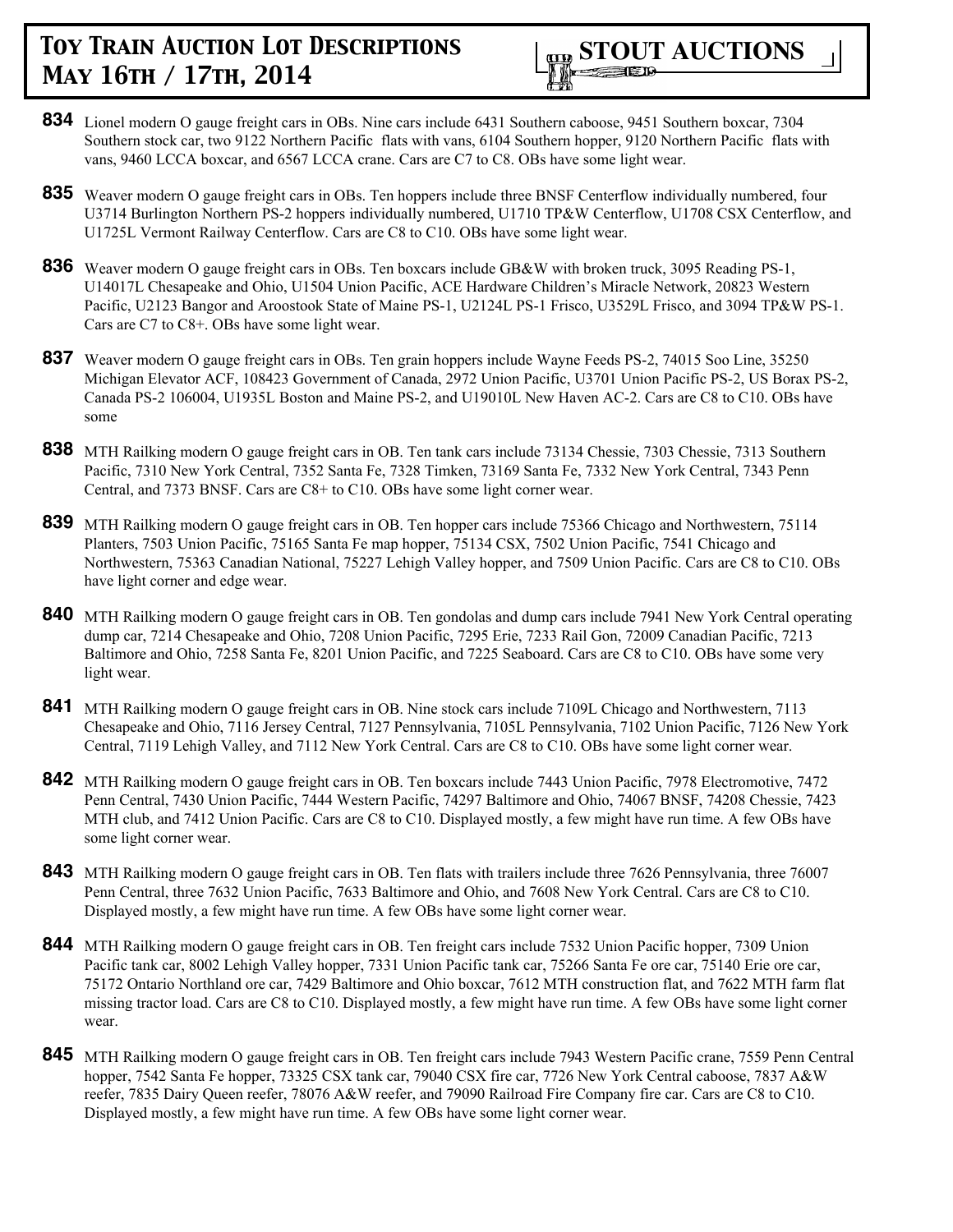- **846** MTH Railking modern O gauge auto transport flat cars. Nine cars include 7693 with '70 Olds 442, 7647 with '50 panel trucks, 7625 with '59 taxis, 7676 with '57 Chrysler and Mercury, 7666 with '67 Camaro and Shelby, 7638 with '67 Firebird and '70 Nova, 76195 Santa Fe flat with '58 Studebakers, 7628 with '52 Cadillac and '49 Ford coupe, and 7656 with '57 Chevy's. Cars are C8 to C10. Displayed mostly, a few might have run time. A few OBs have some light corner wear.
- **847** MTH Railking modern O gauge auto transport flat cars. Nine cars include 7660 with '65 Shelby, 7640 with Union 76 tow trucks, 76163 Baltimore and Ohio flat with '55 Crown Victorias, 7670 flat with '67 Camaros, 7615 with '55 Cameo wreckers, 7662 with '40 Woody wagons, 7603 Chessie flat with '57 Corvette, 7661 flat with '70 Novas, and 7680 with '70 Chevelles. Cars are C8 to C10. Displayed mostly, a few might have run time. A few OBs have some light corner wear.
- **848** K Line modern O gauge die cast TTUX front runners in OBs. Eight cars include four K771-1051 Santa Fe and four K771 -2191 K-Line. Cars are generally C9-10. OBs have a bit of wear.
- **849** K Line modern O gauge aluminum hopper cars in OBs. Five cars include two 6243-1151 Burlington Northern, 6243-1051 Santa Fe, 6242-1171 BNSF, and 6244-8011 ACF industries. Cars are C8 to C10. Displayed mostly, a few might have run time. A few OBs have some light corner wear.
- **850** K Line modern O gauge aluminum Santa Fe black bonnet freight cars in OBs. Six cars include four 6242-1051 Santa Fe center flow hoppers, 6332-10511 tank car, and 6332-10513 tank car. Cars are C8 to C10. Displayed mostly, a few might have run time. A few OBs have some light corner wear.
- **851** K Line modern O gauge Northern Pacific aluminum hoppers in OBs. Catalog number is 6242-1851. Three cars are C9-10.
- **852** K Line modern O gauge freight cars in OB. Ten O scale reefers include 762-21725, 26, 27, and 28 Western Pacific Pacific Fruit Express reefers, 742-2111 Pacific Fruit Express, 763-1051 Santa Fe boxcar, 762-7484 Southern Pacific Art reefer, 762-8012 War Bonds, 765-1712 ART, and 762-7489 Baltimore and Ohio. Cars are C8 to C10. Displayed mostly, a few might have run time. A few OBs have some light corner wear.
- **853** Williams modern O gauge SD90-202 EMD demonstrator SD90 diesel locomotive in OB. Locomotive features True Blast II horn and bell. Loco is C8 with run time
- **854** Williams modern O gauge Union Pacific SD90 diesel locomotive in OB. Catalog number is SD-90-204. Locomotive features True Blast II horn and bell. Loco is C8 with run time. OB has some wear.
- **855** Lionel modern O gauge CP Rail and Canadian Pacific diesel locomotives. Includes 18203 CP Rail SD-40 in OB C7-8 with run time, 8208 SD-40 that is powered and is in C7 condition with incorrect box, and 7307 GP-38 from a Lionel starter set, no box and in C8 condition.
- **856** Lionel modern O gauge 38750 SD-70ACe EMD Demonstrator diesel locomotive in OB. Loco features Legacy control, Legacy Railsounds, fan driven smoke unit, Electrocouplers, and much more. Loco is nice C8 condition.
- **857** Lionel modern O gauge Soo Line GP-38 diesel locomotives in OBs. Two 18825 locos are C8 with run time. OBs have some light wear.
- **858** Lionel modern O gauge 18268 Centennial SD-90 Mac diesel locomotive in OB. Loco features TMCC, Railsounds, fan driven smoke, and more. Loco is C8 condition with run time. OB has minor corner wear.
- **859** Lionel modern O gauge partial 30211 BNSF Maxi Stack set. This set only contains the loco, caboose, transformer, and track. All Maxi Stack cars are missing. The rest of the set is C9-10.
- **860** Lionel modern O gauge freight cars in OB. Ten freight cars include 26613 flat with Menards trailer, 17006 Soo Line hopper, 52266 LCCA Pennsylvania coal goes to war hopper, 19536 Soo Line refrigerator, 52176 Burlington boxcar, 52412 LCCA Union Pacific generator car, 19720 Soo Line caboose, 19604 Goodyear tank car, L&N LCCA horse car, and Weaver U3706 CP Rail hopper. Cars are generally C8. OBs have some light wear. OBs have some light corner wear.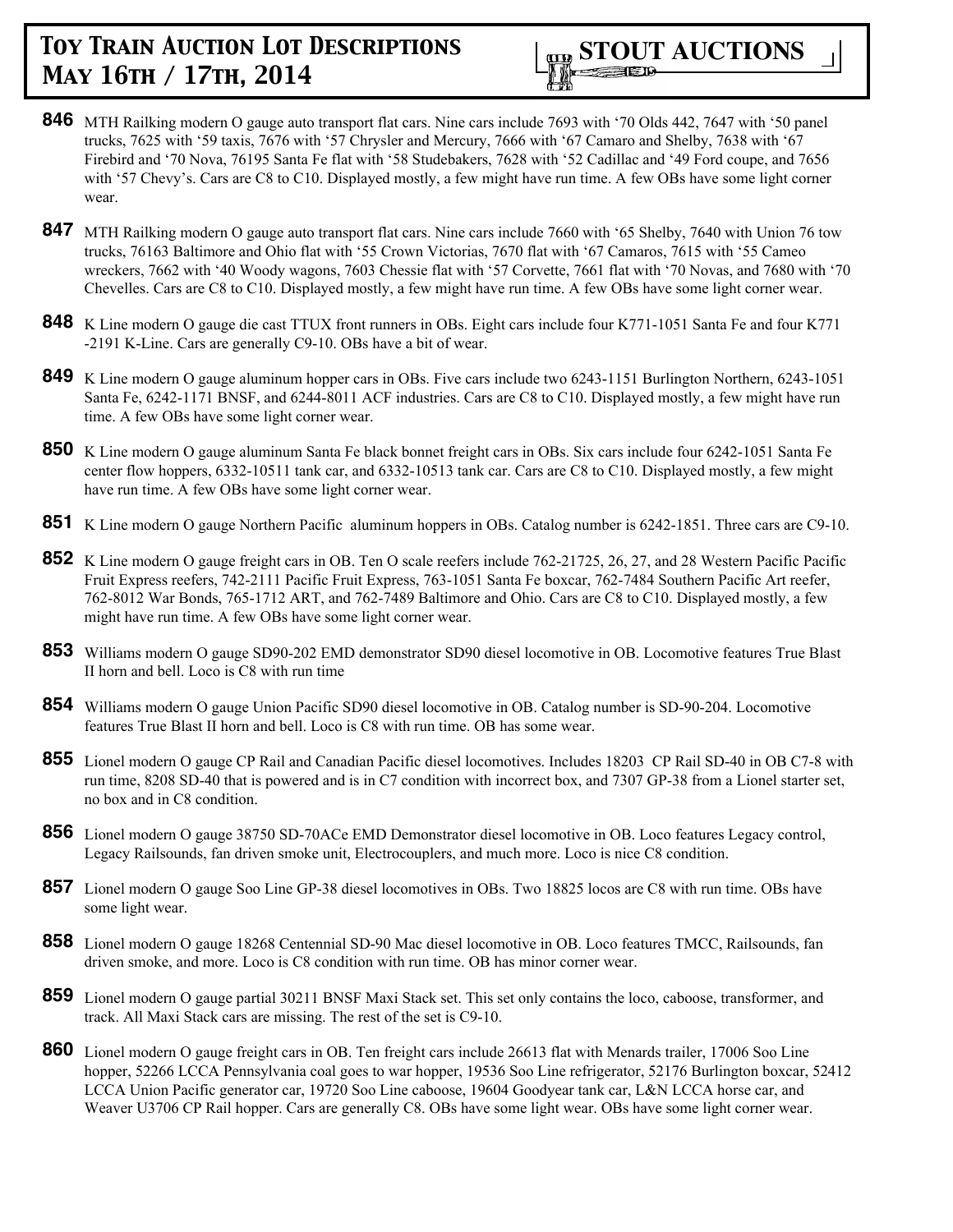

- **861** Lionel modern O gauge freight cars in OBs. Five cars include 19638 Canadian National Tank Train intermediate car, 19637 GATX Tank Train intermediate car, 27278 Cryo Transreefer with EOT device, 52455 Chicago and Northwestern LCCA tank car, and BNSF mechanical reefer from the Ice Cold Express set. Cars are generally C8 with run time.
- **862** Lionel modern O gauge 30158 Norfolk Southern freight set in OB. Set features Trainsounds and includes track and transformer. Sealed in Plastic C10.
- **863** Lionel modern O gauge 34790 MKT SD40-2 dummy diesel locomotive in OB. C8 condition.
- **864** MTH modern O gauge 20-90006 Great Northern six car freight set in OB. Set is C9 displayed only. Set box has some light wear.
- **865** MTH modern O gauge 20-90029 Canadian National six car freight set in OB. Set is C9 displayed only. Set box has some light wear.
- **866** MTH modern O gauge 20-90028 Great Northern six car freight set in OB. Set is C9 displayed only. Set box has some light wear.
- **867** MTH Railking modern O gauge 30-4037-1 Pennsylvania 6-8-6 Turbine ready to run set in OB. Set features Protosound 2.0 and includes track and transformer. Set is sealed C10.
- **868** K Line modern O gauge scale coil cars in OBs. Includes four K676-10541 Santa Fe and K676-1331, 32 CB&Q Burlington. Cars are C9-10. OBs have some writing on the box ends.
- **869** K Line modern O gauge scale coil cars in OBs. Includes three K676-1051 Santa Fe and two K676-1171 BNSF Cars are C9 -10. OBs have some writing on the box ends.
- **870** K Line modern O gauge freight cars in OB. Ten boxcars all with K761- prefix include 1051, 52 and 53 Santa Fe boxcars, 4351 TP&W, 8013 Airco, 8014 Linde, 1332 Burlington golden freight boxcar, and three 1051 Santa Fe boxcars. Cars are C8 to C10. Displayed mostly, a few might have run time. A few OBs have some light corner wear.
- **871** K Line modern O gauge die cast freight cars in OBs. Ten cars include 623-2051 Frisco hopper, 623-1052 Santa Fe quad hopper, 652-1411 Conrail gondola (Gondola has CR reporting marks blacked out with marker, otherwise C8), 752-2111 Union Pacific reefer,692-1391 Rock Island depressed center flat, 652-1311 Chicago and Northwestern gondola, 652-1051 Santa Fe wood chip gondola, 652-1331 Burlington gondola, 652-1511 Erie Lackawanna gondola with crane, and 693-1431 CSX MOW flat with track. Cars are C8 to C10. OBs have some light corner and edge wear.
- **872** K Line modern O gauge freight cars in OB. Ten freight cars include two 69001 New York Central flats, two 691-1891 Pennsylvania flats with logs, 665501 Pennsylvania depressed flat, 21591 Santa Fe flat with trailer, 722-1051 Santa Fe search light car, 707-1051 Santa Fe operating cop and robber flat car, 22159 BNSF flat with container, and 691-1052 Santa Fe flat car. Cars are C8 to C10. Displayed mostly, a few might have run time. A few OBs have some light corner wear.
- **873** MTH modern O gauge MOW items in OBs. Includes 98468 Canadian National crane and 98472 Canadian National crane tender, 98237 Santa Fe crane and 98239 Santa Fe crane tender, 98219 New York Central snow plow, and 982097 Union Pacific snow plow. Items are generally C8-9, mostly displayed. OBs have some light corner wear.
- **874** MTH Premier modern O gauge freight cars in OB. Ten tank cars include 96111 Airco, 96027 Great Northern, 96017 Great Northern, 96022 Santa Fe, 92014 BNSF MTH club car, 96016 Santa Fe 9200L Burlington Northern, 96151 Hoosier Oil, 96174 BNSF, and 97606 Santa Fe. Cars are C8 to C10. Displayed mostly, a few might have run time. A few OBs have some light corner wear.
- **875** MTH Premier modern O gauge freight cars in OB. Ten flats with trailer or trailers include 98110 Baltimore and Ohio, 98126 Burlington, 98111 Santa Fe, 98463 Western Maryland, 98121 Santa Fe, two 98117 Santa Fe, 98170 Santa Fe, 98552 Santa Fe, and 98179 Erie. Cars are C8 to C10, mostly displayed. OBs have light corner and edge wear.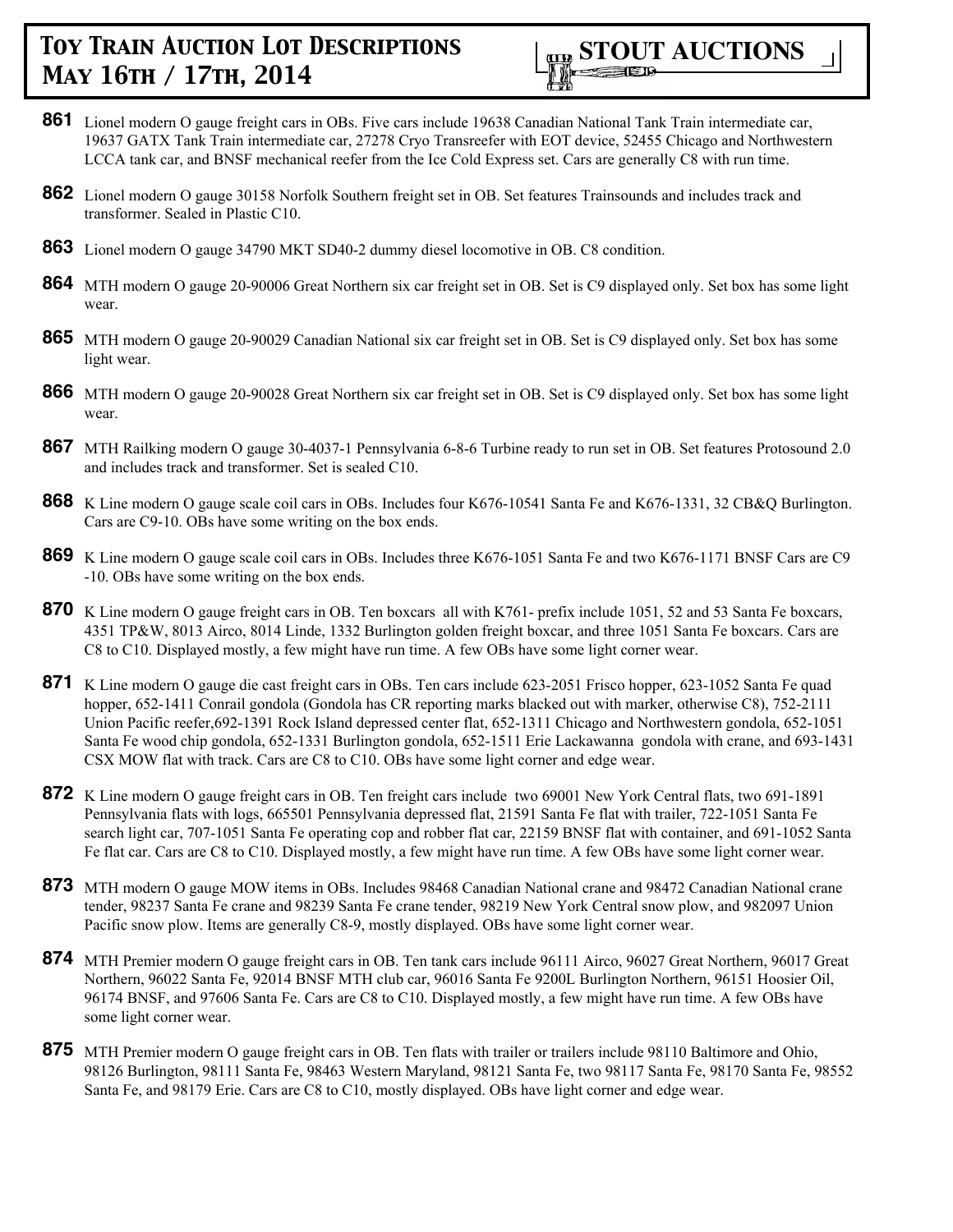

- **876** MTH Premier modern O gauge freight cars in OB. Eight reefers and tank cars total, four of each. Tank cars include 96060 Sherwin Williams, 96035 Great Northern, 96048 Sunoco, and 96059 Koppers. Reefers include 94022 operating Santa Fe reefer with ramp, 94081 Pacific Fruit Express, 94088 Pacific Fruit Express, and 94087 American Refrigerator Transit. Cars are C8 to C10. Displayed mostly. A few OBs have some corner wear.
- **877** MTH Premier modern O gauge freight cars in OB. Ten hoppers include 90016B Chicago and Northwestern, 97520 Burlington Northern, 97432 Burlington, 97444 Alberta, 97539 Allied Mills, 97471 BNSF, 97519 Santa Fe, 97479 BNSF, 97461 Great Northern, and 97472 Corn Products. Cars are C8 to C10 mostly displayed. OBs have some light corner wear.
- **878** MTH Premier modern O gauge freight cars in OB. Ten hoppers include 97105 Burlington, 97423 ACF Demo, 97120 Santa Fe, 97154 Norfolk Southern, 97454 Cannonaide, 97101L Union Pacific, 97460 BNSF, 97485 Santa Fe, 97427 Burlington Northern, and 97483 Great Northern. Cars are C8 to C10 mostly displayed. OBs have some light corner wear.
- **879** Lionel modern O gauge freight cars in OB. Ten coal hoppers include six 97143 GATX Rail, 97459 Seaboard, 97129 Santa Fe, 97176 BNSF, and 97116 BNSF. Cars are C8 to C10 mostly displayed. OBs have some light corner wear.
- **880** MTH Premier modern O gauge freight cars in OB. Ten boxcars include three 93169 Railbox, 93042 Santa Fe, 93071 Seaboard, 93040 USPS, 93174 BNSF, 93400 Chicago and Northwestern, 93204 Golden West, and 93235 Green Bay & Western. Cars are C8 to C10 mostly displayed. OBs have some light corner wear, 93174 has tape repaired flap.
- **881** MTH Premier modern O gauge freight cars in OB. Ten freight cars include 97130 Great Northern coal porter, 98262 Burlington coil car, 98264 Burlington hopper, 97415 Frisco hopper, 98020 Santa Fe gondola, 98012 Burlington gondola, 93051 Santa Fe boxcar, 98568 CSX coil car, 98276 Great Northern coil car, and 98038 Railgon gondola. Cars are C8 to C10 mostly displayed. OBs have some light corner wear.
- **882** MTH Premier modern O gauge freight cars in OB. Ten freight cars include 98163 Union Pacific flat bus is missing, 98398 BNSF flat with cover, 98113 Great Northern flat with lumber, 98443 Santa Fe flat with pipe load, 98659 BNSF flat with wood load, 98592 New Haven operating dump car, 93169 Railbox boxcar, 98513 Santa Fe flat, 98599 REA flat with PUP trailers, and 98455 Santa Fe wood flat car. Cars are C8 to C10. Mostly displayed, a few have been lightly or moderately run. OBs have light corner wear.
- **883** MTH Railking modern O gauge 30-4190-0 M&M's train set in OB. Set is missing track and transformer. Loco in set features horn and bell. Trains are C8-9. Set box has some light dirt and corner wear.
- **884** MTH Railking modern O gauge M&M's freight cars and accessories. Includes 95090 spine car two pack, 75282 hopper, 98629 flat with trailer, 76286 stack car, 76391 Husky stack, 76278 flat with trailer, 50049 vendor trailer, and 90283 lighted billboard. Items are C9-10, mostly displayed.
- **885** MTH modern O gauge 90435 BNSF center flow hopper six pack in OB. C8-9, mostly displayed OB has some light corner and edge wear.
- **886** MTH modern O gauge merger series freight packs in OBs. Each pack contains three cars. Three sets include 90025 BNSF, 90007 Burlington Northern, and 90021 BNSF. Cars are C8-9 displayed mostly. OBs have mild wear.
- **887** MTH modern O gauge New Haven freight six pack. Catalog number is 90027. Set is missing master box and is in C8-9 condition, generally displayed. OBs have minor corner wear.
- **888** MTH modern O gauge Santa Fe freight six pack. Catalog number is 90013. Set is missing master box and is in C8-9 condition, generally displayed. OBs have minor corner wear.
- **889** MTH modern O gauge BNSF freight six pack. Catalog number is 90010. Set is missing master box and is in C8-9 condition, generally displayed. OBs have minor corner wear.
- **890** MTH modern O gauge Burlington Northern freight six pack. Catalog number is 90014. Set is missing master box and is in C8-9 condition, generally displayed. 90014C OB has some skinning and a tape repair. Other OBs have light corner wear.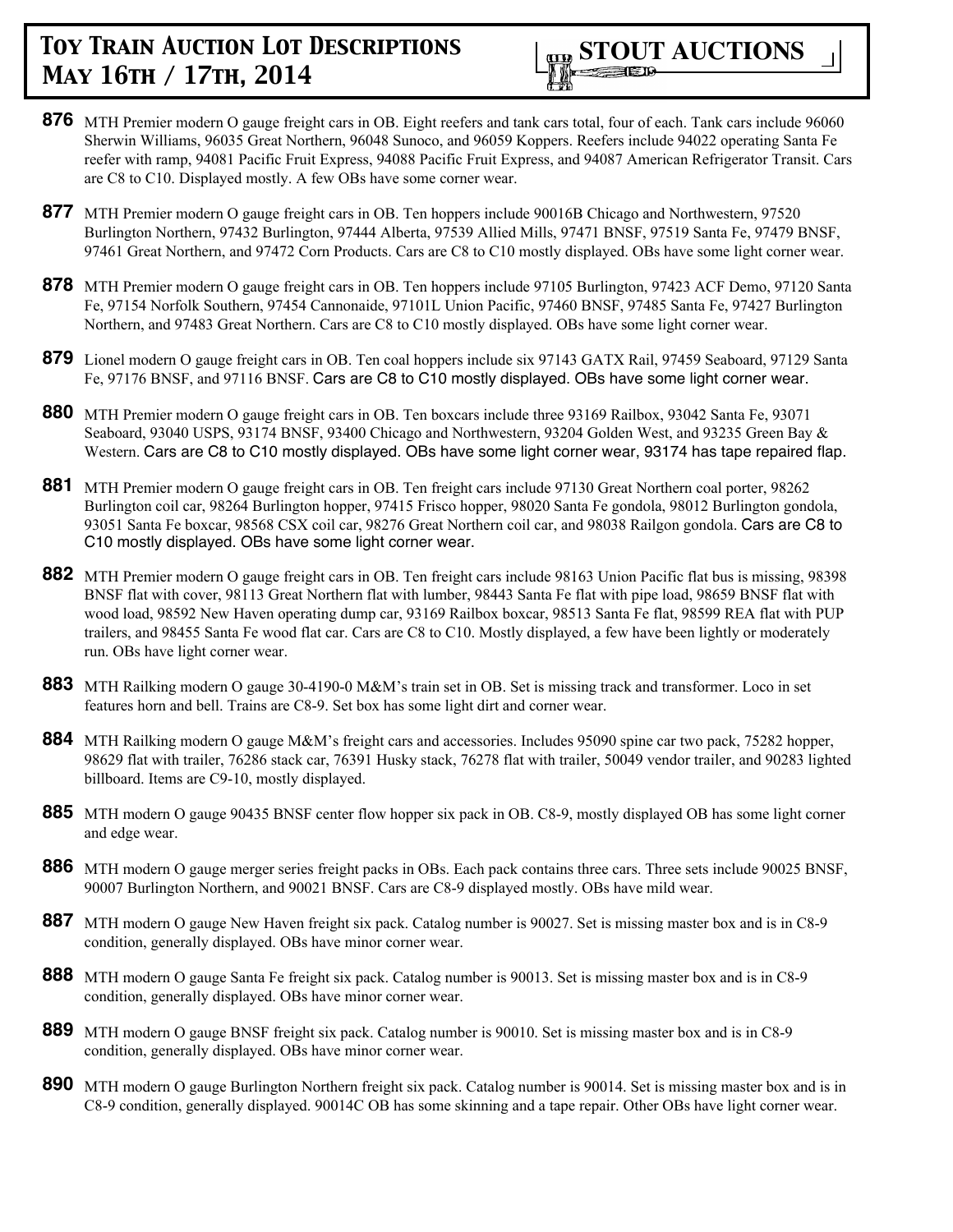- **891** MTH Premier modern O gauge freight cars in OB. These cars are from partial freight packs. Ten freight cars include 90012C Chessie coil car, 90015E Chesapeake and Ohio hopper, 90015B Chesapeake and Ohio flat with trailers, 90019A CSX boxcar, 90019C CSX coil car, 90019D CSX flat with trailer, 90037A Rio Grande flat with trailer, 90016E Chicago and Northwestern boxcar, 90016C Chicago and Northwestern flat with trailer, and 90016D Chicago and Northwestern hopper with coal load. Cars are generally C8-9, OBs have some mild corner and edge wear.
- **892** MTH Premier modern O gauge freight cars in OB. Ten freight cars include 93072 Santa Fe boxcar, 93058 Burlington boxcar, 94502 Union Pacific stock car, 93234 Chessie boxcar, 90110G Dole hopper, 98218 Atlantic Coast Line hopper, 94520 Great Northern stock car, 94506 Santa Fe stock car, 90115B Sunkist hopper, and 98392 Norfolk Southern crane tender. Cars are C8 to C10. Displayed mostly, a few might have run time. A few OBs have some light corner wear.
- **893** Weaver modern O gauge freight cars in OBs. Ten hoppers include 19002L Western Maryland AC-2, New York Central 453345 PS-2, three Ralston Purina PS-2 9284, 88, and 79, Pennsylvania PS-2, Central Soya U1917 PS-2, two Rio Grande PS-2 one gray one orange, and Clinchfield PS-2 3731L. Cars are C8 to C10. Displayed mostly, a few might have run time. A few OBs have some light corner wear.
- **894** Weaver modern O gauge tank cars in OBs. Eight cars include U1318 Burlington, U4514L and U4513L Chicago Great Western, U1332LD Canadian National, 0219 Union Pacific, U1328L New Haven, U1324LD Hooker, and U1329L Central Vermont.
- **895** Weaver modern O gauge freight cars in OBs. Twelve hoppers total including 1613 Southern, 1543 Amoco, Corn Products, 1612 Frisco, two Norfolk and Western PS-2, 1509 Norfolk and Western center flow, two U1917L Central Soya, 101 Farmers Elevator, U1708 CSX, and 180827 Chicago and Northwestern. Cars are generally C8, a few C7 and a few C9. OBs have mild wear and price stickers.
- **896** Weaver modern O gauge freight cars in OBs. Ten hoppers include three U1919 Rio Grande PS-2, U1927L Burlington PS -2. U3707 Rock Island PS-2, and five Wayne Feeds PS-2 hoppers all individually numbered. Cars are C8 to C10. Displayed mostly, a few might have run time. A few OBs have some light corner wear.
- **897** Weaver modern O gauge freight cars in OBs. Ten boxcars include 671345 Pennsylvania Liberty PS-1, U3326L New Haven, U3301L Chicago Burlington and Quincy, U14018L Baltimore and Ohio, U3522L Monon, 490 Chicago Great Western, U3508 Southern Pacific, 86 Timken, 21299 Chesapeake and Ohio PS-1, and 37253 Timken PS-1. Cars are C8 to C10. Displayed mostly, a few might have run time. A few OBs have some light corner wear.
- **898** Weaver modern O gauge coal hoppers in OBs. Eight cars include U2310 Louisville and Nashville, U2325 CSX, U16003 Baltimore and Ohio, U16012L Louisville and Nashville, U4903 Burlington Northern, U19012L Louisville and Nashville, U4904 Burlington, and U4901 Great Northern. Cars are C8 to C10. Displayed mostly, a few might have run time. A few OBs have some light corner wear.
- **899** Weaver modern O gauge freight cars in OBs. Nine cars include U4321L Virginian stock car, U4310 Missouri Pacific stock car, U4323 Seaboard stock car, two Pacific Fruit Express woodside reefers, two EBC55 Union Pacific express boxcars, EBC56 Chicago and Northwestern express boxcar, and EBC61L Canadian National express boxcar.
- **900** Lionel modern O gauge 18268 Centennial SD-90 Mac diesel locomotive in OB. Loco features TMCC, Railsounds, fan driven smoke, and more. Loco is factory wrapped C9-10
- **901** Weaver modern O gauge freight cars in OBs. Seven cars include U4703 Union Pacific flat with container, U2525L Great Northern flat, U2632L Northern Pacific, U22633L Northern Pacific flat with cable reels, and three U21610L Ice Cold Express BNSF road railers. Cars are C8 to C10. Displayed mostly, a few might have run time. A few OBs have some light corner wear.
- **902** Lionel modern O gauge 28447 4850TM Trackmobile in OB. Features TMCC, Electrocouplers, directional lighting, and more. Unrun C9-10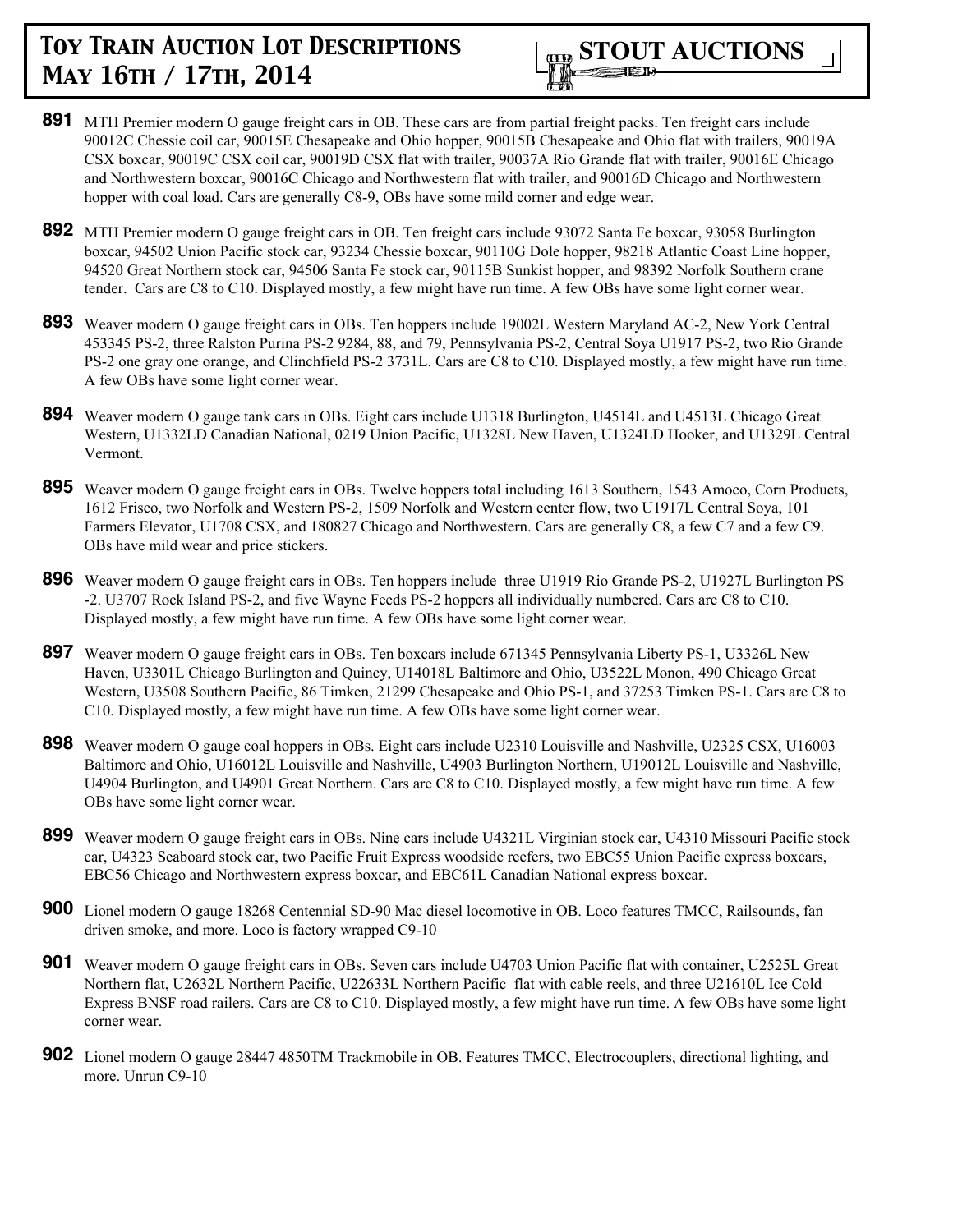

- **903** Lionel modern O gauge freight cars in OB. Ten freight cars include 9476 Pennsylvania boxcar, 19726 New York Central caboose, 6122 Penn Central ore car, 9456 Pennsylvania boxcar, two 16910 Missouri Pacific flats with trailer, 16680 Lionel cherry picker, 16935 Union Pacific flat with dozer, and two 19414 Union Pacific flats with stakes. Cars are C8 to C10. Displayed mostly, a few might have run time. A few OBs have some light corner wear.
- **904** Lionel modern O gauge freight cars in OB. Ten freight cars include 16380 Union Pacific I beam flat, three 16399 Western Pacific I beam flats, 16923 Lionel Lines flat with wheel chocks, 16539 Western Pacific caboose, 17402 Santa Fe gondola, 16235 REA reefer, 16932 Erie rail car, 17208 Union Pacific boxcar. Cars are C8 to C10. Displayed mostly, a few might have run time. A few OBs have some light corner wear.
- **905** Lionel modern O gauge freight cars in OB. Eleven flats with trailers include six JB hunt and five Norfolk Southern. Catalog numbers are 26954, 26952, 26955, 26953, 36025, 36024, 17505, 17503, 17507, 17504, and 17506. Cars are C8-9, mostly displayed. OBs have mild corner wear.
- **906** MTH Railking modern O gauge switcher calf units in OBs. Three non powered units include 30-2169-3 BNSF SW-9, 30 -2168-3 Chesapeake and Ohio SW-9, and 30-2165-3 Chicago and Northwestern SW-8. Units are C9-10.
- **907** Lionel modern O gauge I Love state boxcars in OBs. Five boxcars include 19952 Indiana, 19969 Vermont, 29913 Mississippi, 29914 Louisiana, and 29903 Missouri. Cars are C8 to C10. Displayed mostly, a few might have run time. A few OBs have some light corner wear.
- **908** Lionel modern O gauge freight cars in OB. Ten freight cars include two 17008 Rio Grande hoppers, two 16416 Rio Grande hoppers, 19827 New York Central operating boxcar, two 16374 Rio Grande flats with trailers, two 19623 New York Central boxcars, and 16925 New York Central flat with trailer. Cars are C8 to C10. Displayed mostly, a few might have run time. A few OBs have some light corner wear.
- **909** Lionel modern O gauge PS-4 flats with trailers in OBs. Five cars include 21858 Northern Pacific two pack, 27517 Northern Pacific, 17583 Great Northern, and 27566 REA / Chesapeake and Ohio. Cars are C9-10, OBs have some light dust and dirt.
- **910** Lionel modern O gauge freight cars in OB. Ten freight cars include 36950 Union Pacific work caboose, 15017 CSX waffle boxcar, 17517 Western Pacific flat with front loader, 2602 Pacific Fruit Express flat with trailers, 16468 Atlantic Coast Line hopper, 26066 Great Northern flat with bulkheads, two 36029 Southern Pacific auto carriers, 16954 New York Central flat with scraper, and 36062 New York Central gondola. Cars are C8 to C10. Displayed mostly, a few might have run time. A few OBs have some light corner wear.
- **911** Lionel modern O gauge freight cars in OB. Ten freight cars include 11854 Norfolk and Western PS-2 hopper two pack, 11867 Canadian National hopper two pack, 17457 Great Northern PS-5 gondola, 27228 Union Pacific boxcar, 17266 Monon boxcar, 17274 Soo boxcar, 17285 CSX boxcar, and 17294 TP&W boxcar. Cars are generally C9-10. OBs have some light wear and price stickers.
- **912** Lionel modern O gauge scale grain hoppers in OBs. Nine hoppers include 27105 Penn Central, 17174 Great Northern, 27053 Burlington, 17023 BNSF, 19344 Rio Grande, 27440 Burlington Northern, 17156 ACF Pressureaide, 17190 Soo / Canadian Pacific, and 17022 Burlington. Cars are C8 to C10. Displayed mostly, a few might have run time. A few OBs have some light corner wear.
- **913** Lionel modern O gauge freight cars in OB. Ten scale freight cars include 17462 Santa Fe PS-5 gondola, 17574 PS-4 flat car, 17427 CSX bathtub gondola, 17442 BNSF bathtub gondola, 17352 Pacific Fruit Express reefer, 17336 Pacific Fruit Express reefer, 17706 Chesapeake and Ohio stock car, 17710 Great Northern stock car, 17428 Burlington Northern bathtub gondola, and 17470 CP Rail bathtub gondola. Cars are C8 to C10. Displayed mostly, a few might have run time. A few OBs have some light corner wear.
- **914** Lionel modern O gauge freight cars in OB. Ten freight cars include 36727 Weyerhaeuser Moe and Joe operating lumber car with moisture damaged box, 39488 Reese's vat, 16489 BNSF ore car, 26311 Santa Fe flat with pickups, 19565 Burlington reefer, 17805 CP Rail ore car, 26827 UPS archive operating boxcar, 26300 UPS flat with piggyback trailers, 26401 Northern Pacific ore car, and 17916 Burlington tank car.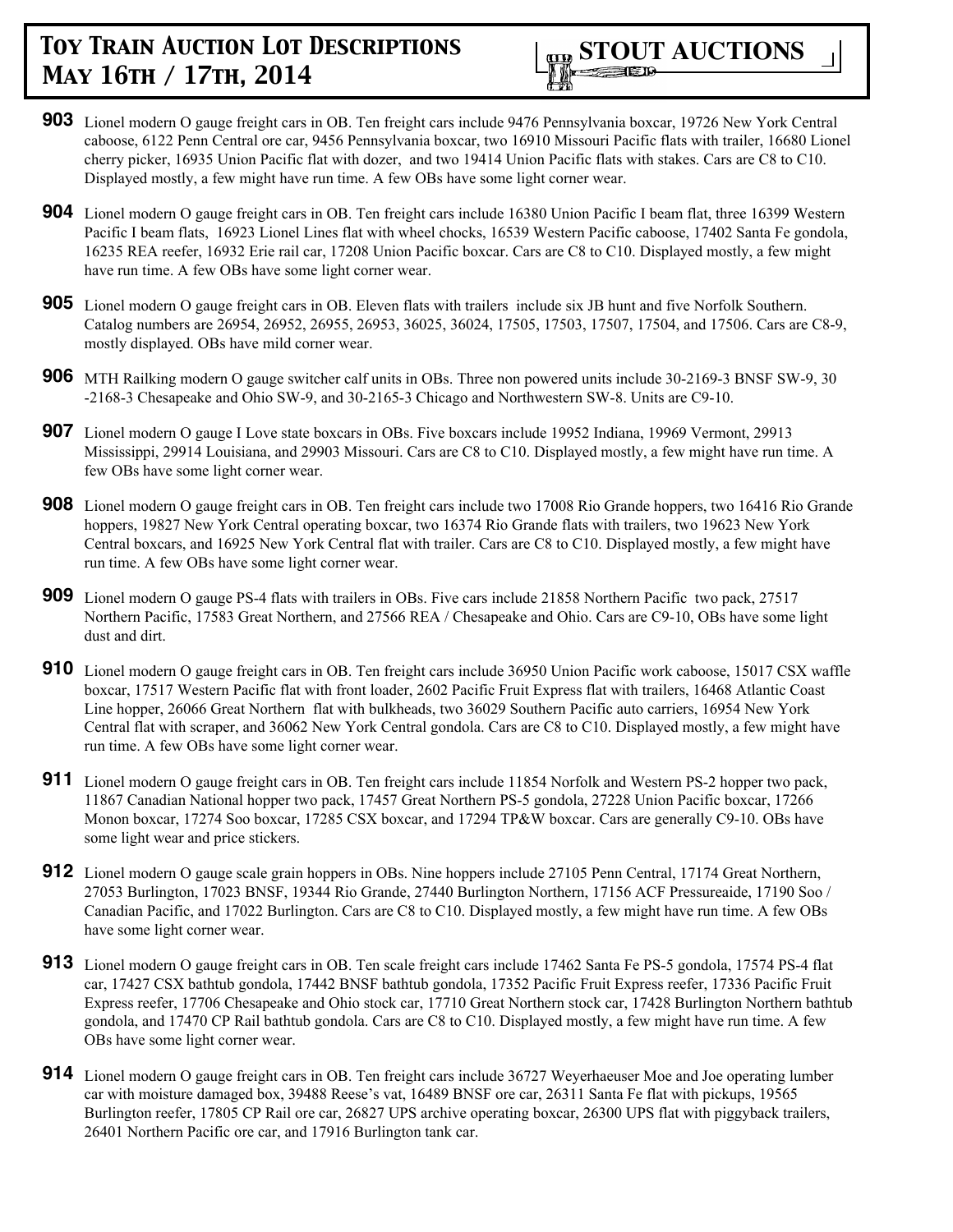- **915** MTH Railking modern O gauge 30-8006 Lehigh Valley die cast hopper six pack in OB. C9-10, might have been displayed. OB has mild corner wear.
- **916** Lionel modern O Gauge Union Pacific crane car in OB. Catalog number is 29804. Crane features TMCC control with many cool features. Also included is the 29817 sound boom car with Railsounds and TMCC. Crane and boom are C9-10 appears displayed only.
- **917** Lionel modern O gauge 29813 Santa Fe crane boom car in OB. Features TMCC and Railsounds. Car is C10. OB has note able scuffing on one end.
- **918** Lionel bar stool in good condition with minor scuffs on the seat. See photos for best description.
- **919** Lionel bar stool in good condition with minor scuffs on the seat. See photos for best description.
- **920** Ten six foot sections of aluminum Rail Rax display shelving. In good used condition. See photos for best description.
- **921** MTH modern O gauge spine car two packs in OBs. Three packs of two cars include 95056 Canadian National, 95092 Santa Fe, and 95048 CSX. Cars are C9-10. OBs have some light wear.
- **922** MTH modern O gauge spine car two packs in OBs. Two sets of two cars include 95046 BNSF and 95055 Burlington Northern. Cars are C9-10. OBs have some light shelf wear.
- **923** Lionel modern O gauge 11983 Farmrail set in OB. Set is missing flat with combine, otherwise set is C8+ with some light run time. OB has some corner and edge wear.
- **924** MTH modern O gauge MT-2142LP EMD Demonstrator GP-20 diesel locomotive in OB. Loco features Protosound, Protocouplers, and much more. Loco is C8+ with light run time. OB has mild crush damage on one corner.
- **925** Lionel modern O gauge Maxi-Stack and TTUX sets in OBs. Includes 16912 Canadian National Maxi Stack, 29438 Union Pacific TTUX, 16904 New York Central TTUX, and 52014 LOTS Norfolk and Western TTUX.
- **926** T Reproductions modern standard gauge No. 300 cream and green hell gate bridge in OB. Bridge is C8 condition with some layout usage and a bit of dirt. OB has been heavily taped.
- **927** Lionel O Gauge modern 32905 Irvington Factory. Building is C7-8 with light layout use and some light dust and dirt. OB has light corner and edge wear.
- **928** Lionel modern O gauge U.S. Navy freight set no. 11745. Set is C8 with run time. Track is missing, otherwise complete. OB has mild corner and edge wear.
- **929** Lionel modern O gauge 1585 75th anniversary set factory sealed in plastic C10, however set lid has some light wear and staining.
- **930** T reproductions modern standard gauge 840 power station in OB. Station is C7-8 condition with a few small paint chips and some light dust and dirt. Steps and water tower not shown in photos but included.
- **931** Lionel modern O gauge Old Glory boxcar three packs in OBs. Four sets, catalog number 19599. Cars are generally C8.
- **932** Lionel modern O gauge freight cars in OB. Ten military freight cars include 19824 target launcher, 16689 toxic waste car, 16718 missile launching car, three 16719 exploding boxcars, 16726 Army ladder car, 16718 missile launching car, and two 16939 Navy flats with boats. Cars are C7-8. OBs have some wear and light staining.
- **933** Lionel modern O gauge industrial switchers in OBs. Five powered units include 18911 Union Pacific, 18912 Amtrak, 18924 Illinois Central, 18911 Union Pacific, and 18926 Reading, etc. Locos are C8, OBs have some mild wear and fading.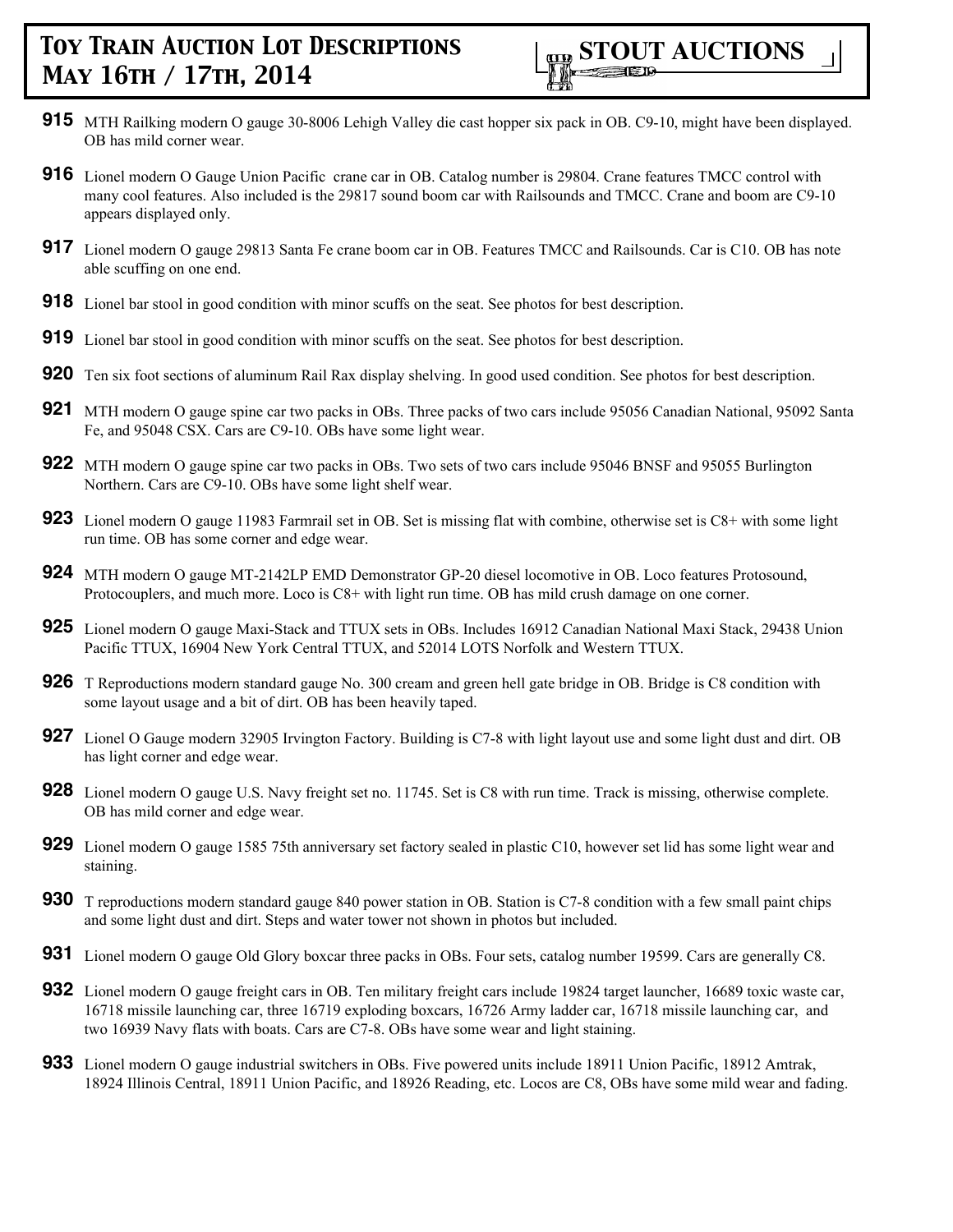

- **934** Lionel modern O gauge freight cars in OB. Twelve freight cars include 16927 New York Central gondola, 16673 Lionel Lines steam tender, 16607 Heinz reefer, 16680 Lionel cherry picker, 16933 Lionel Lines with autos, 16685 Erie searchlight, 16390 Lionel flat with tank, 16250 Santa Fe boxcar, 16129 Alaska tank car, 16138 Goodyear tank car, 19825 operating generator car, and 16251 Columbus and Greenville boxcar. Cars are C7-8. OBs have some light wear and fading.
- **935** Lionel modern O gauge freight cars in OB. Twelve freight cars include 16704 TV car, two 16742 aquarium cars, 19420 Lionel vat car, 16264 Red Wing Shoe boxcar, 16625 New York Central searchlight, 9429 JLC boxcar, 19509 Alexander Graham Bell reefer, 9484 Lionel 85th Anniversary boxcar, 16720 Lionel Lines searchlight car, 19733 New York Central caboose, and 9431 JLC prewar boxcar. Cars are C7-8, OBs have light dirt and one has a missing corner.
- **936** Lionel modern O gauge freight cars in OB. Twelve freight cars include 9439 AD&N boxcar, 16515 Railscope caboose, 6921 Pennsylvania caboose in incorrect OB, 9405 Chatahooche boxcar, 19528 JLC reefer, 9221 poultry dispatch, 26719 boxcar with bobbing caboose, 7601 Delaware boxcar, 19607 Sunoco tank car, 16712 Pinkerton animated gondola, 19304 Great Northern hopper, and 16670 TV car. Cars are C7-8. OBs have some light wear and fading.
- **937** Lionel and K Line modern O gauge freight cars in OBs. Eighteen cars include 9012 TAG hopper, 9064 Chesapeake and Ohio caboose, 9173 Jersey Central caboose, 9623 NBA boxcar, 9360 NHL boxcar, 9625 MLB boxcar, 9621 NHL boxcar, 7600 Spirit of 76 caboose, 9416 MD&W boxcar, 9620 NHL boxcar, 9622 NBA boxcar, 9624 MLB boxcar, two 16092 Santa Fe vista domes, 16060 Santa Fe observation, 9142 Republic steel gondola, 90001 KCC boxcar, and 90002 KCC hopper. Cars are C7-8. OBs have some light wear and fading.
- **938** Lionel modern O gauge Christmas cars and loco in OBs. Ten boxcars include 9491, 7806, 19903, 19910, 19908, 19904, 19918, 19913, 19910, and 19922. Loco is 18837 RS-3. Loco and cars are C7-8. OBs have mild corner and edge wear.
- **939** Lionel modern O gauge Christmas boxcars in OBs. Fourteen cars include two 19929, three 19938, three 19945, two 16272, 26272, 26243, 16291m and 16547 caboose. Cars are C7-8. OBs have some light corner wear.
- **940** Modern era Lionel service station/dealer clock 1976, clock lights and runs. Clean C8 condition.
- **941** Greenbergs Guide to Lionel books. Includes Paper and Collectibles by Osterhoff, 1970-1991 Vol. I, 1945-1969 Vol. I and II and 1901-1942 Vol.I . Books are reader worn but complete.
- **942** Lionel books and other items. Includes Inside the Lionel Trains Fun Factory by Osterhoff, Great Toy Train Layouts by McComas, Lionel Trains Standard of the World by the TCA, Greenbergs Guide to Repairing Lionel Trains, seven various editions of the price guide, Lionel watch in OB, and Lionel hat. Books are reader worn. See photos for best description.
- **943** Lionel modern O gauge 32991 operating WLLC radio station in OB. C8, OB has staining and light warping.
- **944** Lionel modern O gauge 24568 Santa Fe FT diesel locomotive in OB. Loco features Trainsounds and is in C8 condition.
- **945** Lionel modern O Gauge reissue of the 1957 Girls Train. Set number is 11722. Set is C8 condition with run time. Set box has some skinning, tape across the top, and light spotting. Inner boxes are clean.
- **946** Lionel / American Flyer modern accessories in OBs. Includes 49810 787 log loader, 49812 755 talking station, 49814 774 floodlight tower, and 49815 741 hand car and shed. Items are layout used C8. OBs have light corner wear.
- **947** Lionel modern O gauge accessories in OBs. Includes 12818 freight station, 12719 refreshment stand, 12847 icing station, 12916 water tower, and 12915 log loader. Items are layout used C7-8. OBs have some mild wear and staining.
- **948** Lionel modern O gauge motorized units in OBs. Includes 18403 operating Santa handcar, 18406 operating track maintenance car, 18401 operating hand car, 18402 burro crane, and 18431 trolley car. Items are C7-8 with run time. Burro crane OB has heavy water damage, other OBs have mild wear.
- **949** Lionel modern O gauge track side accessories. Includes four 12742 goose neck lamp sets, two 12882 lighted billboards, 12707 billboards, 2307 lighted billboard, eight 12898 flag poles, 2320 flag pole, 2117 block target, 12737 whistling freight shed, 2152 crossing gate, 2710 billboard set, two 2283 die cast bumpers, 2290 lighted bumpers, 12731 station platform, 12725 Lionel tractor trailer, loose billboard, and manual semaphore. Items are C7 to C10. See photos for best description.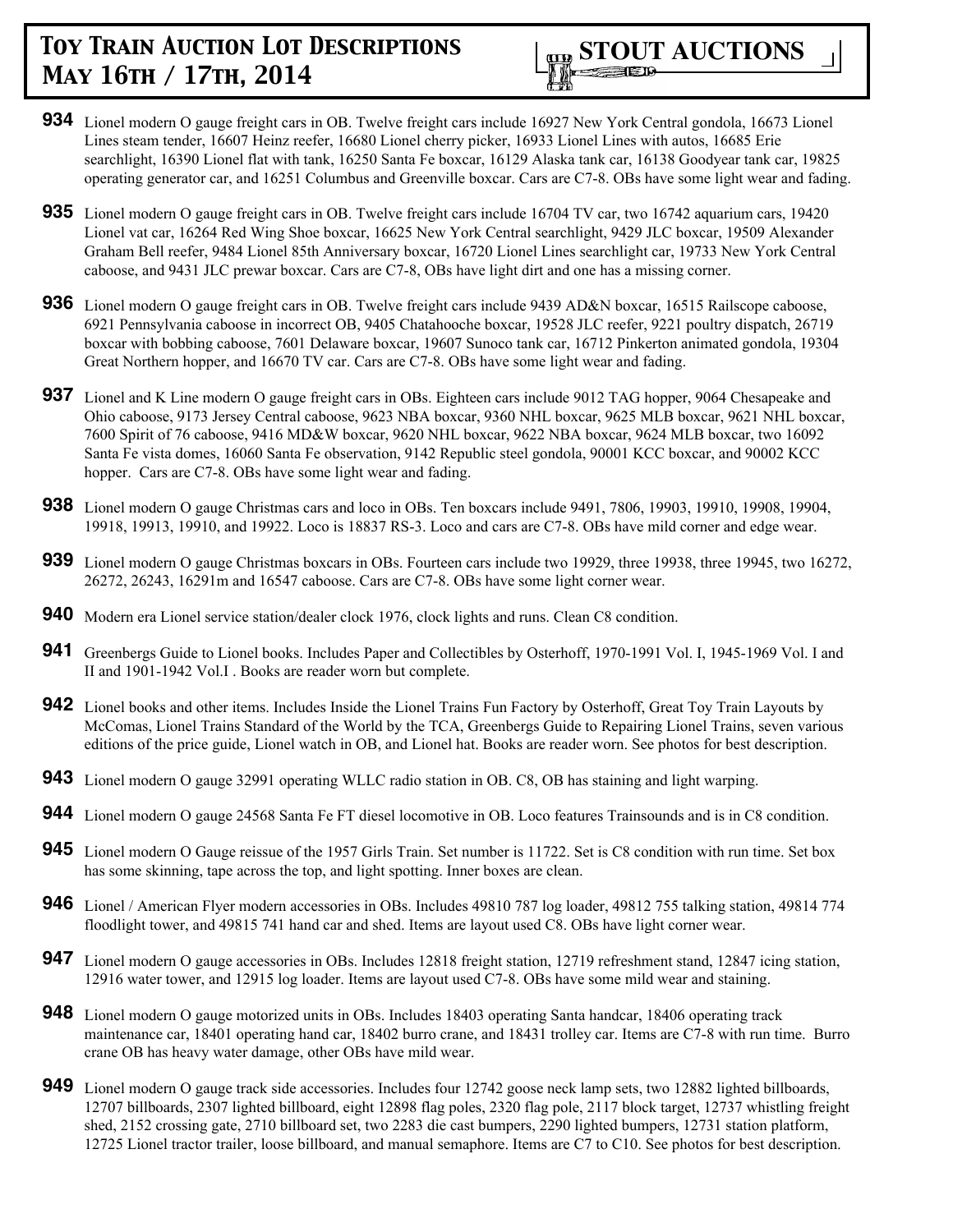

- **950** Lionel modern O gauge accessories in OBs. Includes 12878 control tower, 12886 floodlight tower, 12749 rotary radar antenna, 12889 windmill, 2313 floodlight tower, 12912 pumping station, 12723 microwave tower, 2318 operating control tower, 12892 automatic flagman, 12082 roadside diner, and K Line K-103 steam whistle station. Items are C7 to C8. OBs have various degrees of wear.
- **951** Lionel modern O gauge freight cars in OB. Fifteen freight cars include four 16903 Canadian Pacific flat with wood load, 19414 Union Pacific flat with stakes, 16546 Clinchfield caboose, 19321 B&LE ore car, three 16373 Erie Lackawanna flat with stakes, two 16386 Southern Pacific flats with load, 16685 Erie searchlight car, 6210 Erie Lackawanna gondola, and 16932 Erie rail car. Cars are generally C8, OBs have light wear and price stickers.
- **952** Lionel modern O gauge freight cars in OB. Ten freight cars include 52009 TTOS Western Pacific boxcar, 16130 Southern Pacific stock car, 9219 Missouri Pacific animated boxcar, 16131 Texas and Pacific reefer, 16926 Frisco flat with trailers, 15003 Green Bay and Western boxcar, 19251 Montana Rail Link boxcar, 16682 horse car, 16238 New Haven boxcar, and 15000 Rio Grande boxcar. Cars are C8 to C19. OBs have very minor wear and price stickers.
- **953** Lionel modern O gauge freight cars in OB. Ten freight cars include 17800 Ontario Northland ore car, 29235 New York Central Girls boxcar, 26724 Veterans Day boxcar, 36528 Chesapeake and Ohio caboose, 26179 Great Northern tank car, 17549 Route 66 flat with wagon and trailer, 16492 Chicago and Northwestern ore car, 29268 Rio Grande boxcar, and two 19454 Pennsylvania flats with gondolas. Cars are C8 to C10. Displayed mostly, a few might have run time. A few OBs have some light corner wear.
- **954** Lionel modern O gauge freight cars in OB. Ten freight cars include 6134 Burlington Northern hopper, 19203 D&T boxcar, 19251 Montana Rail Link boxcar, 16812 Grand Trunk hopper, 19821 Union Pacific operating boxcar, 9480 MN&S boxcar, 9726 Erie boxcar, 19255 Erie boxcar, 9474 Erie Lackawanna boxcar, and 19254 Erie boxcar. Cars are C8 to C10. Displayed mostly, a few might have run time. A few OBs have some light corner wear.
- **955** Lionel modern O gauge freight cars in OB. Ten freight cars include 17112 Erie Lackawanna hopper, 16398 Chesapeake and Ohio flat with trailer, two 16922 Chesapeake and Ohio flats with trailer, 17006 Soo Line hopper, 19404 Western Maryland flat with trailer, two 19415 Erie flats with trailers, 16925 New York Central flat with trailer, and 16926 Frisco flat with trailer. Cars are C8 to C10. Displayed mostly, a few might have run time. A few OBs have some light corner wear, one 19415 OB has crushed end.
- **956** Lionel modern O gauge freight cars in OB. Ten freight cars include 17007 Great Northern hopper, 19612 Gulf tank car, 16136 Baltimore and Ohio tank car, 16199 Union Pacific tank car, 19283 Erie boxcar, 19284 Northern Pacific boxcar, 19611 Gulf tank car, 16434 Lehigh Valley hopper, 19549 Broken Arrow Ranch stock car, and 17225 Penn Central boxcar. Cars are C8 to C10. Displayed mostly, a few might have run time. A few OBs have some light corner wear.
- **957** Lionel modern O gauge freight cars in OB. Ten freight cars include 36277 Pluto boxcar, 19538 Hormel reefer, 19532 Hormel reefer, 19531 Rice Krispies reefer, 7303 Erie Lackawanna stock car, 19539 Heinz reefer, 9887 Fruit Growers reefer, 36254 Goofy boxcar, 19535 Erie reefer, and 16141 Erie stock car. Cars are C8 to C10. 9887 OB has writing on one end.
- **958** Lionel modern O gauge New York Central RS-3 diesel locomotive and passenger cars in OBs. Includes 18835 RS-3 with horn, 16041, 16067, 16016, 17, 18, 19, 20 and 21 passenger cars. Trains are C8 with run time.
- **959** Lionel modern O gauge RS-3 diesel locomotives in OBs. Three locos include 28543 Ontario Northland, 18804 Soo Line, and 18807 Lehigh Valley. Locos are C8 to C10. OBs have a bit of light dirt.
- **960** Lionel modern O gauge freight cars in OBs. Ten cars include four 16228 Union Pacific, two 16214 Rio Grande, 16229 Erie Lackawanna auto carrier, two 16357 Louisville and Nashville flats with trailers, and 16335 New York Central flat with trailer. Cars are C8 to C10. Displayed mostly, a few might have run time. A few OBs have some light corner wear.
- **961** Lionel modern O gauge 11559 Santa Fe SD75 diesel locomotive in OB. Loco features TMCC, Railsounds, Electrocouplers, and much more. Loco is C8+ with light run time.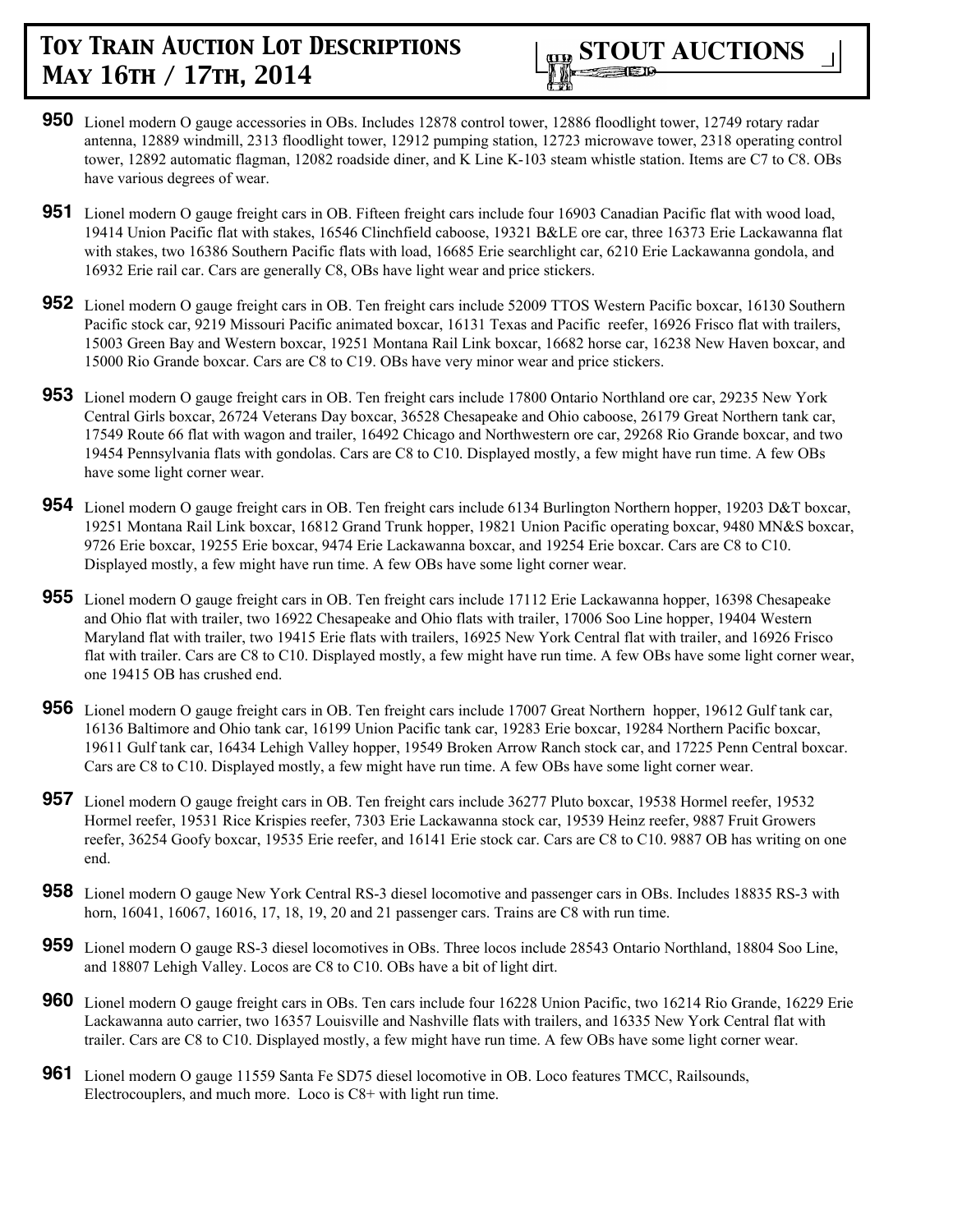

- **962** Lionel modern O gauge freight cars in OB. Ten freight cars include 19513 Franklin reefer, two 16350 CP Rail bulk head flats, 16109 Baltimore and Ohio tank car, 16237 REA boxcar, 19239 TH&B boxcar, 16516 Lehigh Valley caboose with worn OB, 19512 Wright Brothers reefer, 19319 Union Pacific hopper, and 16347 Ontario Northland flat. Cars are C8 to C10. Displayed mostly, a few might have run time. A few OBs have some light corner wear.
- **963** Lionel modern O gauge freight cars in OB. Ten freight cars include 19207 CP Rail boxcar, 9705 Rio Grande boxcar, 16636 Rio Grande log dump car, 19233 Southern Pacific boxcar, 16620 Chesapeake and Ohio track maintenance car, 16639 Baltimore and Ohio steam Railsounds boxcar, 16350 CP Rail flat, 16626 CSX searchlight, and two 16347 Ontario Northland flat cars. Cars are generally C8 condition. OBs have light corner wear.
- **964** Lionel modern O gauge motorized units in OBs. Four units include 18456 Postwar Celebration Series #59 Minuteman switcher with TMCC, 18411 Canadian Pacific fire car, 18925 Rio Grande industrial engine, and 18422 Santa hand car. Items are C8 to C9.
- **965** MTH Railking modern O gauge 30-2009LP Union Pacific gas turbine locomotive set in OB. Loco feature Protosound. Train is C7-8 with dust and minor scuffs on all three bodies. OB has writing on end.
- **966** Lionel modern O gauge Union Pacific passenger cars in OBs. Includes 16068 baggage, 16069 combo, 16070 Pullman, 16071 diner, 16072 vista dome, and 16073 coach. and 16074 observation. Cars are C8-9 with run time.
- **967** Lionel modern O gauge Ontario Northland items. Includes 8162 and 8163 SD-18 power and dummy diesel locomotives, three 6100 hoppers, seven 9438 boxcars, and 6901 caboose. Trains are C7-8. OBs have
- **968** Lionel modern O gauge 6464 archive boxcar three packs in OBs. Two packs include 39211 and 29282. Cars are C9-10.
- **969** Industrial Rail modern O gauge freight cars in OBs. Thirteen cars include 4004 Chicago and Northwestern ore car, 6004 Union Pacific tank car, 8101 ore car, 2001 Wabash reefer, 2002 Union Pacific reefer, two 2003 Union Pacific reefers, 1002 Union Pacific boxcar, 7001 Norfolk and Western flat with Corvette, 3003 Chicago and Northwestern stock car, 8102 ore car, 6011 Gulf tank car, and ACE-99 ACE Hardware tank car. Cars are C8 to C10. Displayed mostly, a few might have run time. A few OBs have some light corner wear.
- **970** Lionel modern O gauge 17417 Burlington Northern bathtub gondola three pack in OB. C9-10 displayed only.
- **971** K Line modern O gauge Plymouth diesel switchers in OBs. Includes K2630-09 Santa Fe and 22624 New Haven. Locos are C9 with little if any run time.
- **972** MTH Railking modern O gauge accessories in OB. Ten items include 9103 operating flag, 9074 American flag, 9029 water tower, 11040 sanding tower, 9011 switch tower, 11027 yard master tower, 90130 American flag water tower, two 9006 passenger station platforms, and 9111 operating station platform. Cars are C8 to C10. Displayed mostly, a few might have run time. A few OBs have some light corner wear.
- **973** K Line modern O gauge Anheuser Busch train sets in OBs Includes 1521 set with C8 trains but no accessories, track or transformer and factory sealed 1811 set in C10 condition. See photos for best description.
- **974** K Line modern O gauge K-1127 US Army train set in OB. Complete and in C9-10 condition. Might have been displayed, but includes all track and transformer.
- **975** MTH Railking modern O gauge Anheuser Busch items in OBs. Eight items include 96143 tank car, 73226 Budweiser tank car, 73267 tank car, 98604 flat with trailer, 94127 Budweiser reefer, 76242 Budweiser flat with trailer, 78057 Budweiser modern reefer, and 50042 vendor trailer. Cars are C8 to C10. Displayed mostly, a few might have run time. A few OBs have some light corner wear.
- **976** Mr. Christmas operating carousel, Holiday Living operating double Ferris wheel, and five Hofert's ceramic buildings with operating fiber optic lights. Sold as is shown in the photos. See photos for best description.
- **977** Ten Lemax ceramic buildings in OBs. Highlights include S&H Green Stamp store, Oyster House, Ray's Records, Dairy Farm, and more. See photos for best description. Sold as is shown in the photos.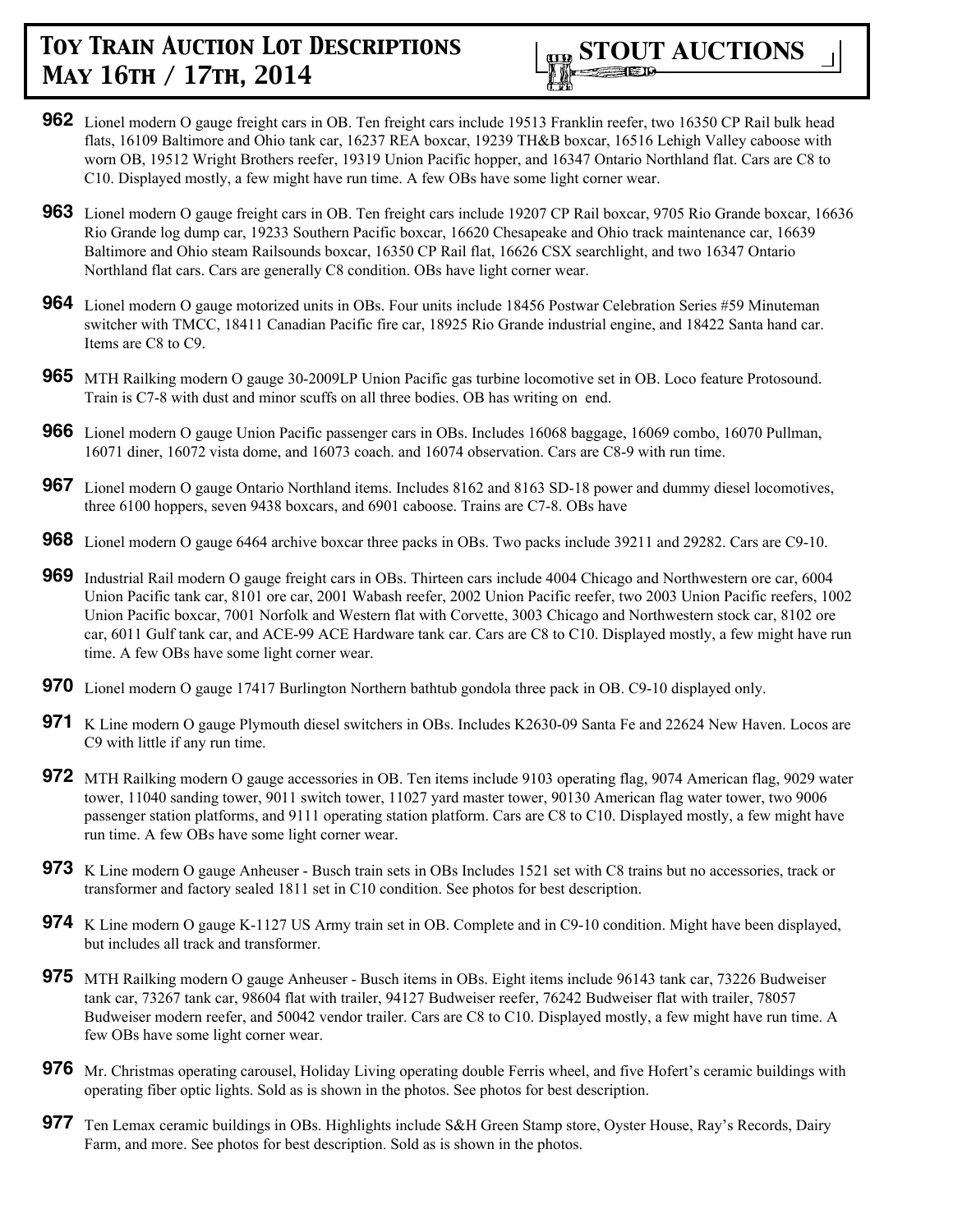

- **978** Ten Coventry Cove and Holiday Time ceramic buildings in OBs. Highlights include Blacksmith, Tavern, Bait and Tackle, Bakery, and more. See photos for best description. Sold as is shown in the photos.
- **979** Ten ceramic buildings in OBs. Highlights include Cracker Barrel, Home Depot, multiple, Walmart, Coffee Shop and more. See photos for best description. Sold as is shown in the photos.
- **980** Ten Lemax ceramic buildings in OBs. Highlights include Plaza Restaurant, Card, Shop, Post office, S&R Hardware and more. See photos for best description. Sold as is shown in the photos.
- **981** Ten Lemax ceramic buildings in OBs. Highlights include Lucy's Chocolate Shop, Vail Youth Center, Pine Creek Market, Jack's Auto Parts and more. See photos for best description. Sold as is shown in the photos.
- **982** Ten Dickens Keepsake ceramic buildings in OBs. Highlights include bank, church, houses, and and more. See photos for best description. Sold as is shown in the photos.
- **983** Ten Carole Towne and Lemax ceramic buildings in OBs. Highlights include Twirly's Ice Cream, Plymouth Fish Market, Ocean Crest Bed and Breakfast and more. See photos for best description. Sold as is shown in the photos.
- **984** Ten Santa's Workshop ceramic buildings in OBs. Highlights include TToy SHoppe, Heartland Gristmill, Tin Soldier's Toy Land and more. See photos for best description. Sold as is shown in the photos.
- **985** Ten Holiday Time ceramic buildings in OBs. Highlights include Bridge House, Brewery, Feeds and Seeds shop and more. See photos for best description. Sold as is shown in the photos.
- **986** Fifteen ceramic buildings from various manufactures in OBs. See photos for best description.
- **987** Nineteen Lemax village accessories. All in original packaging and appear unused. See photos for best description.
- **988** Two large boxes of ceramic village figures. All new in packages. 100+ figures. Boxes measure 24 x 14 x 20 and 20 x 15 x 9. See photos for best description.
- **989** Group of twenty five unboxed ceramic buildings. See photos for best description.
- **990** Modern O gauge building kits in OBs. Atlas O kits include 6901 Suburban Station, 6900 signal tower, and 6902 station platform. Walthers kits include 933-3301 Toy Shop, 933-3303 Java Hut, 933-3304 Phoenix Fuel Oil Corp. 933-3305 Brook Hill Dairy, and 933-3308 Sur-Sweet Feeds. Also included is 1414 Top Link Factory. Items are C8 to C10. Open kits appear to be complete.
- **991** Lionel and Korber modern O gauge building kits in OBs. Twelve kits include two 12951 hanger kits, 12897 engine house kit, 12710 engine house kit, 12931 electrical substation, 12905 factory kit, 12906 maintenance shed, 12734 freight station, 12900 crane kit. Korber kits include sealed 926, 927, and 928 tower kits. Items are C8 to C10. Open kits appear complete.
- **992** K Line modern O gauge aluminum freight cars in OBs. Includes K6332-10512 and 514 Santa Fe tank cars, two 6341-1671 Louisville and Nashville tank cars, 6341-5601 Anheuser - Busch tank car, and 6244-8012 Alcoa hopper. Cars are C9-10.
- **993** MTH modern O gauge 20-2830-1 Electro Motive Division EMD demonstrator SD70M-2 diesel locomotive in OB. Loco features Protosound 2.0, DCS control, Protosmoke, Protocouplers, and more. Loco is C10, only unwrapped for photos.
- **994** K Line modern O gauge Anheuser Busch freight cars in OBs. sixteen cars include 6736 Michelob ore two pack, 7524 Budweiser reefer, 621-5602 2000 Christmas hopper, 641-5603 Clydesdales boxcar, 621-5603 heritage hopper, 675601 vat car, 642-5603 classic reefer, 642-5605 classic malt reefer, 642-5604 classic reefer, 6354 Bud Dry tank car, 641-5602 2001 Christmas boxcar, 642-5601 1998 Christmas reefer, 642-5602 1999 Christmas boxcar, 642-5609 reefer, and 625902 Christmas hopper without OB. Cars are C8 to C10. Displayed mostly, a few might have run time. A few OBs have some light corner wear.
- **995** K Line modern O gauge Anheuser Busch items in OBs. Includes K2298-0001 MP-15 diesel locomotive, K762-5606 wood side reefer, 4698-0101 Adolphus Busch business car, 2627-03 operating trolley, and three die cast delivery trucks. Items are C8 to C10.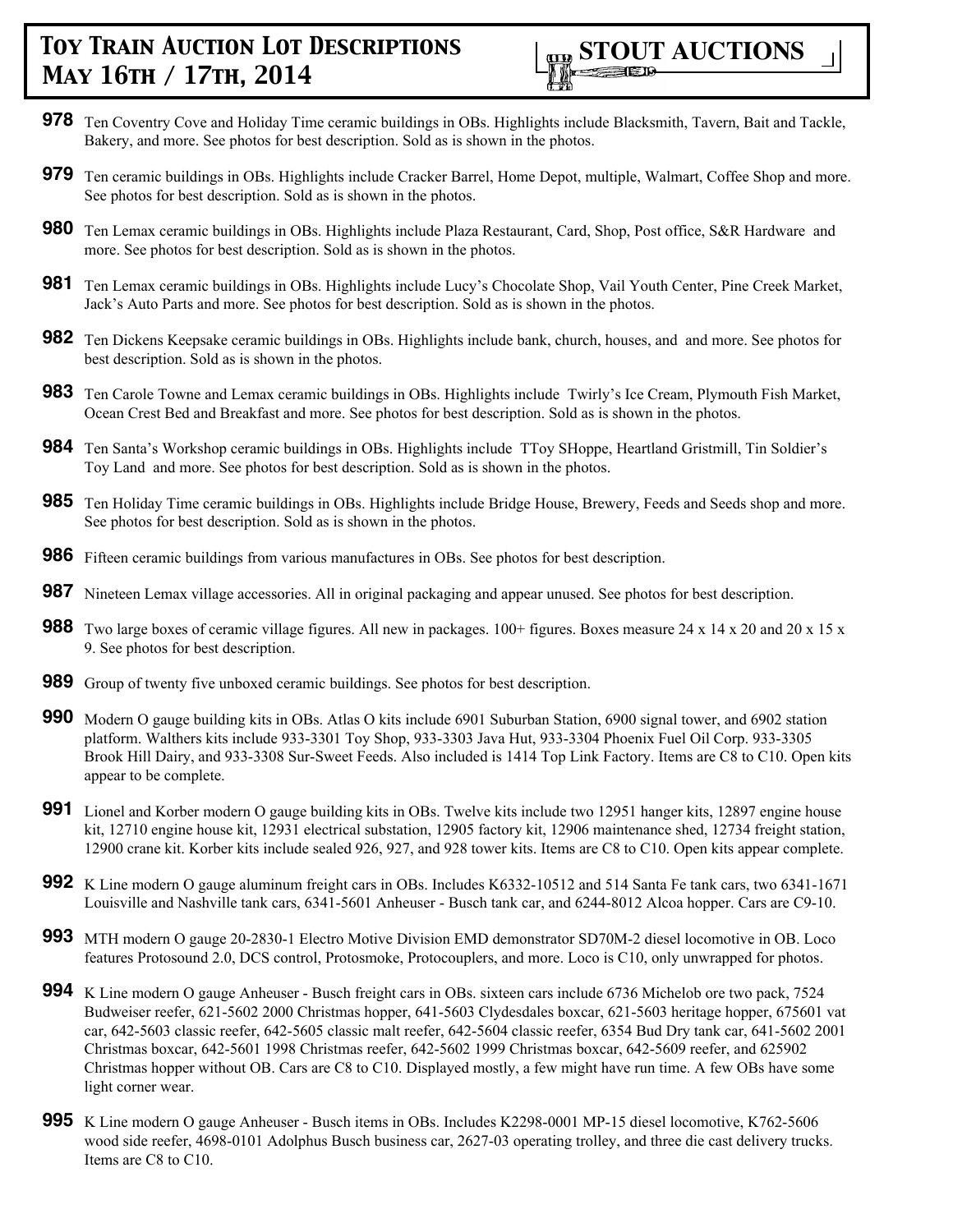

- **996** K Line modern O gauge Timken loco and freight cars in OBs. Includes 2292-0207 MP-15 diesel locomotive with horn, 691 -8012 scale flat with wheel load, 691-8025 flat with crates, 691-8011 flat with wheel load, 623-8015 hopper, 623-8014 hopper, and 613-8011 caboose. Items are mostly C9-10, displayed, maybe lightly run.
- **997** K Line modern O gauge S-2 switchers in OBs. Includes 2321 New York Central, 2328 Lehigh Valley, and 2327 Western Pacific. Locos are C8 condition, OBs have light wear.
- **998** K Line modern O gauge Alco A-A locomotive sets in OBs. Four sets include sealed 2129 Erie, 2114 New York Central, C7-8 2116 and 2117D Southern Pacific, and C7-8 2108 and 2109D Union Pacific. OBs on blue box locos are mildly worn.
- **999** Atlas modern O gauge freight cars in OBs. Six cars includes 6954-1, and -2 Front Runner with Xtra trailers, 6403-2 Royster tank car, 6506-1 Evans Union Pacific double door boxcar, and 6554-1, and -2 Union Pacific auto parts boxcars. Cars are C8-9, mostly displayed.
- **1000** K Line modern O gauge freight cars in OBs. Fifteen cars include 91000 Super Store boxcar, 648801 Lackawanna boxcar, 6344 Erie tank car, 90004 KCC Christmas boxcar, 6430001 New York Central boxcar, 6155 New York Central caboose, 6348 New York Central tank car, 6460 America Salutes the Troops boxcar, 7111 Union Pacific hopper, 7502 REA reefer, 6160 Union Pacific caboose, 6451 Cotton Belt boxcar, 90006 KCC OL&B ore car, and two 90005IC KCC Grand Trunk gondolas with crates. Cars are C8 to C10. Displayed mostly, a few might have run time. A few OBs have some light corner wear.
- **1001** K Line modern O gauge freight cars in OBs. Fifteen cars include 640-3251 C&EI war bonds boxcar, 641-7406 2001 Christmas boxcar, 641-8013 Eastern Railroads Worlds Fair boxcar, 641-1751 New York Central express boxcar, 643-1851 Northern Pacific stock car, 641-1391 Golden State boxcar, two 641-1651 Lehigh Valley boxcars, 691-1891 Pennsylvania flat, 632-1252 Chesapeake and Ohio tank car, 691-1751 New York Central bulkhead flat, 5324 MKT hopper, 641-7403 1998 Christmas boxcar, 69007 Baltimore and Ohio flat with logs, 641-7402 1997 holiday boxcar. Cars are C8 to C10. Displayed mostly, a few might have run time. A few OBs have some light corner wear.
- **1002** K Line modern O gauge freight cars in OBs. Fifteen cars include 6253 Wabash hopper, 6316 Shell tank car, 910002 Super Store boxcar, three 90005IC Grand Trunk KCC gondolas, 642902 Ashley Drew and Northern boxcar, 6532 Jersey Central gondola, 7211 Erie Lackawanna searchlight, 6429 AD&N boxcar, 70-7507 New York Central reefer, 6409 Milwaukee Road boxcar, and three 649001 Golden West boxcars. Cars are C8 to C10. Displayed mostly, a few might have run time. A few OBs have some light corner wear.
- **1003** K Line modern O gauge freight cars in OBs. Fifteen cars include 648002 Erie boxcar, two 6255 Monon hoppers, three 6546 Soo Line gondolas, 645-2111 Union Pacific reefer, 6498 Texas and Pacific boxcar, 6473 Baltimore and Ohio boxcar, 642-2111 Union Pacific reefer, two 662803 Baltimore and Ohio cannon cars, and three 622-1091 Baltimore and Ohio hoppers.
- **1004** K Line modern O gauge Western Pacific boxcars in OBs. Eight cars include 6456 orange feather, 6466 blue feather, 648105 purple feather, 6436 yellow feather, 648106 brown feather, 648102 orange feather on brown, 648103 green feather, and 648104 with small feather. Cars are C8 to C10. Displayed mostly, a few might have run time. A few OBs have some light corner wear.
- **1005** K Line modern O gauge K2412-2702 CSX GP38-2 diesel locomotive in OB. Loco features TMCC, Railsounds, Electrocouplers, and much more. Loco only unwrapped for photos C9-10.
- **1006** 3rd Rail brass modern O gauge Long Island Railroad B-3 electric Rats in OBs. Locos are C8 with light run time. Cab numbers are 324 and 327. Pantographs are packed in the box. OB has light wear.
- **1007** 3rd Rail brass modern O gauge Baltimore and Ohio EM-1 2-8-8-4 steam locomotive in OB. Loco is the late version with cab number 7624. Loco is C8 however some light cleaning of the tender sides with some light smudges might be required. OB has light wear and fading.
- **1008** 3rd Rail brass modern O gauge 2435 Baltimore and Ohio wagon top caboose in OB. Caboose is C8 with run time. OB has some light wear and dust.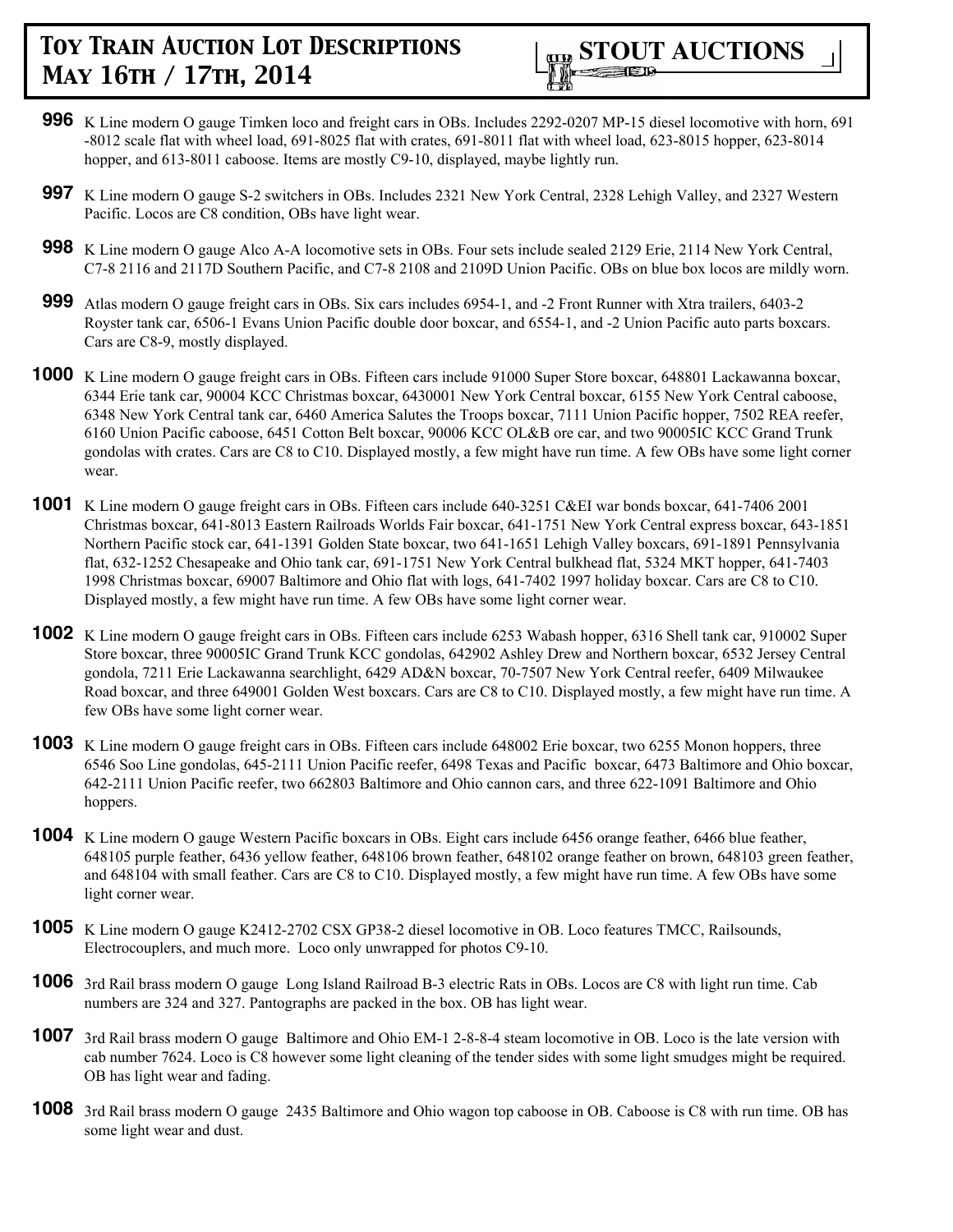

- **1009** Lionel modern O gauge Milwaukee Road 24507 E-6 A-A diesel locomotive set in OB. Loco features TMCC, Railsounds, Electrocouplers, and much more. Locos are C9-10 with no signs of running beyond a factory test. OB has light corner wear.
- **1010** Lionel modern O gauge 38025 Pennsylvania scale K-4 steam locomotive in OB. Loco features TMCC, Railsounds, Electrocoupler, fan driven smoke unit and much more. Loco is C8 with moderate run time. OB has some wear and a two inch puncture in one side.
- **1011** MTH modern O gauge 20-2680-1 Long Island Railroad Alco S-2 switcher in OB. Loco features Protosound 2.0, DCS control, Protosmoke, Protocouplers, and more. Loco is C8 with run time. OB is moderately worn.
- **1012** Lionel modern O gauge Vision Line Santa Fe 11155 2-10-10-2 in OB. Loco features TMCC, Legacy Railsounds, fan driven smoke, whistle smoke, and so much more. Loco is C9-10 with very faint roller marks. Steam dome switch covers are still factory wrapped in the box. OB has mild crush damage to one corner.
- **1013** K Line modern O gauge K3380-5358W Pennsylvania K-4 steam locomotive in OB. Loco is the prewar version, and features TMCC and Railsounds. Loco is C8 with moderate run time. OB is worn with staining and duct tape repairs to the top.
- **1014** K Line modern O gauge K3301-0001CC 4-6-2 Pacific steam locomotive in OB. Loco has been custom decorated and weathered in the Long Island Railroad paint scheme. Loco features TMCC, Railsounds, Electrocoupler, fan driven smoke unit and much more. Loco is C8 with moderate run time. OB has some very light wear.
- **1015** Atlas modern O gauge Long Island Railroad RS-1 diesel locomotive in OB. Catalog number is 6899-1. Loco features TMCC, Railsounds, Electrocouplers, and much more. Loco is C8-9 with light run time. Cab number is 464.
- **1016** Atlas modern O gauge Long Island Railroad RS-1 diesel locomotive in OB. Catalog number is 6899-2. Loco features TMCC, Railsounds, Electrocouplers, and much more. Loco is C8 with moderate run time. Cab number is 466.
- **1017** K Line modern O gauge K3715-1603W Chesapeake and Ohio Allegheny loco with smoke and whistle in OB. Loco is C8 with run time. OB is lightly worn with some dust and moisture damage to one corner.
- **1018** Lionel modern O gauge Long Island Railroad heavyweight passenger three packs in OBs. Includes 15564 with maroon and gold cars and 15570 with green and orange cars. Cars are C9-10. OBs have some very light wear.
- **1019** Lionel modern O gauge Phoebe Snow Passenger set in OB. Catalog number 29122. F3 locos feature TMCC and Railsounds. Set locos are C8 with run time, cars are C8-9 with lighter run time. Set box has some shelf wear.
- **1020** Lionel modern O gauge Southern 4 car set. Cataloged 39119. Includes 39120 baggage, 39121 coach, 39122 coach, and 39123 observation. Set is C8 with run time. Set box has some light shelf wear.
- **1021** MTH Premier O Gauge EMD BL-2 demonstrator in OB. Item number is MT-2132LP. Loco features Protosound, Protocouplers, and much more. Loco is C7-8 with run time, moderate roller wear to rear truck. OB has mild shelf wear.
- **1022** MTH modern O gauge 20-2315-1 Bangor & Aroostook BL-2 diesel locomotive in OB. Loco has been custom weathered and features Protosound 2.0, DCS control, Protosmoke, Protocouplers, and more. Loco is C8 with run time. OB has some mild shelf and corner wear.
- **1023** Lionel modern O Gauge 18007 Southern Pacific Daylight locomotive in OB. Loco features smoke, Railsounds, Magne-Traction and much more. Loco is C8 with run time. OB has mild shelf wear and corner wear.
- **1024** Lionel modern O gauge 18000 Pennsylvania 0-6-0 B6 steam locomotive. Loco is C8+ with light run time. OB has some mild corner wear.
- **1025** Lionel modern O Gauge Norfolk and Western 18040 J Class steam locomotive in OB. Loco features smoke, Railsounds, Pullmor motor and more. Loco is C8 with run time. OB has some light skinning to one end.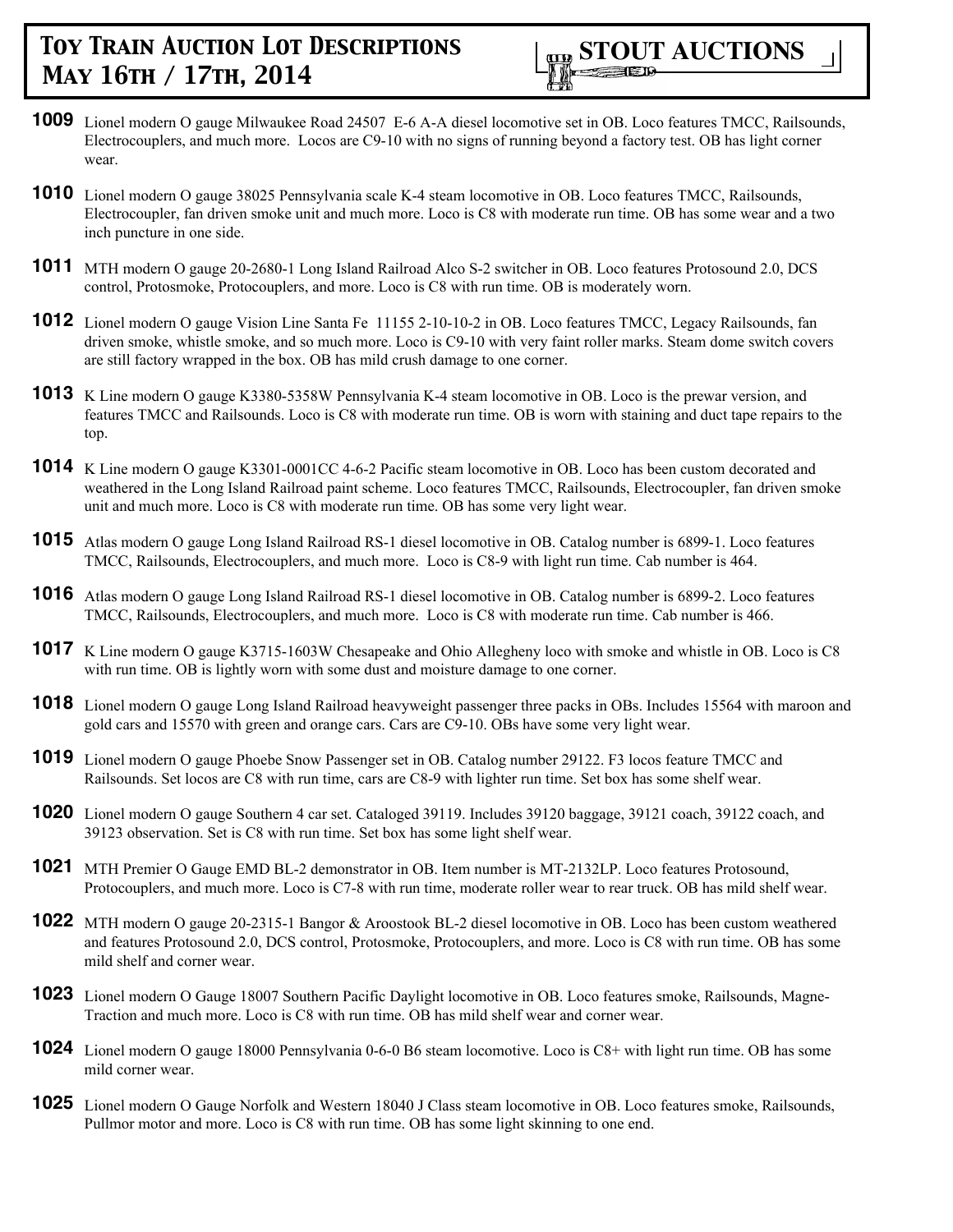

- **1026** K Line modern O gauge aluminum 18 inch Long Island Railroad passenger cars in OBs. Eight cars includes two sets of the following four all with the K4639- prefix. 12052 parlor coach, 12904 coach, 12905 coach, and 12906 coach. Cars are C8 with moderate run time. OBs have some wear to the ends.
- **1027** K Line modern O gauge aluminum 18 inch Lackawanna six car passenger set in OBs. All six cars have K4638- prefix. Cars include 30002 coach, 30003 diner, 30004 RPO, 30005 tavern, 30006 Tobyhanna sleeper, and 30007 sleeper. Cars are generally C8 with run time. OBs have some light shelf wear.
- **1028** K Line modern O gauge Empire State Express 21 inch passenger car set including; K4670-40003 William H. Seward coach, K4670-40001 Alfred E. Smith parlor car and K4670-40002 Grover Cleveland baggage, K4670-40688 John Jay diner, K4670-45021 Alonzo B. Cornell baggage, 4670-42564 Thomas E. Dewey coach and K4670-40054 Theodore Roosevelt observation in individual OBs. Cars are C8 with run time. OBs have light shelf wear.
- **1029** K Line modern O gauge Long Island Railroad heavyweight four car passenger set in OBs. All four cars have K4439 prefix. Cars includes 2033 parlor car, 2036 parlor car, 2037 diner, and 2000 observation. Cars are C8 with run time. OBs have light shelf wear, moderate wear to one end of 2033 box.
- **1030** K Line modern O gauge 21 inch aluminum Amtrak passenger cars in OBs. Four cars all with the K4603- prefix include 49400 dome coach, 42430 sleeper, 48500 diner, and 49310 observation. Cars are C8 with run time. OBs have some moderate shelf wear.
- **1031** K Line modern O gauge 21 inch aluminum Northern Pacific North Coast Limited passenger cars in OBs. Four cars all with the K4650- prefix include 40003 dome sleeper, 40004 observation, 40005 diner, and 40006 dome car. Cars are C8 with run time. OBs have some moderate shelf wear and scuffing.
- **1032** K Line modern O gauge 18 inch Golden State aluminum passenger cars in OBs. Nine cars include the following: all have K4632 prefix. 2984IC vista dome, 3358 Pullman, 0214 vista dome, 6015 combine, 3368 Pullman, 5065 baggage, 0479 observation, 4301 RPO, and 0427 diner. Cars are C8-9 with light run time. OBs have some light shelf wear.
- **1033** K Line modern O gauge aluminum 18 inch Long Island Railroad passenger cars in OBs. Six cars all with the K4639- prefix include 12901 coach, 12902 coach, 12903 coach, 12904 coach, 12905 coach, and 12906 coach. Cars are C8 with run time. OBs have some wear to the ends and mild shelf wear.
- **1034** Williams modern O gauge Burlington GP38 pair in OBs. Catalog numbers GP38AA-101. Both units powered, one features True Blast II horn and bell. Locos are C8 with run time.
- **1035** MTH modern O gauge 20-2627-3 Canadian Pacific SD90MAC dummy diesel locomotive in OB. Loco is C8, however one loose walkway tread in the box. OB has light shelf wear and small dings.
- **1036** MTH modern O gauge 20-2178-1 DD40AX diesel locomotive in OB. Loco features Protosound, Protosmoke, Protocouplers and more. Loco is C8 condition, with some light run time. Locomotive original box has moderate corner and edge wear.
- **1037** MTH modern O gauge MT-2122LP Rio Grande FM Trainmaster in OB. Loco features Protosound, Protocoupler, and more. Loco is C8 with run time. OB has some creasing in the sides and light corner wear.
- **1038** MTH modern O gauge Jersey Central FM Trainmaster diesel locomotive in OB. Catalog number is 20-2201-1. Loco features Protosound, Protosmoke, Protocoupler, and more. Loco is C8 condition with run time. OB has mild shelf and corner wear.
- **1039** MTH modern O gauge 6602 Baltimore and Ohio GP-9 diesel locomotive in OB. Loco features Protosound, Protocouplers, and much more. Loco is C8 condition with run time. OB has some mild shelf wear.
- **1040** MTH modern O gauge Union Pacific Heritage Series SD70ACE in Missouri Pacific Scheme. Loco features Protosound 2.0, Protosmoke, DCS control and also has the capability to be converted to 2 rail operation. Catalog number is 20-2771 -1E. Loco is lower C8 with some glue residue on the white running board stripe and loose walkways. OB has some mild corner and edge wear and light dirt.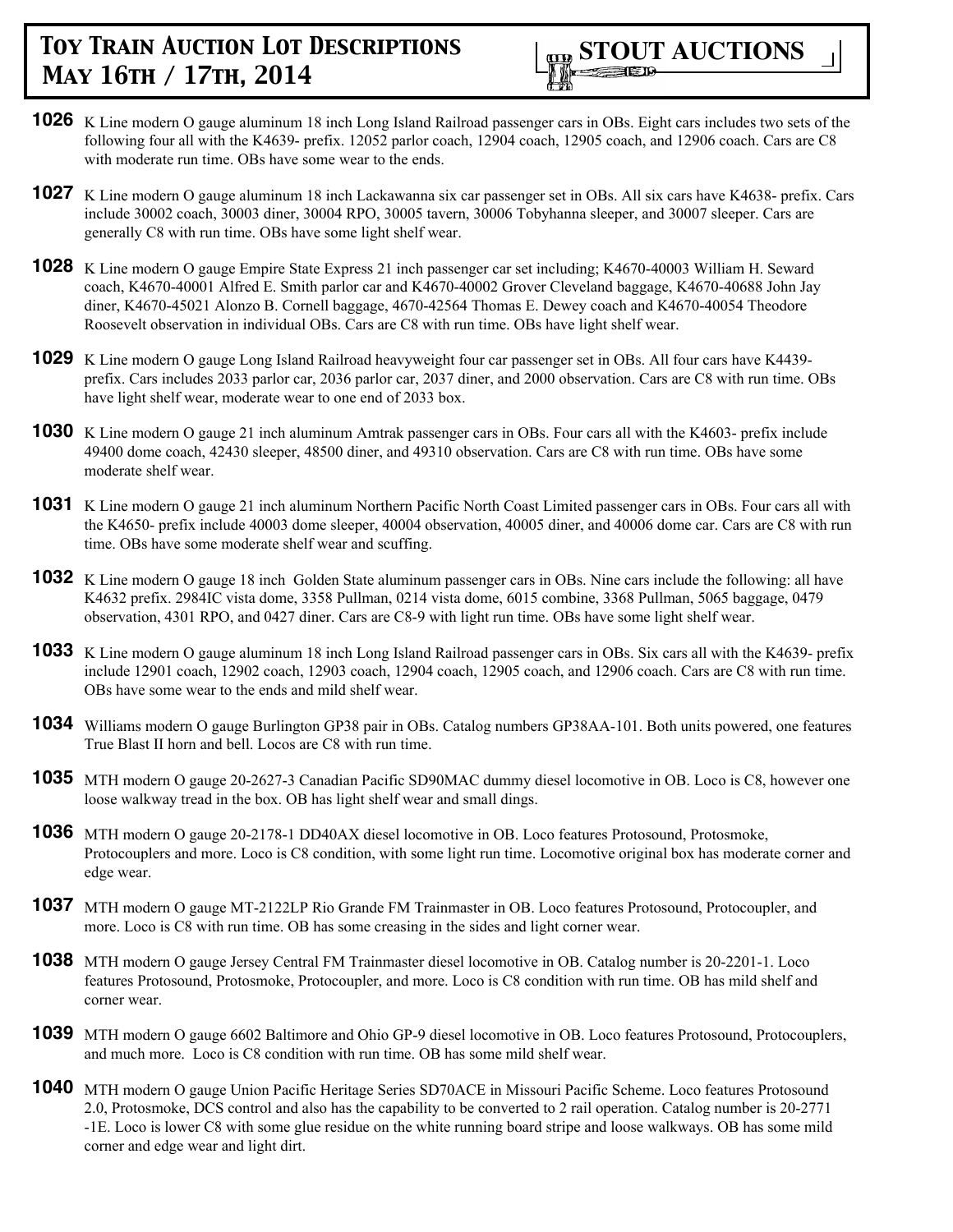

- **1041** MTH modern O gauge Norfolk and Western Y6b steam locomotive in OB. Catalog number is MT-3009L. Loco features Protosound, Protosmoke, Protocoupler and much more. Loco is lower C8 condition with run time and some dust. Marker lights on the boiler front are slightly bent. OB is slightly faded and has moderate corner wear and a few tape repairs.
- **1042** MTH modern O gauge 20-2773-1E Union Pacific / Southern Pacific heritage SD70ACE diesel locomotive in OB. Loco features Protosound 2.0, DCS control, Protosmoke, Protocouplers, and more. Loco is C8 with run time. OB has mild moisture damage, loco is unaffected.
- **1043** MTH modern O gauge Southern DL-109 and DL-110 diesel locomotives in OB. Catalog number is 20-2436-1. Loco features Protosound 2.0, DCS control, Protosmoke, Protocouplers, and more. Loco looks C8, however missing one roof stack behind horns. OB has mild to moderate shelf wear. Also included is 20-2436-3 powered DL-110 B unit.
- **1044** MTH modern O gauge 20-2772-1E Union Pacific / MKT heritage SD70ACE diesel locomotive in OB. Loco features Protosound 2.0, DCS control, Protosmoke, Protocouplers, and more. Loco is C8 with run time but does have slightly bent horn. OB has mild moisture damage to one corner, loco is unaffected.
- **1045** MTH modern O gauge Conrail MT-5502LP GG1 electric locomotive in OB. Loco features Protosound, Protocouplers, and more. Loco is C7-8 condition with run time and one small rub mark on the can opener logo on one side and a scratch on the roof. Locomotive original box has mild corner and edge wear.
- **1046** MTH modern O gauge 20-2775-1E Union Pacific / Western Pacific heritage SD70ACE diesel locomotive in OB. Loco features Protosound 2.0, DCS control, Protosmoke, Protocouplers, and more. Loco is C8 with run time but does have slightly bent horn. OB has some light dirt and mild wear.
- **1047** MTH modern O gauge 20-2705-1 CSX SD50 custom weathered diesel locomotive in OB. Loco features Protosound 2.0, DCS control, Protosmoke, Protocouplers, and more. Loco us C8 other than the custom weathering and one loose walk way. Locomotive original box has light corner and edge wear.
- **1048** MTH modern O gauge 20-2770-1E Union Pacific / Rio Grande heritage SD70ACE diesel locomotive in OB. Loco features Protosound 2.0, DCS control, Protosmoke, Protocouplers, and more. Loco is C8 with run time but does have slightly bent horn. OB has some light dirt and mild wear.
- **1049** MTH modern O gauge Dealer Appreciation Special 20-80001d Lackawanna FM Trainmaster in OB. Loco features Protosound, Protocouplers, and much more. Loco is C8 with run time. Locomotive original box has mild corner and edge wear.
- **1050** MTH modern O gauge Dealer Appreciation Program Milwaukee Road GP-9 pair in OB. Catalog number 20-80004. Powered loco features Protosound 2.0, DCS control, Protosmoke, Protocouplers, and more. Locos are C7-8 with loose coupler cut levers on one unit and a few loose walk ways. OBs have some corner and edge wear.
- **1051** MTH modern O gauge 20-3111-1 Long Island Railroad 4-4-2 Atlantic steam locomotive in OB. Loco features Protosound 2.0, DCS control, Protosmoke, Protocoupler, and more. Loco is C8 with run time. OB is moderately worn on the corners.
- **1052** MTH modern O gauge 20-2160-1 GE Dash 9 demonstrator in OB. Loco features Protosound, Protocouplers, and much more. Loco is C8 with run time. OB has some light shelf wear.
- **1053** MTH modern O gauge 20-5516-1 Long Island Railroad DD-1 electric locomotive in OB. Loco features Protosound 2.0, DCS control, Protosmoke, Protocouplers, and more. Loco is C8 with run time. OB has some mild corner and edge wear.
- **1054** MTH modern O gauge 20-2157-1 Conrail GP38-2 diesel locomotive in OB. Loco has been custom weathered. Loco features Protosound, Protocouplers, and much more. Loco is C8 with run time. Locomotive original box has light corner and edge wear.
- **1055** MTH modern O Gauge Long Island Railroad GP38-2 in OB. Catalog number 20-2226-1. Loco features Protosound, Protocouplers, Protosmoke, and much more. Loco is C8 with some run time. Locomotive original box has light corner and edge wear.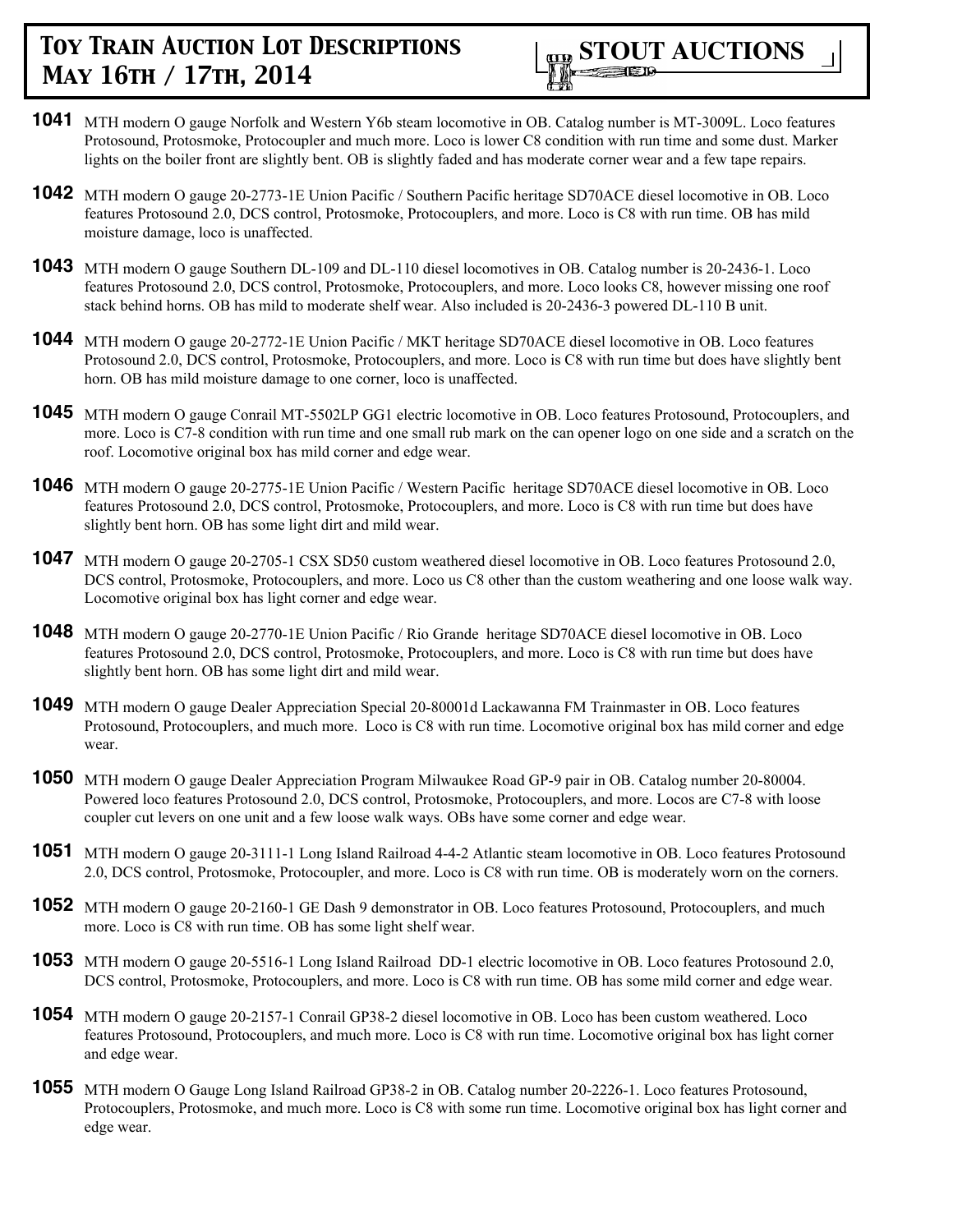

- **1056** MTH modern O gauge 20-2680-1 Long Island Railroad Alco S-2 switcher in OB. Loco features Protosound 2.0, DCS control, Protosmoke, Protocouplers, and more. Loco is C8 with run time. OB has wear to ends and edges.
- **1057** MTH modern O gauge 20-3380-1 Long Island Railroad G-5s steam locomotive in OB. Loco features Protosound 2.0, DCS control, Protosmoke, Protocoupler, and more. Loco is C8+ with light run time. Locomotive original box has light corner and edge wear.
- **1058** MTH modern O Gauge New York Central Empire State Express steam locomotive in OB. Loco is catalog number MT -3016L and features Protosound, Protocoupler, Protosmoke, and much more. Loco is C8 with run time, note found in box states that locomotive has also been upgraded with a BCR battery for the onboard sound system, however the fan unit for the smoke is not working. OB has corner and edge wear.
- **1059** Lionel 11131 Union Pacific FEF3 Northern with Legacy in OB. Loco features TMCC, Legacy Railsounds, fan driven smoke unit, and much more. Loco is C8 with run time. OB has very light shelf wear.
- **1060** MTH modern O gauge 20-3068-1 Long Island Railroad G-5s steam locomotive in OB. Loco features Protosound 2.0, DCS control, Protosmoke, Protocoupler, and more. Loco is C8 with run time. OB has corner and edge wear as well as some shelf wear on the faces.
- **1061** K Line modern O gauge 2749-0379CC New Haven EP5 in OB. Loco features TMCC, Railsounds, and Electrocouplers. Loco is factory wrapped in the inner carton C9-10
- **1062** Weaver modern O gauge Pennsylvania brass Torpedo steam locomotive in OB. Loco features smoke, detailed cab, electric E unit and more. Loco is C8 with run time. OB has corner and edge wear.
- **1063** Weaver modern O gauge Delaware and Hudson Alco C-628 diesel locomotive in OB. Loco features horn, dual motors, and more. C8 with light run time. OB has mild shelf wear.
- **1064** Weaver modern O gauge 1552LP Reading VO-1000 diesel locomotive in OB. Loco features sound, dual motors, electronic reverse, and more. C8 with run time, OB has dust and mild shelf wear.
- **1065** MTH Railking modern O gauge 30-2197-1 Union Pacific M10000 set in OB. Set features Protosound 2.0, DCS control, and more. Loco and cars are C7-8 condition with run time, and a few small paint chips. OB has some light moisture damage to one end.
- **1066** K Line modern O gauge Coca Cola heavyweight passenger car set in OBs. Includes six cars all with the K4898- prefix. Cars are 002 coach, 0004 observation, 0005 coach, 0006 coach, and two cars with unmarked coach boxes including Robinson and Liberty. Cars are generally C8.
- **1067** K Line modern O gauge K2439-0269 Long Island Railroad GP38-2 diesel locomotive in OB. Loco is C8 with run time and Realsounds. OB has moderate corner and edge wear.
- **1068** K Line modern O gauge Rock Island E8 A-A set in OBs. Catalog numbers are 28841. Locos feature TMCC, Railsounds, dual motors and more. Locos are C8 with run time. OBs have some light shelf wear.
- **1069** K Line modern O gauge K-25101 Baltimore and Ohio F-7 A-B-A diesel locomotive set in OB. A units are powered, B unit is dummy with a horn. Locos are C8. OBs are moderately worn.
- **1070** K Line modern O gauge Lackawanna F-3 units; K2538-8011 power A unit, K2538-8012 B dummy unit and a K2538-8013 power A unit all in OBs. Loco features TMCC, Railsounds, Electrocouplers, and much more. Locos are C8 with run time. OBs have some light corner and edge wear.
- **1071** K Line modern O gauge Chesapeake and Ohio F3 A-B-A set in OBs. Locos are numbered 8012, 8013, and 8506. All locos are powered Locos are C7-8 with run time and one scratch on the roof near a horn. OBs have some light wear. OBs have some light corner wear.
- **1072** K Line modern O gauge Pennsylvania Tuscan five stripe GG1 in OB. Catalog number is K2780-4912RS. Loco has TMCC and Railsounds and is C8 with run time. OB has some shelf wear.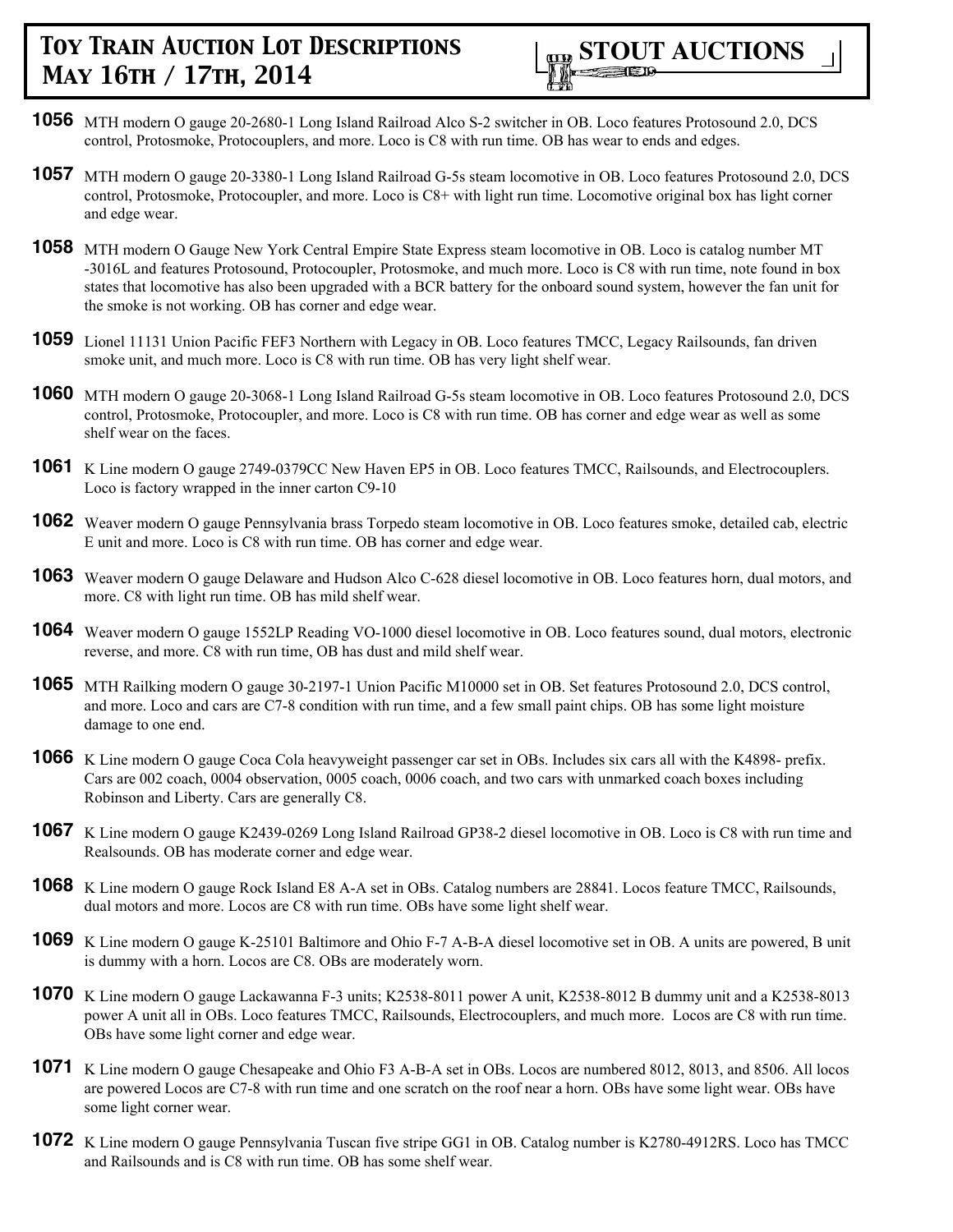- **1073** K Line modern O gauge FM Trainmaster in OB. Includes K2438-0856HS Lackawanna. Locos features horn, smoke, and more. Factory wrapped C10.
- **1074** K Line modern O gauge Golden State passenger cars in OBs. Eight cars include two Golden Divan, Imperial Range, Imperial Terrace, Baggage, Golden Harvest, Golden Lyre, and Golden Outlook. Cars are C8. OBs have some light corner and edge wear.
- **1075** K Line modern O gauge Long Island Railroad GP38-2 diesel locomotives in OBs. Both are catalog number K2439-0256 and feature Realsounds. One loco is C8, the other C9-10. Both OBs have some mild corner and edge wear.
- **1076** K Line modern O gauge K2544-0412 Metro North F-3 A unit in OB. Loco features TMCC, Railsounds, Electrocoupler, and much more. Loco is C8 with run time. OB has fading and is worn.
- **1077** MTH Railking modern O gauge 30-2656-1 Lehigh Valley Alco C628 diesel locomotive in OB. Loco features Protosound 2.0, DCS control, Protosmoke, Protocouplers, and more. Loco is custom weathered and is in otherwise C8 condition. OB has some mild corner and edge wear.
- **1078** Lionel modern O gauge 18589 Lehigh Valley Alco C-420 diesel locomotive in OB. Loco features TMCC, Railsounds, Electrocouplers, and much more. Loco is C8 with run time. OB has writing on one end and light shelf wear.
- **1079** MTH Railking modern O gauge 30-2947-1 George Bush / Union Pacific SD70ACe diesel locomotive in OB. Loco features Protosound 2.0, DCS control, Protosmoke, Protocouplers, and more. Loco is C8 with run time, one small adhesive spot on one side which should clean. OB has some light corner wear.
- **1080** K Line modern O gauge Long Island Railroad K2439-1553 RS-3 diesel locomotive in OB. Loco features TMCC, Railsounds, \ and much more. Loco is C8 with run time. OB has moderate corner and edge wear.
- **1081** K Line modern O gauge Chicago and Northwestern K-25201 F-7 A-A diesel locomotive set in OB. Loco features TMCC, Railsounds, Electrocouplers, and much more. Trains are C8 with run time. OB has mild corner and edge wear.
- **1082** K Line modern O gauge Jersey Central K-25291 F-3 A-A diesel locomotive set in OB. Loco features TMCC, Railsounds, Electrocouplers, and much more. Trains are C8 with run time. OB has moderate shelf wear.
- **1083** K Line modern O gauge K2749-0377HC New Haven EP-5 electric loco in OB. Loco is C6-7 condition due to a broken pilot which is included in the box, otherwise loco looks C8. Loco features digital sound and cruise control. OB has some moderate corner and edge wear.
- **1084** K Line modern O gauge K3481-0379CC Reading 4-6-6T steam locomotive in OB. Loco features TMCC, Railsounds, Electrocoupler, fan driven smoke unit and much more. Loco is C8+ with light run time. OB has some very light shelf wear.
- **1085** K Line modern O gauge Lackawanna FM Trainmaster locomotives in OBs. Catalog number K2438-0856CV and 0856HS. One features horn and smoke, the other is conventional. HS loco is factory wrapped C10, conventional loco is C8. OBs have some light wear.
- **1086** K Line modern O gauge Amtrak F40PH K2403-0322 diesel locomotive in OB. Loco features TMCC, Railsounds, Electrocouplers, and much more. Loco is C8 with run time, however windshield is loose. OB has mild corner and edge wear.
- **1087** K Line modern O gauge K2416-4545 CTR RS-3 diesel locomotive in OB. Loco features TMCC, Railsounds, Electrocouplers, and much more. Loco is C8 with run time. OB has some moderate shelf wear.
- **1088** K Line modern O gauge Cal Train bombardier cars in OBs. Includes K4636- 41001, 41002, 41003, 41004. Cars are C7-8, noted issues include run time and two missing windows from the car doors. OBs have some shelf wear and writing on ends.
- **1089** K Line modern O gauge K-4636 Metrolink Bombardier four car passenger set. Four cars include 32001, 32002, 32003, and 32004. Cars are C7+ condition with some light scuffing and a few small paint chips on the hand rails and a ripped diaphragm. Two OBs have some moderate moisture damage, but cars are unaffected.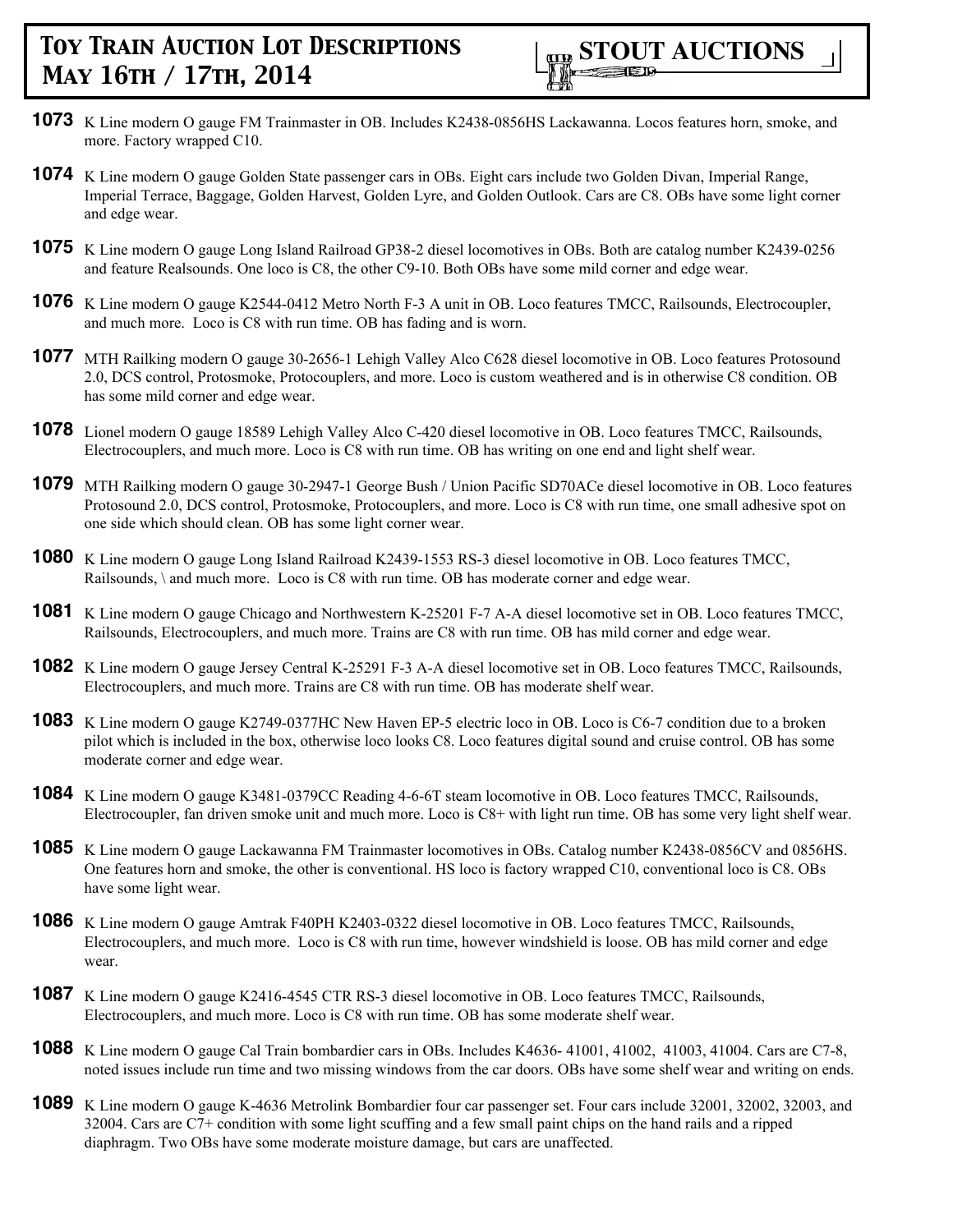

- **1090** MTH modern O gauge Santa Fe FM Erie Built diesel locomotives in OBs. Includes two A units and one B unit. Catalog number is 20-2490-1. These are project locos. Both A unit shells are loose, electronics are complete. Both A units power up, and run. One A unit sound is working, the other is not due to a missing fuel tank and speaker. B unit is working. Loco shells have some wear and dirt. One ripped fan screen. B unit roof has some light paint wear. Should be able to clean and make fully functional. Sold as is, but looks C7.
- **1091** MTH Railking modern O gauge 30-1276-1 Long Island Railroad Camelback steam locomotive in OB. Loco features Protosound 2.0, DCS control, Protosmoke, Protocoupler, and more. Loco is C8 with run time. OB is shelf worn.
- **1092** K Line modern O gauge Pennsylvania die cast two bay coal hoppers in OBs. Fourteen cars all with the K6255- prefix include 18921, 18922 and twelve 1891 with multiple road numbers. Cars are generally C8 with run time. OBs have some shelf wear.
- **1093** K Line modern O gauge Burlington die cast two bay coal hoppers in OBs. Six cars all 6255-1331 with multiple road numbers. Cars are generally C8 with run time. OBs have some shelf wear.
- **1094** K Line modern O gauge die cast two bay coal hoppers in OBs. Thirteen cars include three 6253-1931 Rio Grande, four 6251-1753 New York Central, two 6254-1091 Baltimore and Ohio, two 6251-1451 Delaware and Hudson, 6251-1371 Milwaukee Road, and 6253-2111 Union Pacific. Cars are generally C8. Some OBs have some mild shelf wear.
- **1095** Lionel modern O gauge 18002 New York Central Hudson steam locomotive in OB. Loco features Sound of Steam, smoke, Pullmor motor and more. Loco is C7 with some dirt and very light paint wear. OB is mildly water damaged and has a basement smell.
- **1096** K Line modern O gauge die cast Clinchfield hoppers in OBs. Eight hoppers all with the K6253- prefix include two of each of the following 33511, 33512, 33513, and 33514. Cars are generally C8. OBs have some shelf wear.
- **1097** K Line modern O gauge die cast Virginian hoppers in OBs. Includes two of each of the following cars with the K623prefix 44621, 44622, and 44623. Cars are generally C8. OBs have light corner and edge wear.
- **1098** K Line modern O gauge die cast Baltimore and Ohio hoppers in OBs. Fourteen hoppers total all with the K623- prefix. Cars include the following three 10961 one with a broken truck mounting screw, three 10962, three 10963, three 10964, 1098, and 1094. Cars are generally C8 other than the noted broken truck. OBs have some corner and edge wear.
- **1099** K Line modern O gauge die cast coal hoppers in OBs. Nine hoppers include four 6252-8011 Keystone, 623-1611 Illinois Central, two 623-1472 Lackawanna, 623-1899 Pennsylvania, and 623-1371 Milwaukee Road.
- **1100** K Line modern O gauge K2780-4892RS Pennsylvania 5 stripe Brunswick GG-1 in OB. Loco features TMCC, Railsounds, Electrocouplers, and much more. Loco is C8 with run time. OB has some mild shelf wear.
- **1101** K Line modern O gauge Pennsylvania A5 steam locomotive in OB. Catalog number is K-3810-0913S. Loco features TMCC, Railsounds, Electrocoupler, smoke unit and much more. Loco is C10 factory wrapped in the inner carton.
- **1102** K Line modern O gauge Long Island Railroad GP38-2 diesel locomotives in OBs. Catalog numbers 2439-0262. Both locos feature TMCC, Electrocouplers, and Railsounds. Locos are C8 with run time. Both OBs have mild corner and edge wear.
- **1103** MTH modern O gauge 20-2176-1 New York Central F-3 A-B-B-A diesel locomotive set in OB. Loco features Protosound, Protocouplers, and much more. Also includes 20-2196-3 dummy B unit. Locos are C8 with run time. OB has mild to moderate corner and edge wear.
- **1104** MTH modern O gauge 20-2414-1 Long Island Railroad C-Liner A-B-A diesel locomotive set in OB. Locos feature Protosound 2.0, DCS control, Protosmoke, Protocouplers, and more. Locos are C8 with run time. OB has some moderate corner and edge wear.
- **1105** MTH modern O gauge 20-2317-1 New York Central E-8 A-B-A diesel locomotive set in OB. Loco features Protosound 2.0, DCS control, Protosmoke, Protocouplers, and more. Locos are C8 with run time. OB has some light corner and edge wear.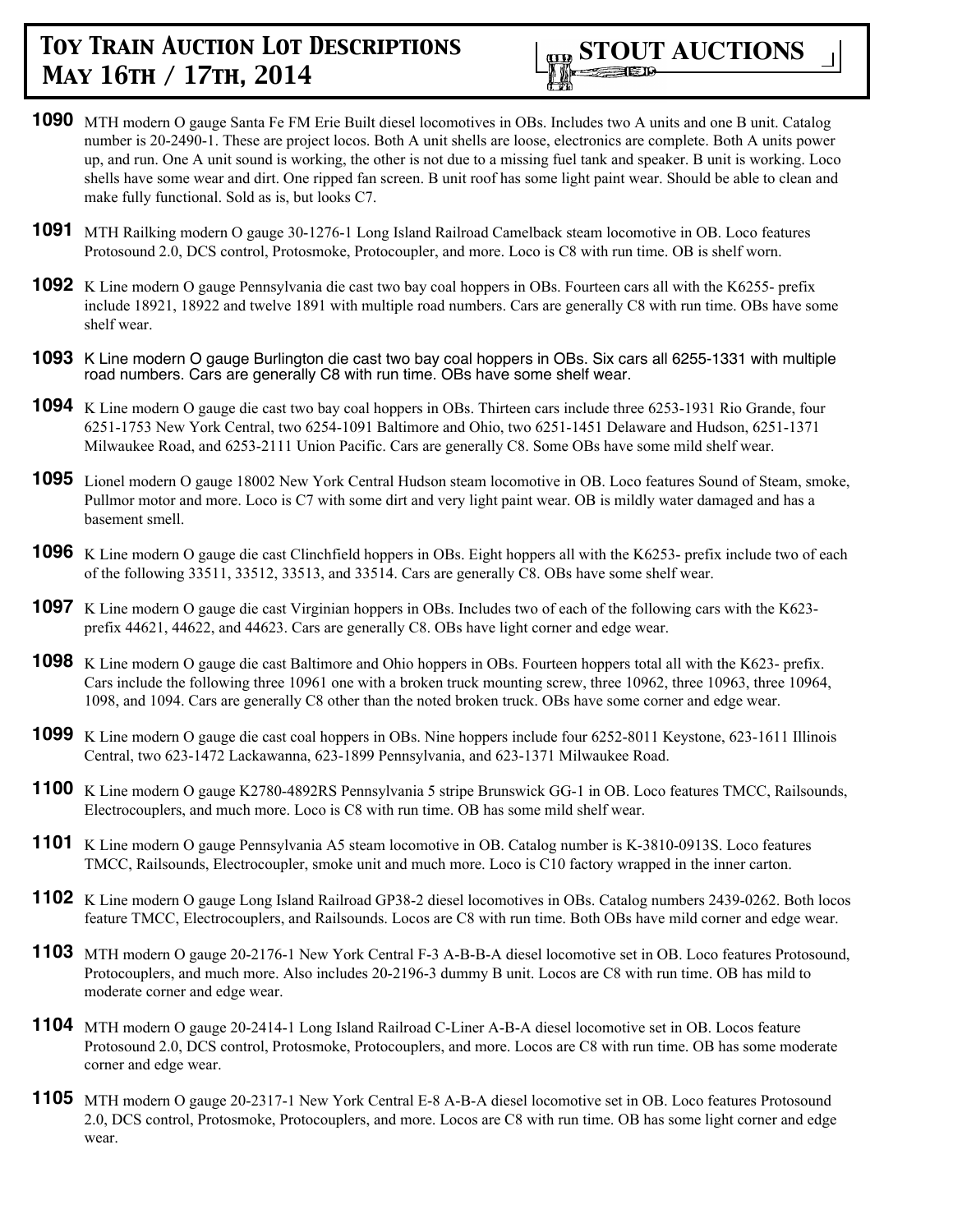

- **1106** MTH modern O gauge 20-2555-1 City of New York R-1 four car subway set in OB. Cars feature Protosound 2.0, DCS control, Protocouplers, and more. Cars are C8 with run time. Set box has some mild wear. Also included is 20-2554-3 two car dummy add on set.
- **1107** MTH modern O gauge 20-2205-1 Pere Marquette / Chesapeake and Ohio E-8 A-B-A set in OB. Loco features Protosound, Protosmoke, Protocouplers, and more. Set is C8 with run time. OB has some corner and edge wear.
- **1108** MTH modern O gauge Southern E-6 A-B-A set in OB. Catalog number is 20-2738-1. Locos feature Protosound 2.0, DCS control, Protosmoke, Protocouplers, and more. Locos are C8 with run time. Set box has some corner and edged wear.
- **1109** MTH modern O gauge 20-2168-1 Seaboard E-8 A-B-A diesel locomotive set in OB. Loco features Protosound, Protosmoke, Protocoupler, and more. Locos are C8 with run time. OB has moderate corner and edge wear.
- **1110** MTH modern O Gauge 20-3045-1 New York Central Dreyfuss in OB. Loco features Protosound 2.0, DCS control, Protosmoke and much more. Loco is C8 with run time. OB has corner and edge wear.
- **1111** MTH modern O gauge 20-3048-1 Pennsylvania Q-2 steam 4-4-6-4 locomotive in OB. Loco features Protosound 2.0, DCS control, Protosmoke, Protocoupler, and more. Loco lower is C8 with run time and a few very small light rub marks on the tender. OB has some light corner wear.
- **1112** Lionel modern O gauge 18245 and 18248 Pennsylvania Alco PA A-B-A diesel locomotive set in OB. Loco features TMCC, Railsounds, Electrocouplers, and more. B unit is powered. Set is C8 with run time. OBs have some mild shelf wear.
- **1113** Lionel modern O Gauge 763E steam locomotive and passenger cars in OBs. Loco is New York Central 18056 and features TMCC, Railsounds, and much more. Loco is C8 with run time. OB has some mild shelf wear. Four passenger cars include 19080 Railway Express baggage car numbered 2564, 19081 Park Place coach numbered 2565, 19082 Star Beam coach numbered 2566 with a rodent damaged box, and a 19083 Hudson Valley observation numbered 2567. Cars are C7-8 with run time.
- **1114** MTH Railking modern O gauge 30-4122-1 New York Yankees Subway Series set in OB. Set includes track and transformer and features Protosound 2.0. Set is factory sealed C10.
- **1115** MTH Railking modern O gauge MTA World's Fair R-36 eight car subway set in OBs. Catalog numbers are 30-2274-1 and two 30-2274-3. Powered car features Loco features Protosound 2.0, DCS control, Protocouplers, and more. Cars are C8 with run time. OBs have some corner and edge wear.
- **1116** MTH Railking modern O gauge Long Island Railroad MU commuter cars in OBs. Includes 30-2648-1 four car set and 30 -2648-3 two car add on. Powered car features Loco features Protosound 2.0, DCS control, Protocouplers, and more. Cars are C7-8 with a few very minor scuffs. OBs are shelf worn and faded.
- **1117** MTH Railking modern O gauge 30-2446-0 MTA R-26 subway set in OB. Powered car features Protosound 2.0, DCS control, Protocouplers, and more. Cars are C8 with run time. OBs are shelf worn and faded.
- **1118** MTH Railking modern O gauge Long Island Railroad RDC Budd car set in OB. Powered car features Protosound 2.0, DCS control, Protocouplers, and more. Cars are C8 with run time. OB is moderately shelf worn.
- **1119** MTH Railking modern O gauge 30-2151-1 and 30-2151-3 Southern Alco PA A-B-A diesel locomotive set in OB. Loco features Protosound, Protocouplers, and more. Locos are C8 with run time. OBs have some moderate corner and edge wear.
- **1120** MTH Railking modern O gauge 30-1384-1 Southern 0-6-0 USRA steam locomotive in OB. Loco features Protosound 2.0, DCS control, Protosmoke, Protocoupler, and more. Loco is C8 with run time. OB has mild to moderate shelf wear.
- **1121** MTH Railking modern O gauge 30-2199-1 CalTrain F40PH diesel locomotive in OB. Loco features Protosound 2.0, DCS control, Protocouplers, and more. Loco is C8 with run time. OB has some mild corner wear.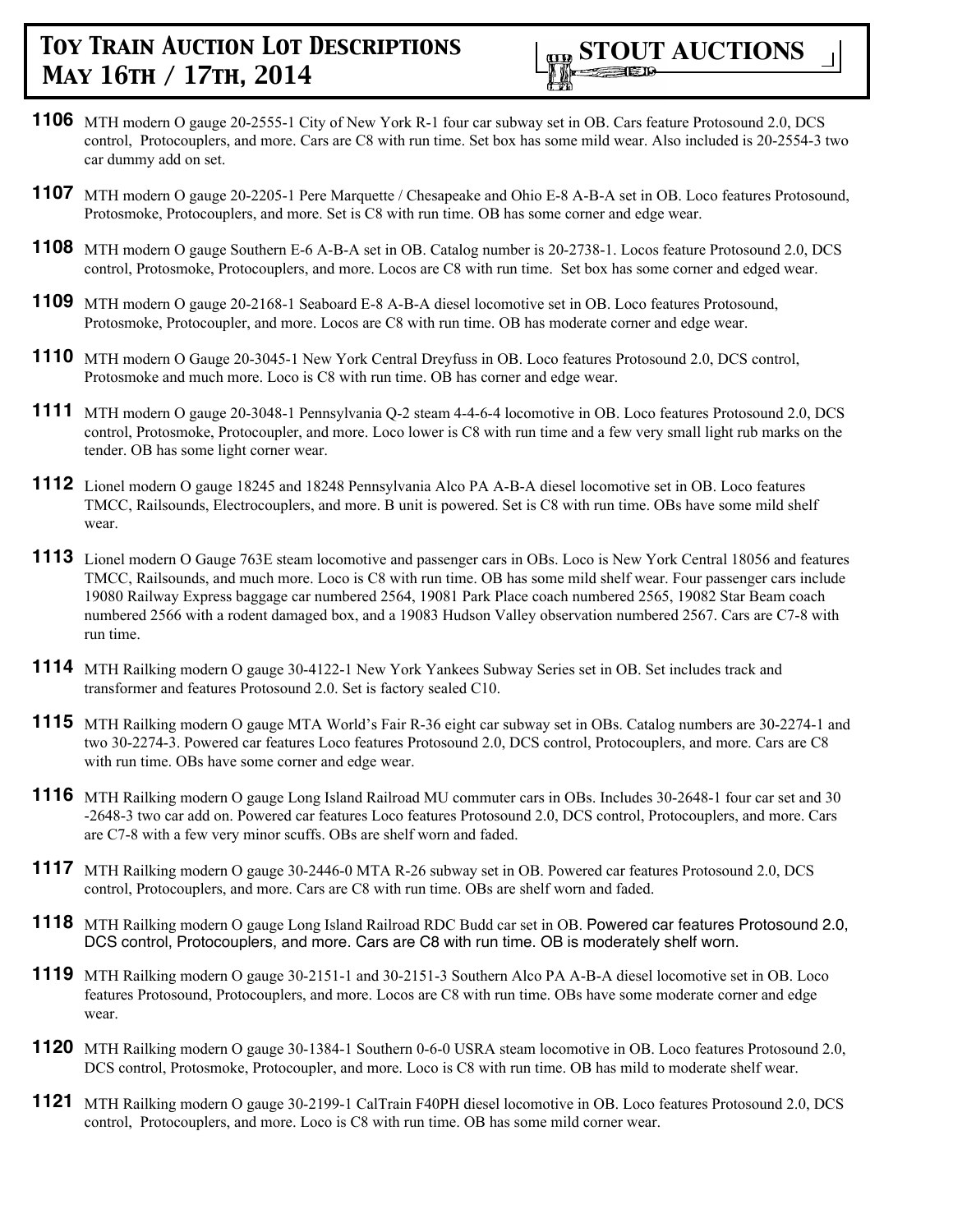

- **1122** K Line modern O gauge Western Depot Pacific Fruit Express woodside reefers in OBs. Four three packs include K-762- 2112A, 2118A, 2118A, and 2115A. Two packs are factory sealed. Four loose cars include 2112, 2113, 2114, and 2117. Open cars are generally C8.
- **1123** Lionel modern O gauge P&LE diecast hoppers in OBs. Six hoppers in two 21873 three packs. Cars are C8 condition. OBs have minor corner and shelf wear.
- **1124** Atlas modern O gauge 6203-2 MARC AME-7 electric locomotive in OB. No locomatic control box included otherwise C8. OB has corner and edge wear. Will run with conventional transformer.
- **1125** Atlas modern O gauge Pennsylvania Atlas O RS-1 diesel locomotive in OB. Loco features TMCC, Railsounds, Electrocouplers, and much more. Loco is C8 with run time. OB has some moisture damage and staining.
- **1126** Atlas modern O gauge switchers in OBs. Includes 6127-1 Chesapeake and Ohio SW-9 and 6102-1 Chicago and Northwestern SW-8. Locos are C8 with run time. OBs have mild shelf wear.
- **1127** Atlas modern O gauge Belt Railway of Chicago MP-15DC diesel locomotives in OBs. Catalog numbers are 1818. Both locos features TMCC, Railsounds, Electrocouplers, and more. One loco is graded C7 due to the missing radiator screen section, the other is C8. Both OBs have very light wear.
- **1128** Atlas O modern O gauge 6202-2 Amtrak AME-7 electric loco in OB. Includes Locomatic control box. Loco is C8, couplers are slightly droopy, OB has some corner and edge wear.
- **1129** MTH Railking modern O gauge 30-2864-1 Metrolink F59PHI diesel locomotive in OB. Loco features Protosound 2.0, DCS control, Protosmoke, Protocouplers, and more. Loco is C8 with run time. OB has some mild corner and edge wear.
- **1130** MTH modern O gauge New York Central Empire State Express seven car aluminum passenger set in OB. Includes MT -6504 five car set and MT-6604 sleeper / diner add on two pack. Cars are C8 with run time, a few very small nicks noticed in the finish. OBs have mild corner wear.
- **1131** MTH modern O gauge Long Island Railroad heavyweight passenger car set in OB. Catalog numbers are 20-4043 and 20 -4374. Includes five car set and add on baggage car. Cars are generally C8 with run time. One or two small nicks noted. OBs have mild corner and edge wear and pen writing on one end of baggage OB.
- **1132** MTH modern O gauge MT-4006 Pennsylvania Tuscan scale Madison style cars, C8 with run time. OB has some mild moisture damage and corner wear.
- **1133** MTH modern O gauge New York Central streamlined passenger car set in OBs. Includes 20-6516 five car set and 20-6676 two car sleeper diner set. Cars are generally C8 with run time. OBs have some wear and marker writing on the ends.
- **1134** MTH modern O gauge MT-4018 scale Pennsylvania Madison passenger car set containing three coaches, one baggage and an observation in OB. Cars are C8 with run time, OB has some shelf wear.
- **1135** MTH modern O gauge 20-65100 Milwaukee Road five car streamlined passenger car set in OB. Five car set is in C8 condition with run time. OB has mild corner and edge wear.
- **1136** MTH modern O gauge Pennsylvania Madison five car passenger set in OB. Set number is 20-4025. Cars are C8 with run time. OB has mild corner and edge wear.
- **1137** MTH modern O gauge 20-6515 and 20-6515, Seaboard Orange Blossom Special passenger train in OBs. Includes five car set and two car sleeper / diner set. Cars are C8 with run time. OBs have some light corner and edge wear.
- **1138** MTH modern O gauge Rio Grande streamlined passenger cars in OBs. Includes 65150 five car set, 66150 two car sleeper / diner add on, 20-68150 RPO, and 20-67150 full vista dome. Cars are C9-10. OBs have some corner and edge wear.
- **1139** MTH modern O gauge 20-65112 Milwaukee Road five car streamlined passenger car set in OB. Set is C8 with run time. OB has some light shelf wear.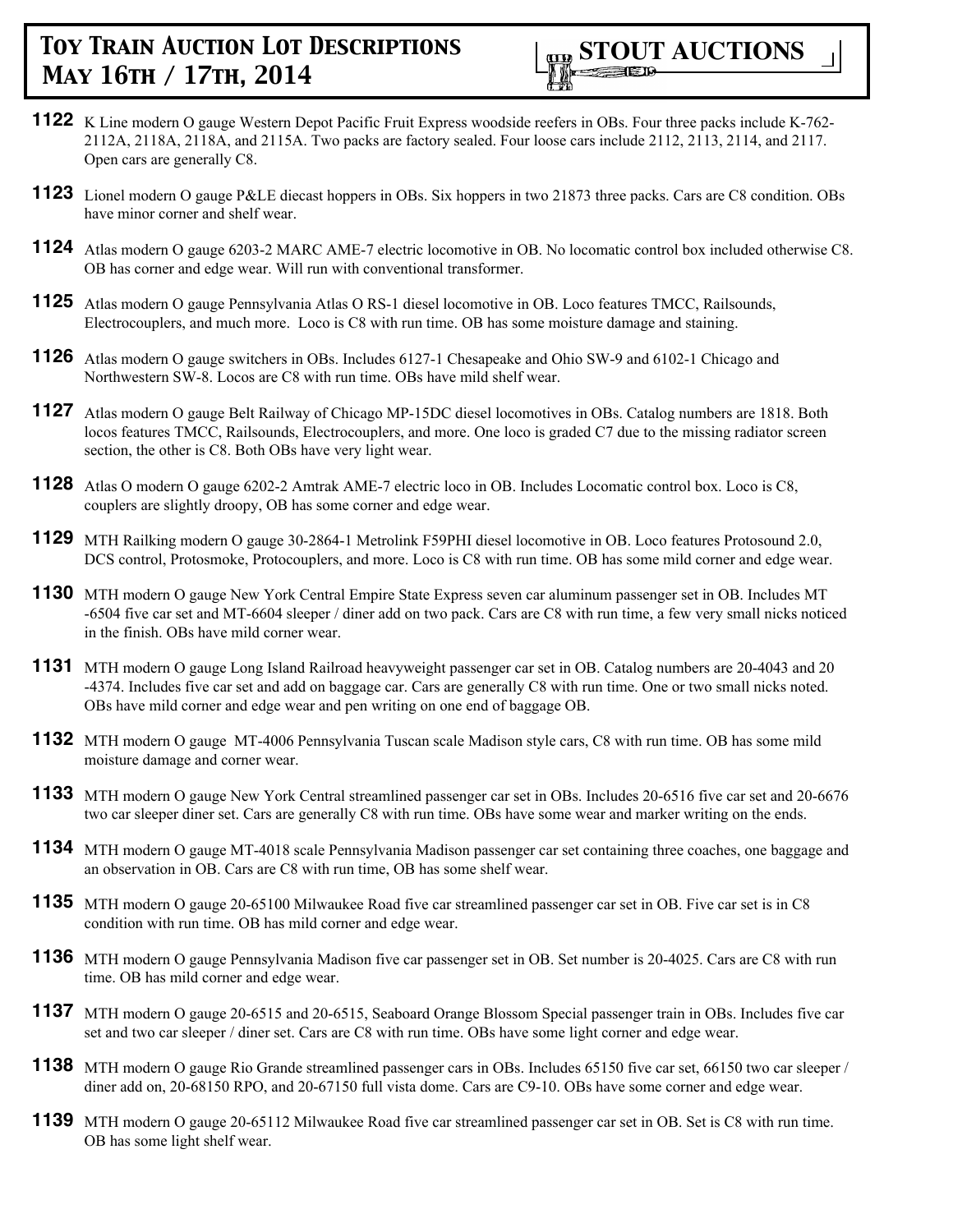- **1140** MTH modern O gauge Pere Marquette seven car passenger set in OBs. Includes 20-6533 five car set and 20-6633 diner / sleeper add on. Cars are C8 with run time. OBs have some moderate corner and edge wear.
- **1141** MTH modern O gauge MT-4001 Baltimore and Ohio scale Madison five car passenger set in OB. Set is C8 with run time, OB is sun faded and has some staining.
- **1142** MTH modern O gauge New York Central scale Madison passenger cars including; MT-4019 five-car set and MT-4119 combine/diner set in OBs. Cars are C8 with some run time. OBs have some moderate corner and edge wear.
- **1143** MTH modern O gauge Long Island Railroad Madison passenger cars in OBs. Includes 20-4057 five car set and 20-4157 combo / diner set. Cars are generally C8. OBs have moderate wear, the five car box has an area of skinning on one apron.
- **1144** Weaver modern O gauge Southern five car aluminum passenger set in OB. Set is C8 with run time and OB has mild shelf wear.
- **1145** Weaver modern O gauge scale Delaware and Hudson aluminum 5-car passenger set in original box, C8 with run time. OB has mild shelf wear.
- **1146** Williams modern O gauge 2700 New York Central two tone five car passenger set in OB. Cars are C8. OB has tape repairs and is shelf worn.
- **1147** Lionel modern O gauge 14167 #213 lift bridge in OB. The bridge is layout used C7-8, one lift line will need repaired on a counterweight. OB has light moisture damage to one end.
- **1148** Lionel modern O gauge 12948 313 Bascule bridge in OB. Bridge is layout used C8. OB has some light wear and creasing in the end flap.
- **1149** Lionel modern O gauge TCA locomotive and passenger cars in OBs. Includes 5484 Hudson steam locomotive, 9544 observation, 7205, 7206, 7212, 5734 REA without box, and St. Louis baggage without box. Trains are C8 with a bit of shelf dust, OBs have light corner and edge wear. Loco box has writing on one end.
- **1150** Lionel modern O gauge cabooses, switches, and control tower. Includes 9268 Northern Pacific caboose, 9317 Santa Fe caboose, 9177 Northern Pacific caboose, 9273 Southern caboose, 2318 control tower, 5133 left hand switch, 23011 right hand switch, 23010 left hand switch, 23011 right hand switch, and 23010 left hand switch. Items are generally C7-8.
- **1151** Large group of Gargraves track with wooden ties. Over 100 sections, most full sections with good pins and clean. Overall C8 condition, no ballast or other scenery material.
- **1152** Lionel modern O gauge 28243 Long Island Railroad and 18589 Lehigh Valley Alco C-420 diesel locomotives in OB. Locos feature TMCC, Railsounds, Electrocouplers, and much more. Loco are C7 condition due to some broken plastic along the top rear radiator grill on the Long Island Railroad loco and broken and glue smudges on the cab of the Lehigh Valley. Also included is 28251 dummy Long Island Railroad Alco C420, C7 with broken plastic along the radiator walkway. OBs have some light shelf wear.
- **1153** Lionel modern O Gauge 8150 Pennsylvania five stripe GG-1 in OB. Insulators are included in the box. Loco is C8 with run time. OB has some light wear.
- **1154** Lionel modern O gauge 18308 Pennsylvania GG-1 silver with solid Tuscan stripe in OB. Loco is C9-10 with little if any run time. OB has some mild corner wear.
- **1155** Lionel modern O Gauge Rio Grande Alco PA A-B-A set in OB. Set number is 18107. Powered loco features dual motors, electronic reverse, constant voltage headlights and more. Set also has diesel Railsounds. Locos are C8+ with light run time. OB has wear, some fading, and light moisture damage.
- **1156** Lionel modern O Gauge Erie Alco PA-1 A-A set in OB. Catalog number is 18116. Locos feature Railsounds, dual motors, and more. Locos are C7 due to an 1/8th inch hole that has been drilled and tapped in the top of the nose of one loco, otherwise C8 OB has some light ink wear and skinning on one end.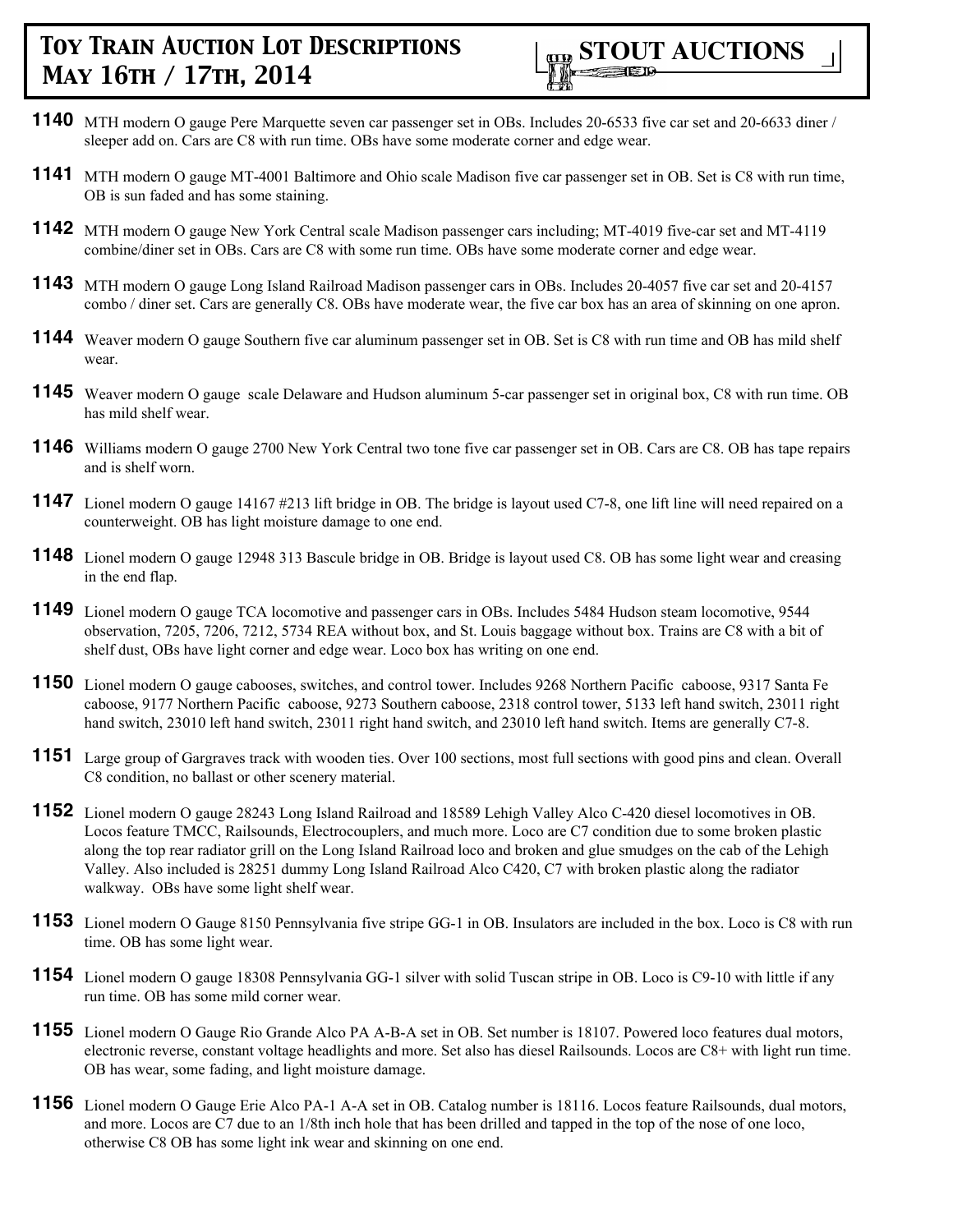

- **1157** Lionel modern O gauge 28553 Pennsylvania RS-11 diesel locomotives in OBs. Both locos feature horn and fan driven smoke. Locos are C8 with run time, OBs have some wear, one has a six inch cut.
- **1158** Lionel and Railking modern O gauge Long Island Railroad locomotives. Includes custom painted 18385 H16-44 loco with smoke and horn. C7 with a few small paint chips and loose parts which are in the box, and 30-2222-0 SW-9 with Locosounds in C8 condition. OBs have some mild wear and staining.
- **1159** Lionel modern O gauge 19130 aluminum Lackawanna four-pack of passenger cars consisting of 19131 Baggage, 19132 Binghamton dining, 19133 Buffalo coach, 19134 Baltusrol Club observation car, 19135 Ithaca combo, 39104 Station Sounds diner with TMCC, and 19136 Utica coach. Cars are C8 with run time. OBs have some shelf wear and writing on the box ends.
- **1160** Lionel modern O gauge four Northern Pacific vista dome passenger cars including; 19167 coach, 19168 coach, 19169 diner and 19170 coach. Cars are C8 with run time. 169 box is marked with marker lights only. Boxes have some wear at the corners.
- **1161** Lionel and Railking modern O gauge Amtrak items. Includes Railking Genesis diesel locomotive with Protosound. Loco powers up, but a new battery will be needed for operation, otherwise C7-8 with light paint wear. Lionel aluminum passenger cars include four 19105 vista domes in C7-8 condition. OBs have moderate wear and fading.
- **1162** Lionel modern O Gauge California Zephyr passenger cars in OBs. Includes 19122 baggage, 19123 Silver Bronco vista dome, 19124 Silver Colt vista dome, 19125 Silver Mustang vista dome, 19126 Silver Pony vista dome and 19127 Silver Sky vista observation. Cars are C8 with run time. OBs have some very light edge wear.
- **1163** Lionel modern O gauge General steam locomotives in OBs. Includes 38658 WARR with smoke and Trainsounds, and 18723 Union Pacific with smoke. Locos are C8 with run time. OBs have some wear and writing.
- **1164** Lionel modern O gauge 18588 Delaware and Hudson Alco C-420 diesel locomotive in OB. Loco features TMCC, Railsounds, Electrocouplers, and much more. Loco is C8 with run time, small paint defect and smudge of the rear yellow stripe. OB has some light wear.
- 1165 Golden Gate Depot modern O gauge Long Island Railroad P70 heavyweight passenger cars in OBs. Includes four car set 1 and four car set 2. Cars are C8 with run time.
- **1166** Golden Gate Depot modern O gauge Pullman heavyweight passenger cars in OBs. Includes Baggage Mail from set 1, Pullman from set 1, and combine from set 1. Cars are C8 with run time. OBs have some light shelf wear.
- **1167** Lionel modern O gauge 38154 and 38155 Spirit of the Century F3s in OBs. Locos feature TMCC, Railsounds, Electrocouplers, Directional lighting and more. Lionel 39110 Train of the Century Full Vista Dome Car, Lionel 39111 Train of the Century Full Vista Dome Car, Lionel 39112 Train of the Century Full Vista Dome Car, and 39113 observation. Trains are C8-9 with light run time.
- **1168** Lionel modern O gauge 38150 Platinum Ghost 2333 F3 A units in OBs, 38151 powered and 38152 dummy. Loco features TMCC, Railsounds, Electrocouplers, and much more. Also includes Lionel 29086 Madison clear shell cars 3 pack in original boxes, 29087 New York coach, 29088 Redwood City coach and 29089 Chesterfield observation. Trains are C8 with run time. OBs have some light shelf wear.
- **1169** Lionel modern O gauge New York Central passenger cars in OBs. Includes 29008 heavyweight diner, 29009 Van Twiller Pullman, 19137 duplex roomette, 29140 Castleton Bridge duplex roomette, and 29141 Martin Ban Buren combo. Cars are generally C8, OBs have some light wear.
- **1170** Lionel modern O gauge 11020 Hogwarts Express set sealed in master carton C10. Light wear to master carton edges.
- **1171** Lionel modern O Gauge 11735 New York Central Flyer set factory sealed in OB. Set is assumed C10. OB has some dust and light dirt on the plastic.
- **1172** Lionel modern O Gauge 11905 US Coast Guard set in OB. Set is sealed C10.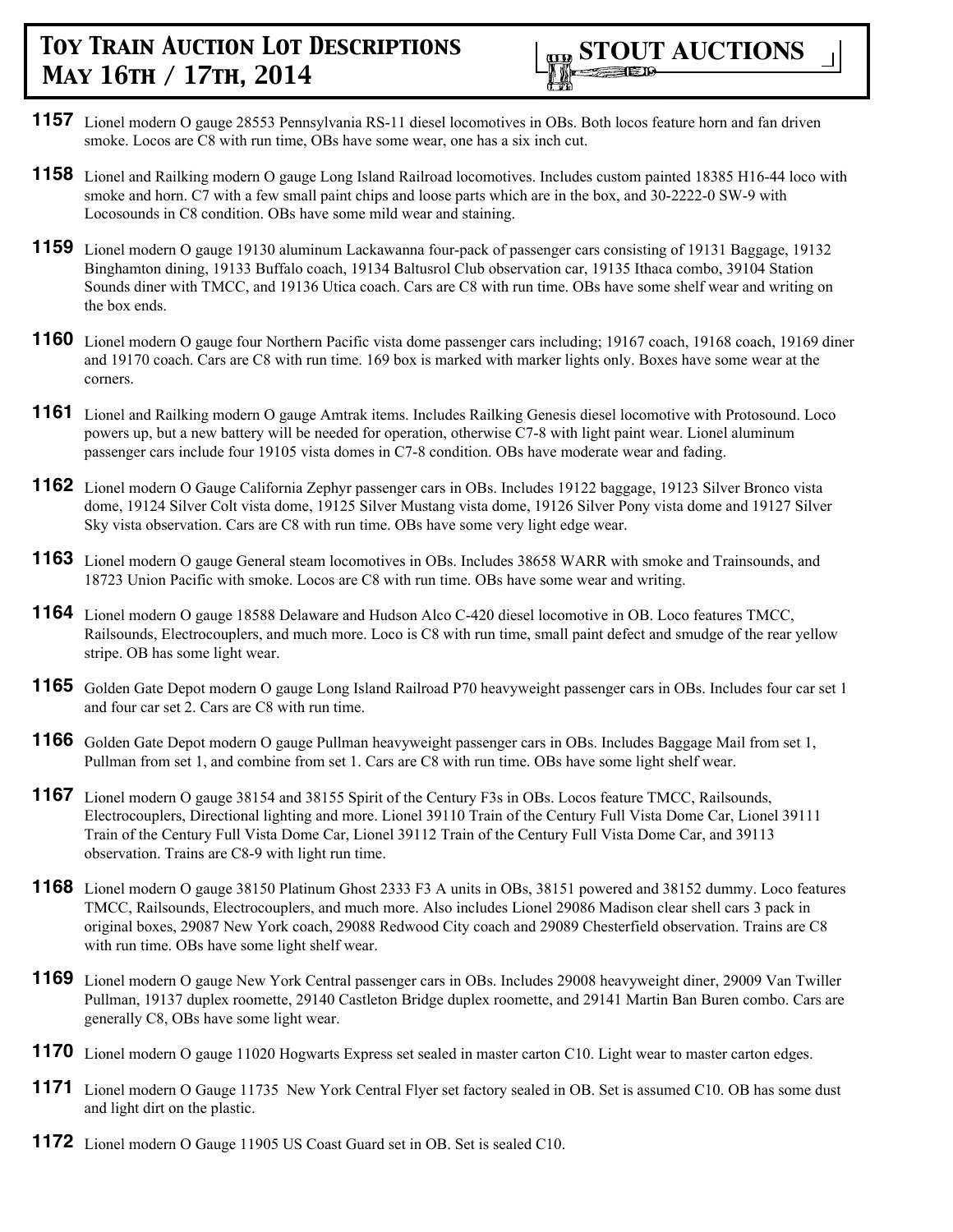

- **1173** K Line modern O gauge K-1780 Long Island Railroad Greenport Scoot ready to run sets in OBs. Both sets are opened and in C7 to C8 condition, one passenger car noted to have writing on the underside. Sets do appear to be complete. Both set boxes have moderate wear. Sold as is.
- **1174** Lionel modern O gauge 12868 Cab-1 TMCC remote controls in OBs. Layout used C8. OBs have some light dirt.
- **1175** K Line modern O gauge accessories in OBs. Includes K-42441 New York Central 20th Century diner, K-42440 Santa Fe Super Chief Diner, K42442 Pennsylvania Broadway diner, and 42418 operating loading platform. C9-10, OBs have light wear.
- **1176** Williams modern O gauge New York Central aluminum streamlined passenger five car set in OB. Set is C7-8 with moderate run time and a few small nicks on the bodies. OB has moderate corner wear.
- **1177** Williams modern O gauge 2800 Norfolk & Western aluminum 5-car set including; baggage, vista dome, two Pullmans and an observation . Cars are C8 with run time. OB has some mild wear.
- **1178** Lionel modern O gauge 28254 Lionmaster Canadian Pacific SD-90 diesel locomotive in OB. Loco features TMCC, Railsounds, Electrocouplers, and much more. Loco is C8 with run time. Locomotive original box has light corner and edge wear.
- **1179** K Line by Lionel modern O gauge New York Central Madison passenger set in OBs. Set number is 21170 and cars include three Pullman cars and observation. Cars are C8 with run time, however a few of the rubber diaphragms are damaged. OBs have some very light wear.
- **1180** Lionel modern O gauge Long Island Railroad Alco C-420 power and dummy diesel locomotives in OBs. Catalog numbers are 28243 and 28251. Powered loco features TMCC, Railsounds, Electrocouplers, and much more. Locos are C9-10 however both have cracking on the rear catwalk over the radiator. This seems to be a common issue with this series of locos.
- **1181** Lionel modern O gauge 28503 Atlantic Coast Line GP-7 diesel locomotive in OB. Loco features TMCC, Railsounds, Electrocouplers, and much more. Loco is C8 with run time. OB is worn with staining and skinning.
- **1182** Lionel modern O gauge 18221 Denver & Rio Grande SD-50 diesel locomotive in OB. Loco features Railsounds. Loco is C8 with run time. OB still partially wrapped in plastic.
- **1183** K Line modern O gauge Lackawanna heavyweight passenger cars in OBs. Six cars all with the K4438- prefix include 0464 diner, 0011 observation, 0010 parlor coach, 0009 Pullman, 0008 Pullman, and 2075 Baggage. Cars feature full interiors, and are C8 condition. OBs have some mild shelf wear to the ends.
- **1184** K Line O Gauge New York Central heavyweight coaches in OBs. Cars include K-8608 American RR Express baggage, K -512 dining car, K-1231 Sarah Bernhardt coach, K-1186 Crocus coach, K-952 Canna coach, and K-746 Huron River observation. OBs show some shelf wear, but cars are C8 with run time, a few couplers have been wired shut.
- **1185** K Line modern O Gauge Chesapeake and Ohio six car heavyweight passenger car set in OBs. Includes 2500 Blue Ridge Club, 972 Swan Tavern, 110 RPO, 827 Cantern Grove, Fort Eustes coach, and 385 baggage. Cars are C8 to C10. OBs have light corner and edge wear.
- **1186** K Line modern O gauge Lackawanna heavyweight passenger cars in OBs. Includes 238 Pullman, 466 diner, Imola coach, Princess Margarette observation, 1812 combine, and 245 coach. Cars are C7-8 with run time. OBs have some wear, end writing, and tape repairs.
- **1187** Weaver modern O gauge Central Operating Lines freight cars in OBs. Twelve cars include four wood side reefers 1977, 1994, 1984, and 1997 and eight 9-11 commemorative PS-2 grain hoppers including two Ronkonkoma, two Babylon, two Aminyville, and two Holbrook. Cars are C8 to C10. OBs have some mild shelf wear.
- **1188** Weaver modern O gauge Central Operating Lines tank cars and coal hoppers in OBs. Includes four tank cars two Holbrook, Ronkonkoma, and Babylon. Coal hoppers include 1996, 1976, 1993, 1983, 1983, 1976, 1996, and 1996. Cars are C8 to C10. OB have mild wear, fading and some moisture damage.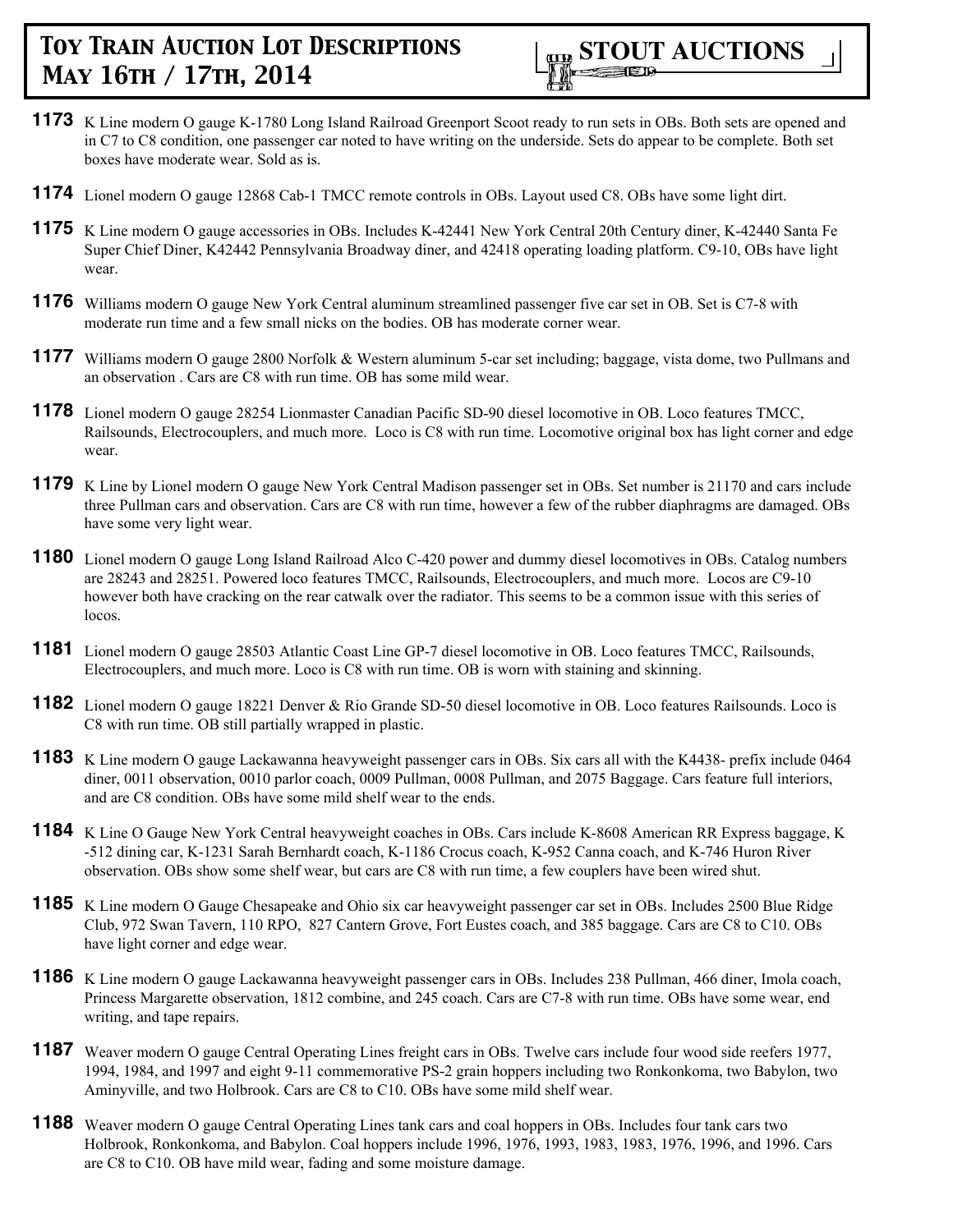- **1189** Weaver modern O gauge Central Operating Lines and other freight cars. Includes three 2010-2 Babylon flats with trailers, 2010-1 Amityville flat with trailer, 2010-4 Ronkonkoma flat with trailer, and 2010-3 Holbrook flat with trailer. U2759LD Long Island Railroad caboose, and 2026 BAR boxcar. Cars are C8 to C10. OBs have some mild wear.
- **1190** K Line modern O gauge ore and ballast cars in OBs. Nineteen cars includes six 671-3741 Long Island Railroad, six 671 -3742 New York and Atlantic, three 671-3743 Long Island Railroad, 671-3744 Long Island Railroad, and 671-8011 NYC Transit. Cars are generally C8. OBs have light wear.
- **1191** K Line modern O gauge express boxcars in OBs. Eight cars include two 761-1892IC Pennsylvania, two 761-1471 Lackawanna, and four 761-1912 REA. Cars are generally C8. OBs have mild to moderate wear.
- **1192** K Line modern O gauge motorized units in OBs. Six units include 2625-031 Kennecott Copper Corporation hand car missing trailer, three 2629-04 Kennecott Copper Corporation vans, 21169 City Traction Speeder, and 2630-28 Jersey Central Plymouth switcher. C8 to C10. OBs have light wear.
- **1193** K Line modern O gauge die cast and aluminum freight cars in OBs. Includes four 623-1095 Baltimore and Ohio die cast hoppers, 6243-8012, 22 and 24 WA State DOT grain hoppers, 90016 Great Northern tank car, 6243-1752 New York Central center flow hopper, 6242-1171 BNSF hopper, 90014 Burlington Northern tank car, 652-1091 Baltimore and Ohio die cast gondola, and 652-1591 Great Northern die cast gondola. Cars are generally C8. OBs have some light wear.
- **1194** K Line modern O gauge O scale freight cars in OBs. Ten cars include 612-722 Western Pacific caboose, 612-3741 Long Island Railroad caboose, 613-1232 Jersey Central caboose, 612-2032 Southern Pacific caboose, 762-2115 and 16 Western Pacific reefer, 762-1372 Milwaukee Road reefer, 762-7490 Chesapeake and Ohio art reefer, 691-4161 Rutland flat with Tomb of the Unknown load, and 7605 Rath reefer. Cars are generally C8. OBs have some wear.
- **1195** K Line modern O gauge Long Island Railroad diesel freight sets in OBs. Three sets are catalog number 2239-104A. Two sets are C8, one is C10.
- **1196** K Line modern O gauge K705-7401 WMDK TV camera car with operating camera on the car. Includes all instructions, power pack, and receiver. Car is C8-9 with very little run time. OB has some light shelf wear.
- **1197** K Line modern O gauge freight cars in OBs. Twelve cars include 90017 New York Central boxcar, 614-1091 Baltimore and Ohio caboose, 759101 John Deere plow boxcar, 675-7401 Toy Fair vat car, 651-3741 Long Island Railroad gondola, 75032 Santa Fe reefer, 641-1391 Golden State boxcar, 90012 Keokuk Canning vat car, 640-7405 New Look boxcar, 661 -1891 Pennsylvania cannon car, 651-3741 Long Island Railroad gondola, and 7594 Reading reefer. Cars are C7 to C8. OBs have mild to moderate wear.
- **1198** K Line modern O gauge freight cars in OBs. Fourteen cars include 21639 Pan Am boxcar, 681-3741 Long Island Railroad crane, 646-4161 Rutland boxcar, 661-3741 Long Island Railroad flat, two 90015 Baltimore and Ohio boxcars, 721-3741 Long Island Railroad searchlight car, 611-1051 Santa Fe caboose, 90013IC KCC Bangor and Aroostook State of Maine boxcar, 64238 Santa Fe map boxcar, 641-1391 Golden State boxcar, 614-3741 Long Island Railroad caboose, 614-1232 Jersey Central caboose, and 90011 Kennecott Copper Corporation work caboose. Cars are C7+ to C9. OBs have some light wear.
- **1199** K Line modern O gauge Long Island Railroad passenger cars in OBs. Includes five 4539-2845 and five 2844 blue stripe passenger cars. Cars are C7+ to C10. OBs have some light wear, a few have some moisture damage.
- **1200** K Line modern O gauge Golden State passenger set in OBs. Includes 21321IC Alco A-A set and five passenger cars. Trains are C7-8, a few OBs have light moisture wear.
- **1201** Williams by Bachmann modern O gauge 41812 Conrail Bicentennial scale GG-1 in OB. Loco is factory wrapped in the OB C9-10.
- **1202** Williams modern O gauge Pennsylvania FM 2361 Trainmaster in OB. Loco is C7-8 with tight hair line screw crack. OB has moderate shelf wear.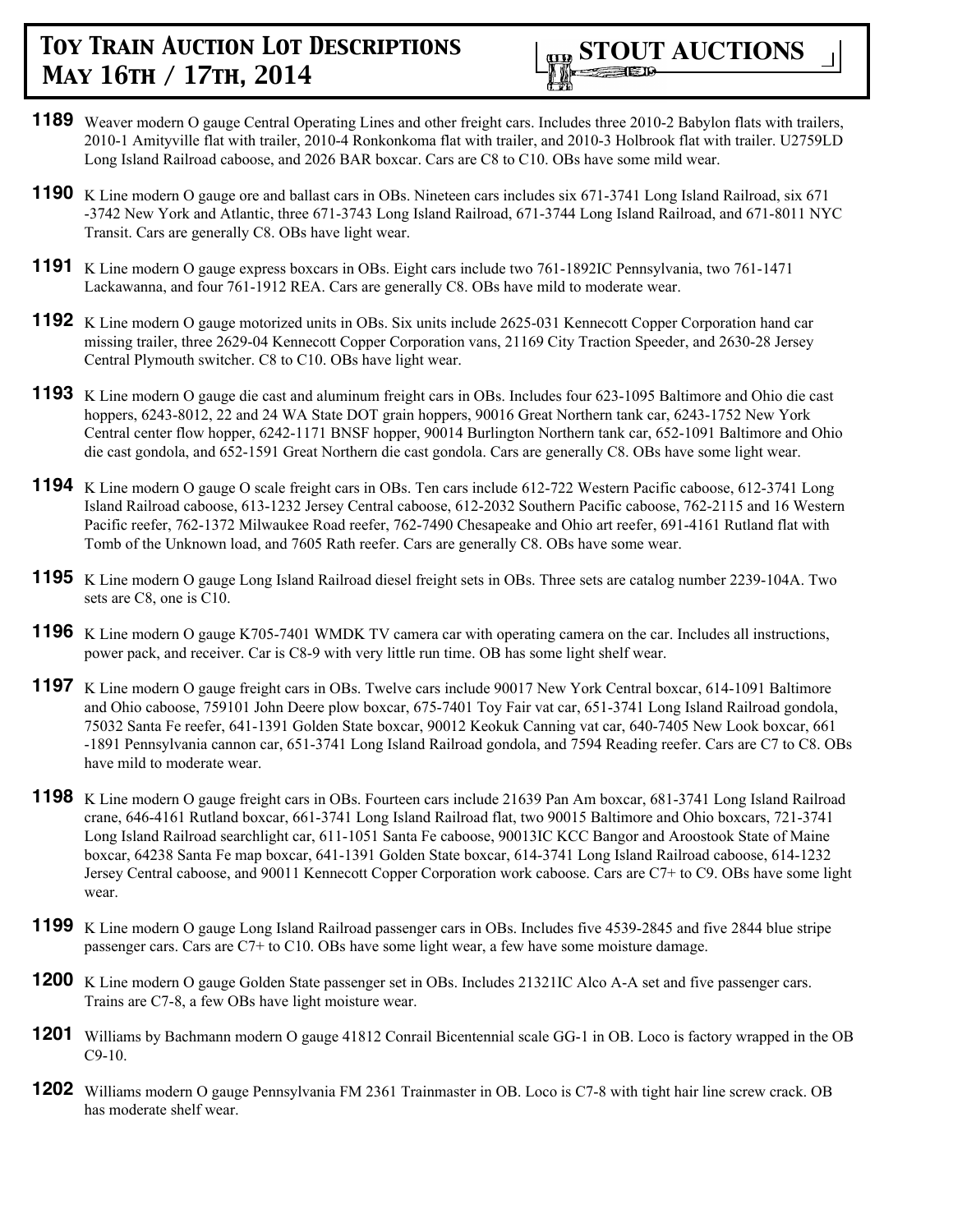

- **1203** Williams modern O gauge Canadian Pacific F-3 A-B-B-A set in OBs. Powered locomotive features True Blast II horn and bell. One B unit is missing body mount screws, and the other has a few nicks in the roof C7-8. A units are solid C8. OBs have some light wear.
- **1204** Williams by Bachmann modern O gauge 43171 Texas Special 72' foot four car streamlined passenger set sealed in plastic C10.
- **1205** Williams by Bachmann modern O gauge 20706 Chesapeake and Ohio F-7 A-A diesel locomotive in OBs. Missing outer set box. Locos are C8+ with light run time.
- **1206** Williams by Bachmann modern O gauge Milwaukee Road passenger set in OBs. Includes 20516 E-7 A-A set in OBs and 43170 sealed four car and 43120 two car 72' streamlined add on set in C8 condition. Locos are C9, four car set C10, two car set C8-9.
- **1207** Lionel modern O gauge 18301 Southern FM Trainmasters in OBs. Both are C7 condition, one with hairline screw crack, the other with a few small paint nicks. OBs have writing and are shelf worn.
- **1208** Weaver modern O gauge Union Pacific E-8 diesel locomotive A-B-A set in OB. A units only include the inner carton, B unit is full OB. Locos are C8 with run time, however one missing number board from one A unit.
- **1209** MTH modern O gauge Conrail MT-5502LP GG1 electric locomotive with inner carton. Loco features Protosound, Protocouplers, and more. Loco is C7-8 condition with run time and a few very small rubs. Inner carton is worn and stained but complete.
- **1210** MTH modern O gauge Pennsylvania GG-1 electric locomotive in OB. Loco features Protosound 2.0, DCS control, Protosmoke, Protocouplers, operating pantographs and more. Unsure of catalog number. Loco is C6-7 condition due to some small paint lifting and wear to the lower gold stripe on the loco, one disconnected proto coupler, and missing pantographs. Great project loco that should clean and look nice.
- 1211 Williams modern O gauge diesel locomotives in OBs. Includes 21199 Jersey Central FM Trainmaster with one tight hairline crack near rear hand rail and T44-10 Western Maryland 44 tonner loco. Locomotive features True Blast II horn and bell. OBs have light to moderate shelf wear
- **1212** Williams modern O gauge CS100W New York Central Hudson steam locomotive in OB. Loco features whistle and smoke. and is C8 with moderate run time.
- **1213** Williams by Bachmann modern O gauge Union Pacific E-7 A-A set and 72' foot streamlined passenger cars in OBs. Locos are 20515 and are C7-8 condition with some finger prints on the body and marker writing on the underside of the locos. Also included are eight streamlined passenger cars in C7-8 condition. OBs have some mild shelf wear.
- **1214** Lionel modern O gauge 28570 Rio Grande GP-7 diesel locomotive. Loco features Legacy control, Legacy Railsounds, fan driven smoke unit, Electrocouplers, and much more. This loco is a project loco. Has some dirt which should clean, a few paint nicks along the running boards, and is missing the roof hatch that covers the battery. Unsure if the part is available from Lionel. Loco does power up and move with sound, although a bit of noise present in the motors. Looks C7, but sold as is.
- **1215** Lionel modern O gauge 19742 Erie crew talk bay window cabooses in OBs. Both cabooses feature TMCC, Electrocouplers, and Crew Talk. Cabooses are C8 with run time.
- **1216** Lionel modern O gauge milk cars in OBs. Nine cars include three 17364 REA, 17365 REA, 17341 Dairymen's League, 21856 Bowman Dairy three pack, and 17367 New Haven. Cars are generally C8. OBs have some light dirt and staining.
- **1217** Lionel modern O gauge freight cars in OB. Ten freight cars include 16438 Frisco hopper, two 16978 Milwaukee Road flats with shovels, 16439 Southern hopper, 36520 Santa Fe caboose, 17800 Ontario Northland ore car, 17244 Santa Fe boxcar, 16957 Lionel flat with tractor, and two 17807 Burlington Northern ore cars.
- **1218** Lionel modern O gauge Knoebels boxcars in OBs. Tougher cars to find. Six cars include two of each of the following 52249 #5, 52132 #2, 52133 #3, and 52134 #4. Cars are C8 to C10. OBs have some light wear.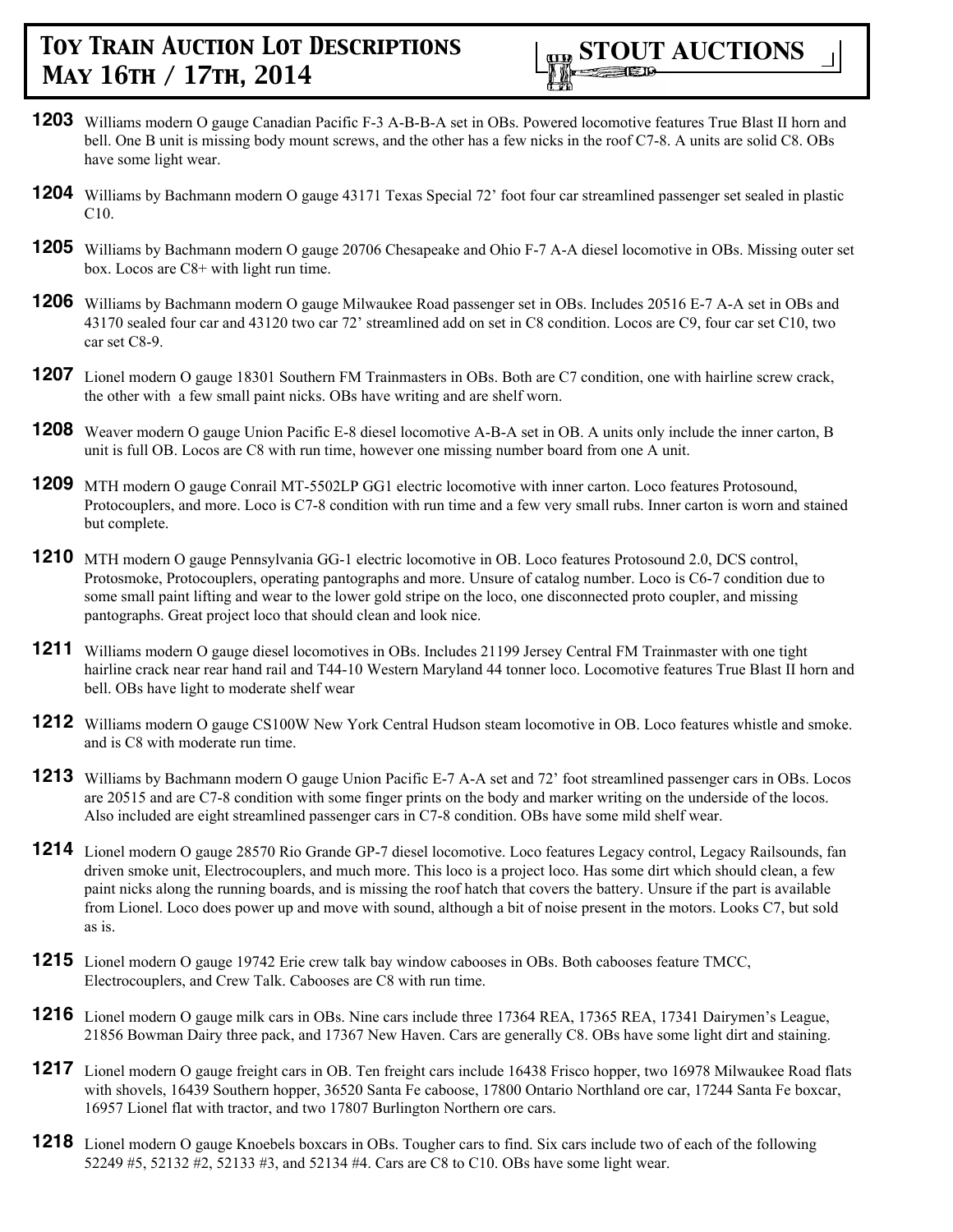

- **1219** Lionel modern O gauge 6464 boxcar three packs in OBs. Includes 19292 series VI, 29267 series VIII, and 29289 series IX. Cars are C8, OBs have some shelf wear.
- **1220** Lionel modern O gauge 6464 boxcar three packs in OBs. Four packs include 29209 series VII, 19247 series one, 19257 series two, and 19276 series V. Cars are C7-8. OBs have mild to moderate wear.
- **1221** Lionel modern O gauge motorized units in OBs. Includes 18446 Postwar Celebration Great Northern rotary plow, 18458 Rio Grande snow plow with TMCC, and 28613 Reading 0-6-0 docksider. Locos are C8 with run time. OBs have some light corner and edge wear.
- **1222** Lionel modern O gauge Lionel theme freight cars in OBs. Eleven cars include two 29294 Hell Gate boxcars, two 28214 Celebrate the Century stamp cars, three 17171 Lionel cylindrical hoppers, and 36245. 46, 47, and 48 20th Century Express boxcars. Trains are C8 with run time. OBs have light dirt, two with writing, and some wear.
- **1223** Lionel and Weaver modern O gauge freight cars in OBs. Two Weaver cars include two Central Operating Lines tank cars. Lionel cars include four 17916 Burlington tank cars, three 17338 Central Operating Lines / MDT reefers, 17257 Central Operating Lines ACL Club car with magnet, and 17257 Atlantic Coast Line boxcar. Cars are C8 to C9. OBs have mild wear and some writing.
- **1224** Lionel modern O gauge Christmas trains in OBs. Includes 18732 North Pole General with smoke, 19929 Christmas boxcar, 26741 operating Santa boxcar, 16795 Elf and Rudolph animated gondola, 26243 Christmas boxcar, and 26519 holiday work caboose. Trains are generally C8. OBs have some wear and light staining.
- **1225** Lionel modern O gauge flats with submarines in OBs. Ten cars include the following numbers 16351, 26709, 39486 16677, 26709, 16677, 26709, 16724, 16677, and 39486. Cars are generally C8. OBs have some light wear and staining.
- **1226** Lionel modern O gauge freight cars in OBs. Twelve cars include 26913 East St. Louis gondola, 19282 Santa Fe boxcar, 29203 Maine Central boxcar, 19289 Monon boxcar, 16720 Lionel Lines searchlight car, 17244 Santa Fe boxcar, 26905 Bethlehem Steel gondola, 29203 Maine Central boxcar, two 19285 State of Maine boxcar, 19284 Northern Pacific boxcar, and 19612 Gulf tank car. Cars are generally C8. OBs have some light wear.
- **1227** Lionel modern O gauge freight cars in OBs. Ten cars include two 19949 I Love New York boxcars, 19933 I Love Illinois boxcar, 19277 Rutland boxcar, 19279 Central of Georgia boxcar, 19288 Pennsylvania / Conrail boxcar, 16434 Lehigh Valley hopper, 19290 Seaboard boxcar, 19282 Santa Fe boxcar, and 19283 Erie boxcar. Cars are generally C8. OBs have some light wear.
- **1228** Lionel modern O Gauge 19088, 19089, 19090, 19091 Chesapeake and Ohio passenger cars in OBs, C8 with run time. Boxes show light shelf wear.
- **1229** American Flyer modern S gauge 49613 Southern work train set in OB. Set is C10, however set box has some mild shelf wear at the edges and dust.
- **1230** American Flyer modern S gauge 48047 Union Pacific 4-8-4 Northern steam locomotive in OB. Loco features smoke, Railsounds, and more. Loco chassis is C8-9, however graded C7 due to a bent number board, running board and a few small paint touchups.
- **1231** American Models modern S gauge Pennsylvania Tuscan five stripe GG-1 electric locomotive in OB. Loco is AC hi rail version. Loco is C8 with run time. OB has some shelf wear.
- **1232** American Flyer modern S gauge 49601 Missouri Pacific PA-1 passenger set in OB. Although set is C8 with run time. Also included is 48118 Railsounds B unit, 48933 dining car, and 49928 baggage car. OBs have some very light wear.
- **1233** Lionel modern O gauge 14082 pedestrian overpass with scale speed sensor in OB. Layout used C8, OB has some shelf wear.
- **1234** MTH modern O gauge freight cars in OBs. Four cars include two 98603 TTX flats with two M1A Abrams tanks, 98334 Canadian National AutoTrain carrier, and 98354 Santa Fe auto carrier. Cars are C8 to C9. OBs have some mild wear.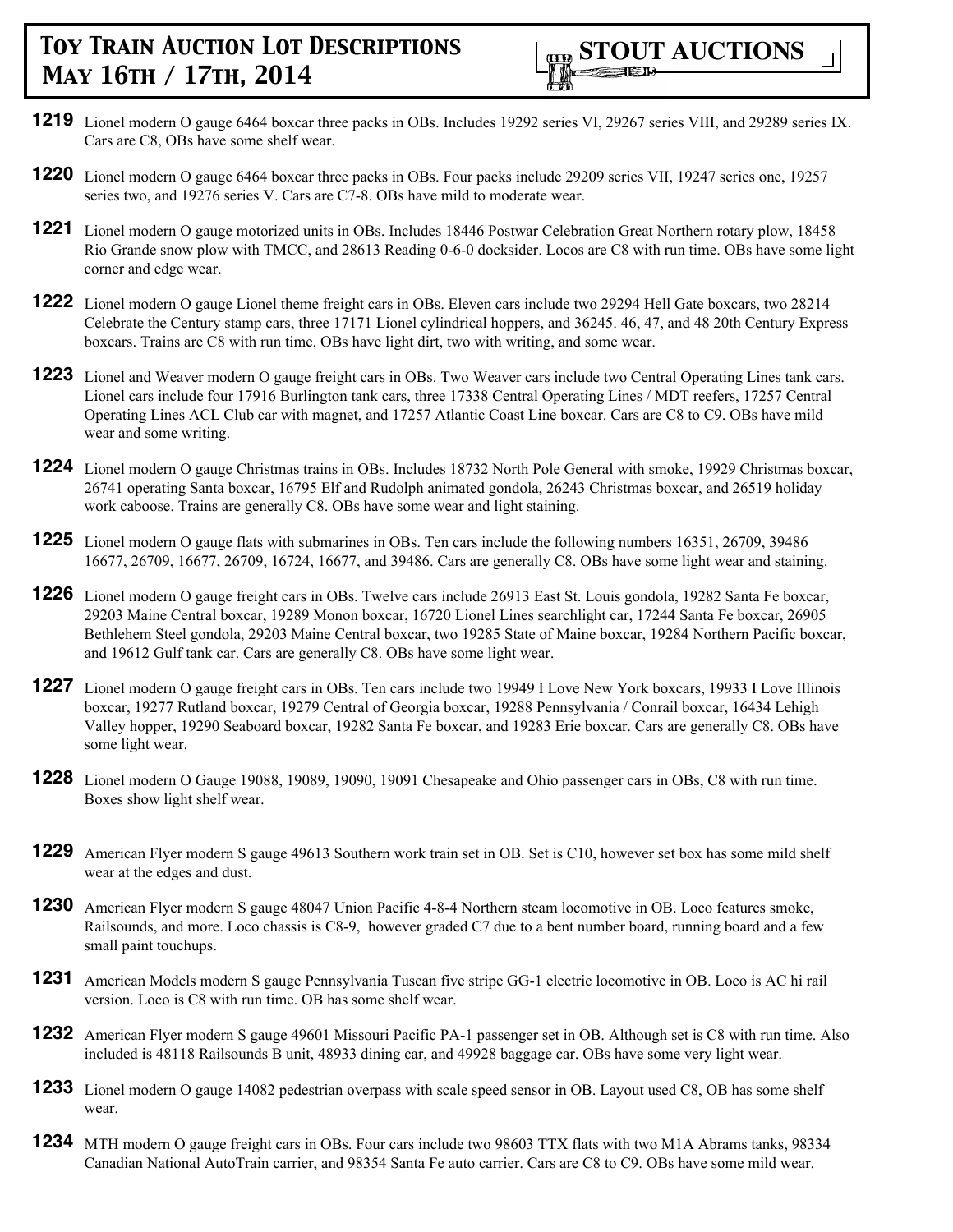- **1235** MTH modern O gauge flats with Subway car loads. Includes 98555 TTX with R62, 98382 MTA with R-26, 98489 TTX with LoV green car, 98382 MTA with R-26, and 98554 TTX with R-62. Cars are generally C8. OBs have some moderate shelf wear.
- **1236** MTH modern O gauge flats with subway car loads. Includes two 98364 MTA with R-17 cars, three 98490 TTX with LoV red cars, and 98365 MTA with yellow R-17. Cars are generally C8. OBs have some moderate shelf wear and light moisture damage.
- **1237** MTH modern O gauge freight cars in OBs. Ten cars include 94073 New York Central express boxcar, 94075 REA express boxcar, 93318 TCA York boxcar, 93483 Rio Grande boxcar, 97442 Glasshopper II, 9401L Needham reefer, 98400 Pennsylvania coil car, 98235 Long Island snow plow, 92014 BNSF tank car, and 94028 Canfor reefer. Cars are generally C8, OBs have little to moderate shelf wear.
- **1238** MTH modern O gauge freight cars in OBs. Ten cars include two 98159 flats with fire trucks, 98164 flat with fire trucks, 98552 New York Central flat with Greyhound bus, 98160 Nickel Plate flat with Greyhound bus, 98161 Baltimore and Ohio flat with Greyhound bus, 94169 Sheffield Farms express boxcar, 91098 Pennsylvania N-8 caboose, 94148 PFE reefer, and 97442 Glasshopper II.
- **1239** MTH Premier modern O gauge freight cars in OB. Ten freight cars include 97200 Waddell Coal hopper, two 93130 Union Pacific boxcars, 91041 Long Island Railroad caboose, 93482 Erie Lackawanna boxcar, two 93045 Delaware and Hudson boxcars, 98225 Baltimore and Ohio Jordan spreader, 91290 Union Pacific CA-1 caboose, and 93024 New York Central boxcar. Cars are generally C8, OBs are worn, two with heavy staining, one OB has tape repairs.
- **1240** Lionel modern O gauge Railsounds boxcars and tender in OBs. Seven cars include two 19860 Conrail boxcars with diesel sounds, two 19886 Seaboard boxcars with steam sounds, 19859 REA boxcars with steam, 19887 Southern Pacific boxcar with diesel sounds, and 19833 2426RS steam tender.
- **1241** Lionel modern O gauge freight cars in OB. Ten freight cars include five 19473 LRRC Chesterfield log dump cars, 19270 Donald's boxcar, 17517 Western Pacific flat with front loader, 36500 Western Pacific caboose, and two 25068 Delaware and Hudson boxcars. Cars are C8 to C10. OBs have some wear, light dirt, and Donald OB has light moisture damage.
- **1242** Lionel modern O gauge freight cars in OB. Fifteen freight cars include 16133 Santa Fe reefer, 9281 Santa Fe auto carrier, 9282 Great Northern flat with trailers, 19703 Great Northern caboose, 19527 Nickel Plate reefer, 19706 Union Pacific caboose, 9767 Railbox boxcar, 19538 Hormel reefer, 19308 Great Northern ore car, two 16907 flat with farm tractors, 9754 New York Central boxcar, 19719 Erie caboose, 19655 Amtrak tool car, and 19539 Heinz reefer. Cars are C7 to C8. OBs have mild to moderate wear.
- **1243** Lionel modern O gauge freight cars in OB. Ten freight cars include five 19775 LRRC Stock Yard stock cars, two 26419 Santa Fe hoppers, two 36132 Southern tank cars, and 16460 Reading hopper. Cars are generally C8 to C(. OBs have mild to moderate wear.
- **1244** Lionel modern O gauge flats with trailers in OBs. Seven cars include two 52341 NOLE Long Island Railroad flat with Pan Am trailers, two 52489 NLOE Long Island Railroad flat with PC Richard and Son trailers, 36079 Lionel Service Center flat and trailer, 19477 Monday Night Football flat and trailer, and 52497 Entenmanns flat and trailer. Cars are C8 to C9. A few OBs have very light wear.
- **1245** Lionel modern O gauge freight cars in OB. Ten freight cars include three 17288 New York Central PS-1 boxcars, three 27204 Grand Trunk and Western double door boxcars, 29259 Northern Pacific Bicentennial boxcar, 17679 Long Island Railroad caboose, 17658 Burlington extended vision caboose, and 27246 Southern Pacific boxcar. Cars are generally C8-9
- **1246** Lionel modern O gauge freight cars in OB. Ten freight cars include 16793 animated Alien boxcar, 19483 flat with Volkswagon Beetle, 36062 New York Central gondola, 19450 Postwar Celebration Series barrel ramp flat, 17517 Western Pacific flat with front loader, 29257 Southern boxcar, two 19671 Lionel model display cars, and 29233 and 34 Conrail over stamp boxcars. Cars are generally C8. OBs have some mild to moderate wear.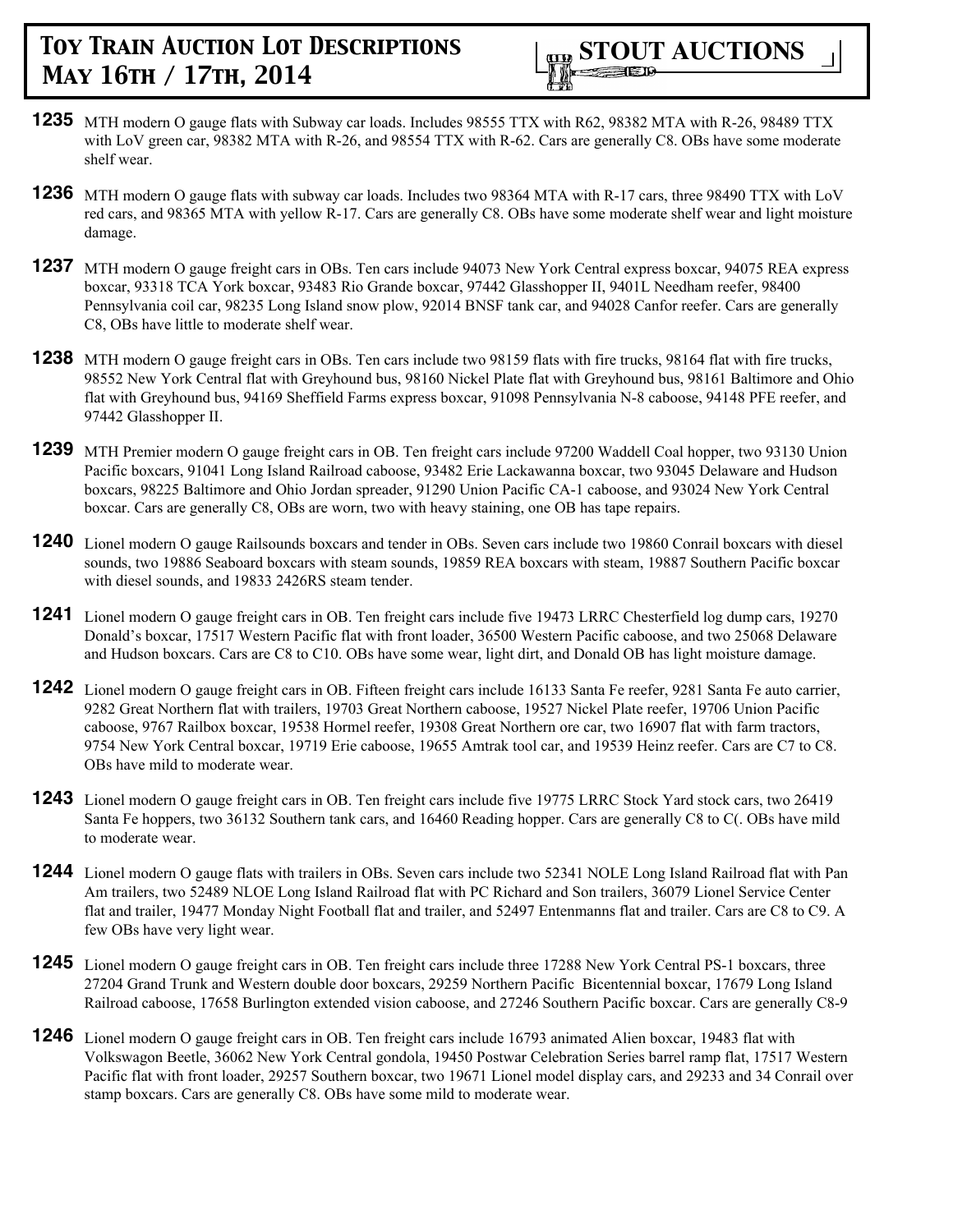

- **1247** Lionel modern O gauge freight cars in OBs. Includes 19272 6464 boxcar series four three pack, 19266 6464 boxcar series three three pack with partially eaten set box corner and one inner box with a two inch hole eaten in it, 17009 New York Central hopper, 52420 NOLE Long Island Railroad diesel boxcar, 36502 Reading caboose, 19738 Conrail caboose, 19991 Gold Member LRRC boxcar, and 19978 Gold Member boxcar. Cars are C8 to C9. OBs have some mild wear.
- **1248** Weaver modern O gauge New York Central Alco FA diesel locomotive set in OB. Includes powered A and B unit. Locos are C8 with moderate run time. Catalog numbers are 6530 and 6531. OBs have some light wear.
- **1249** Weaver modern O gauge Maine Central Alco C-420 diesel locomotive in inner carton. Loco has been very nicely weathered and features TMCC, Railsounds, and Electrocouplers. Loco looks C8 however one small piece of broken plastic at the front hand rails, piece is in the box and might be able to glue.
- **1250** Lionel modern O gauge freight cars in OBs. Includes 21930 New York Central PS-2 hopper two pack, 21756 Conrail overstamp two pack, three 17070 P&LE die cast hoppers, and 27025 New York Central PS-2 hopper.
- **1251** Lionel modern O gauge 8701 General steam locomotive, 9551 WARR baggage car, 26036 Union Pacific flat car, 25177 Union Pacific Trainsounds baggage car, and 15166 Union Pacific baggage car. Trains are C7-8. OBs have some mild to moderate wear.
- **1252** Williams modern O gauge die cast New York Central tenders in OBs. Catalog numbers are Brktndr-03. All four tenders have bell and whistle. Two tenders are C8 and two are C10.
- **1253** Williams modern O gauge Amtrak Dash-9 diesel locomotives in OBs. Catalog numbers are DA9-07. Both locos feature True Blast II horn and bell. Locos are C8 with run time. OBs have some very light wear.
- **1254** MTH modern O gauge 50-1002 DCS remote control in OB. Remote is C7-8 layout used and has a bit of battery corrosion inside the back of the remote. No major damage.
- **1255** Williams modern O gauge Delaware and Hudson Sharknose A-B-A set in OBs. Locos are C7 area with some light paint wear on the roofs of the locos. OBs have some mild wear.
- **1256** Lionel modern O gauge Baltimore and Ohio RDC Budd cars in OBs. Four cars include 8765 baggage dummy, 8766 powered RDC-4, 8767 RDC-1. and 8768 RDC-1. Cars are C7-8 with run time and light wear. OBs have some wear and staining.
- **1257** Atlas modern O gauge Trainman Penn Central RSD-7 locomotive in OB. Catalog number is 20030013. Cab number 6816. Loco features TMCC, Railsounds, and Electrocouplers. Loco is C8 with run time.
- **1258** K Line and Atlas O modern O gauge scale freight cars in OB. Five K Line cars include 761-8012 Needham Packing reefer, three 761-1391 Rock Island boxcars, and 613-1311 Chicago and Northwestern caboose. Seven Atlas O cars include 6382-1 and -2 BNSF hoppers, 6403-1 Royster tank car, 8172 Scatena reefer, 8863 Napierville Junction boxcar, 6404-2 Suburban Propane tank car, and 8195 Clicquot Club reefer. Cars are generally C8, OBs have some wear and a few with moderate staining.
- **1259** Atlas modern O gauge Trainman Penn Central RSD-7 locomotive in OB. Catalog number is 20030014. Cab number 6814. Loco features TMCC, Railsounds, and Electrocouplers. Loco is C8 with run time.
- **1260** Atlas modern O gauge Trainman Alco RSD-7 locomotive in OB. Catalog number is 20030009. Cab number DL-600. Loco features TMCC, Railsounds, and Electrocouplers. Loco is C8 with run time.
- **1261** Atlas modern O gauge Trainman Alco RSD-7 locomotive in OB. Catalog number is 20030010. Cab number DL-601. Loco features TMCC, Railsounds, and Electrocouplers. Loco is C8 with run time.
- **1262** Williams modern O gauge Pennsylvania EP-5 electric loco. C7 condition with some light areas of paint wear.
- **1263** HO modern locomotives, Includes Delaware and Hudson Alco PA, Mantua Western Pacific F7, Model Power Kansas Durango and Colorado Alco RS-11, Bachmann Erie Lackawanna GP-50, and Life Like Grand Trunk GP series loco. Locos are C7 to C8.